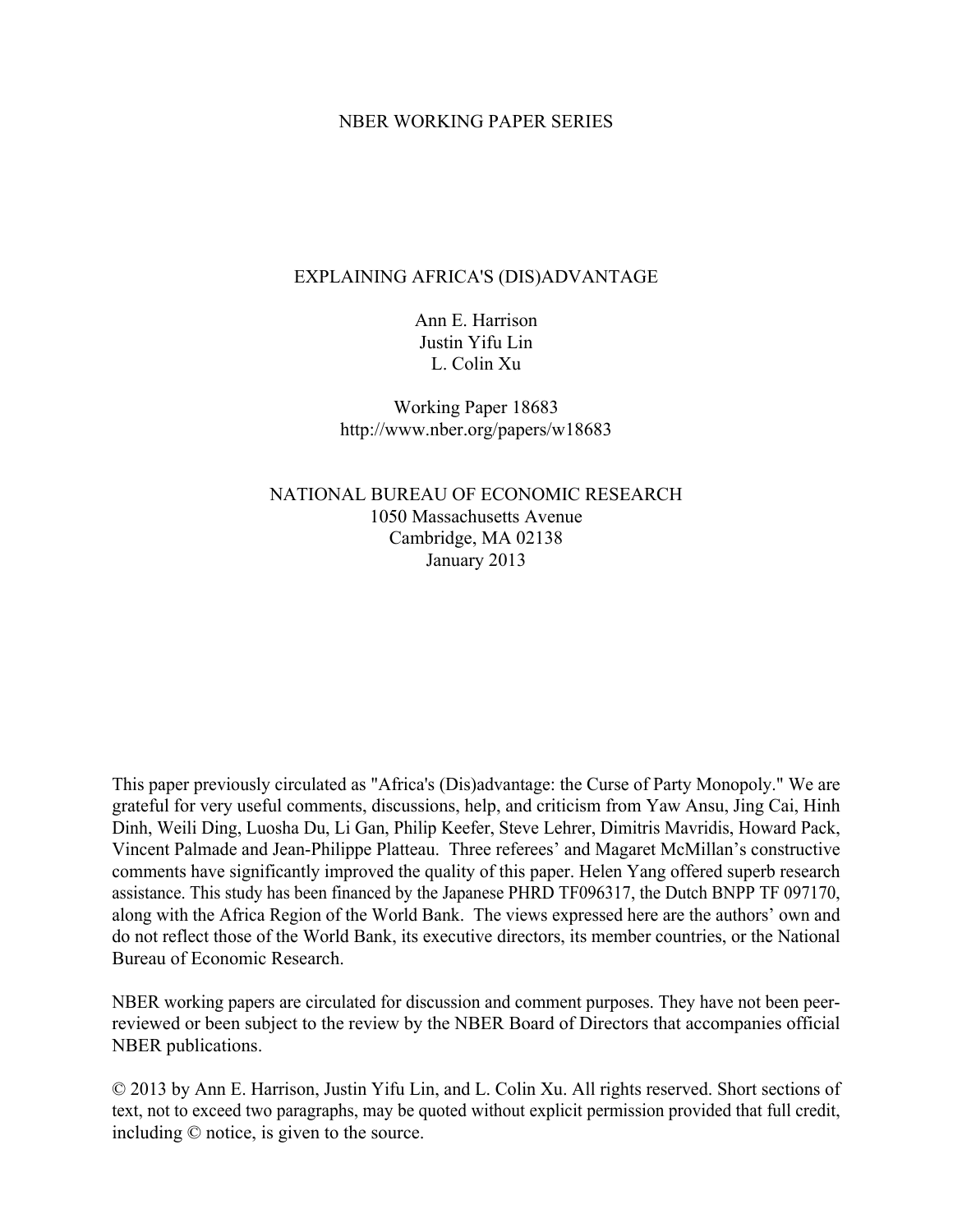Explaining Africa's (Dis)advantage Ann E. Harrison, Justin Yifu Lin, and L. Colin Xu NBER Working Paper No. 18683 January 2013, February 2013 JEL No. O14,O4,O43

## **ABSTRACT**

Africa's economic performance has been widely viewed with pessimism. In this paper, we use firm-level data for around 80 countries to examine formal firm performance. Without controls, manufacturing African firms perform significantly worse than firms in other regions. They have lower productivity levels and growth rates, export less, and have lower investment rates. Once we control for geography, political competition and the business environment, formal African firms lead in productivity levels and growth. Africa's conditional advantage is higher in low-tech than in high-tech manufacturing, and exists in manufacturing but not in services. The key factors explaining Africa's disadvantage at the firm level are lack of infrastructure, access to finance, and political competition.

Ann E. Harrison The Wharton School University of Pennsylvania 2016 Steinberg Hall-Dietrich Hall 3620 Locust Walk Philadelphia, PA 19104-6370 and NBER annh@wharton.upenn.edu

L. Colin Xu MC 3-420, World Bank 1818 H Street, N.W. Washington, DC 20433 lxu1@worldbank.org

Justin Yifu Lin Peking University China Center for Economic Research justinlin@ccer.pku.edu.cn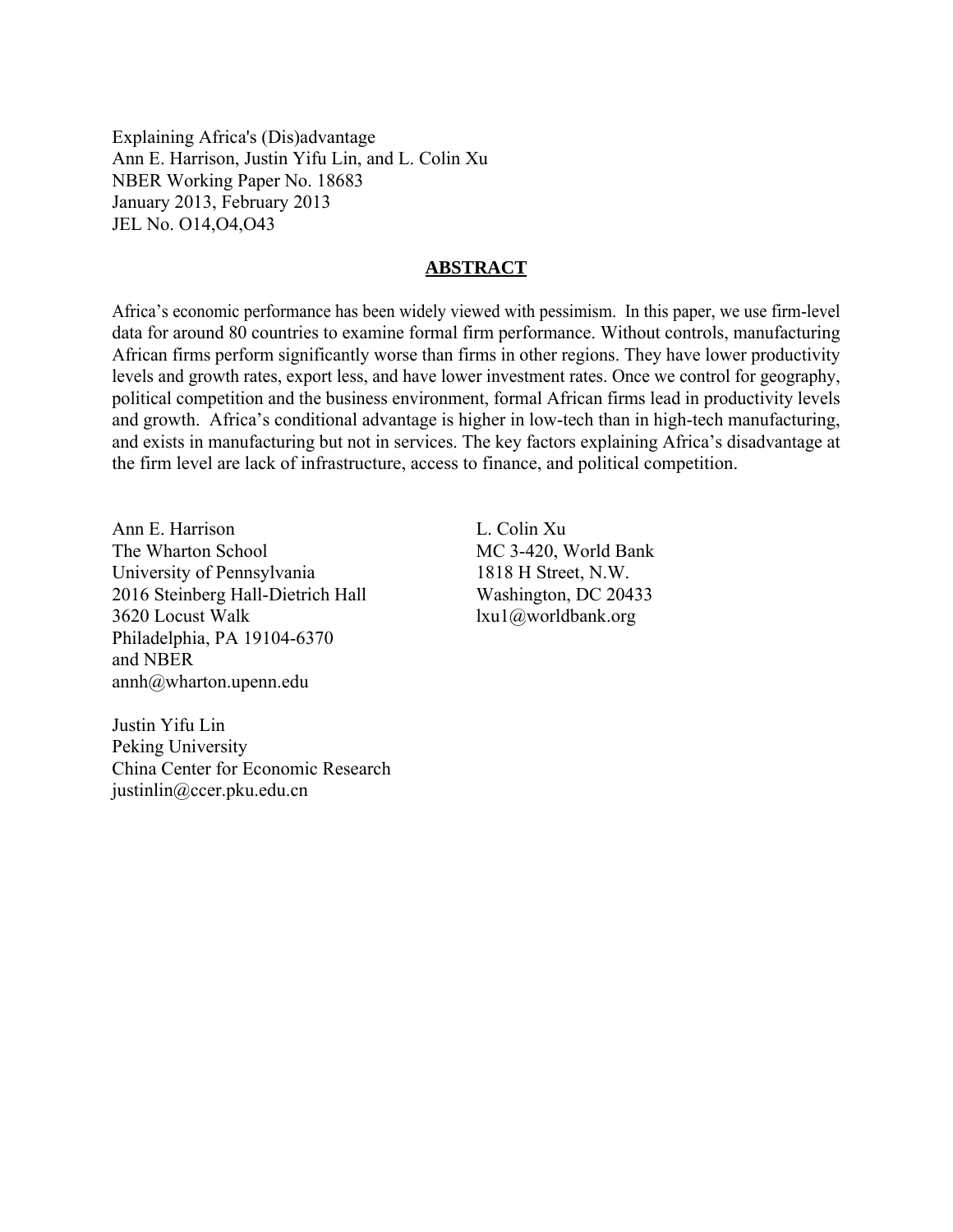# **I. Introduction**

In the 1960s, Africa's economic growth was similar to South Asia (Collier and Gunning 1999a). However, between 1970 and 2000, the average GDP per capita growth rate was only 0.5 percent per annum, and sub-Saharan Africa is now the poorest continent.<sup>2</sup> In the decade before the recent financial crisis, however, the continent experienced a resurgence in growth. Growth in GDP for the continent averaged 5.9 percent annually (World Economic Forum 2009). Is this trend sustainable? How can Africa keep growing? What are the key policies that facilitate Africa's economic performance?

This paper sheds light on these questions using micro data. We use recent surveys of the World Bank's Enterprise Survey for more than 80 countries. We combine these surveys with other cross-country datasets on politics, macro policies, geography and the business environment, to study the determinants of performance of formal manufacturing firms. Our goal is to explore the key factors behind Africa's disadvantage, if any, relative to other regions.<sup>3</sup> We focus in particular on African firm performance relative to firms in countries from other continents with GDP per capita below 3000 U.S. dollars. We look at a comprehensive set of firm performance outcomes, including static efficiency, dynamic efficiency, export shares, and investment rates.

Our paper adds to the literature explaining Africa's economic performance (see Collier and Gunning 1999a, 1999b; Bigsten and Soderbom 2006). There are many previous studies examining one aspect of firm performance (such as investment rates, sales growth, exports, or productivity), often using one or several African countries' firm-level data. However, there is no

<sup>&</sup>lt;sup>2</sup> The numbers are based on World Development Indicators of the World Bank.

<sup>&</sup>lt;sup>3</sup> In the rest of this paper, we use SSA and Africa interchangeably. Africa does not include the North Africa region in this paper. It is important to keep in mind that all firms in the World Bank Enterprise Survey that we use consist of formal firms. In a few African countries, informal firms were also surveyed, but the number of countries is too small to merit a full scale cross-country firm-level study.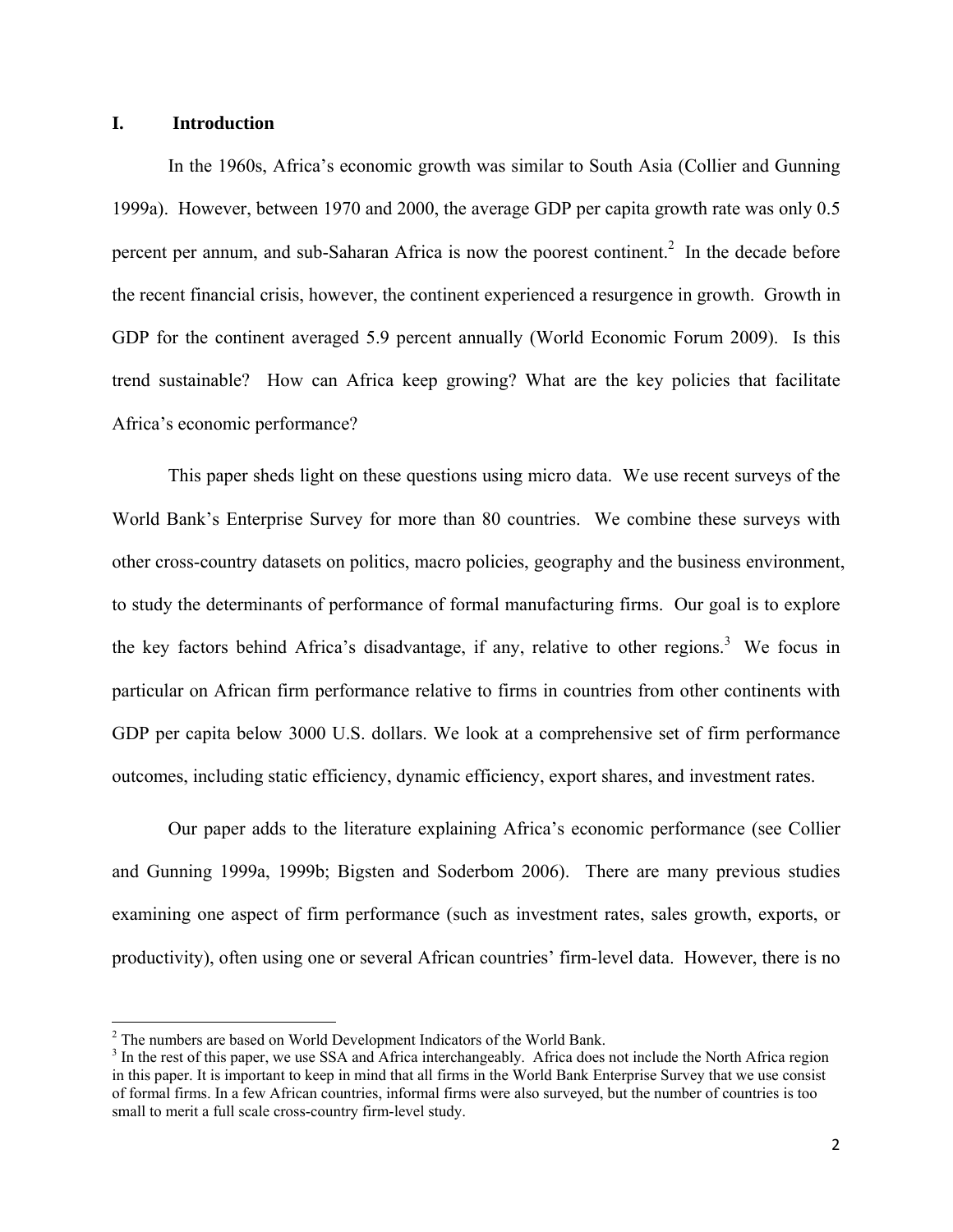study, as far as we know, that examines all these key determinants of African development at the firm level, with both large African and non-African firm samples. We aim to be comprehensive in including potential explanatory variables: firm characteristics, geography, infrastructure, access to finance, political and institutional factors, and (other) aspects of the business environment (including labor flexibility, corruption, international competition, domestic competition, and crime). 4 In light of the limited financial and administrative capacity of reformers and policy makers—capacity that is especially constrained in Africa—it is important to identify the key constraints to growth (Hausman et al. 2005).

Our broad focus on firm performance thus differentiates our paper from the existing studies of African firms, which tend to focus on a single outcome at a time and miss important aspects of how African firms behave and perform. Without controls, we find that formal African manufacturing firms have significant disadvantages across all performance measures, including productivity, labor productivity growth, sales growth, investment rates and export intensity. Yet if we control for infrastructure, access to finance, the political and business environment, African firms *lead* in productivity levels and growth rates. We interpret the positive premium for African firms, after controlling for the political and business environment, as suggesting that there is no inherent African disadvantage. Taken at face value, if one could adjust observable policy or environmental factors, African firms possess an intrinsic advantage. For export intensity and investment rates, the Africa dummy is insignificant. Whatever makes African firms lag behind can thus be explained by observable differences in a few key elements of the environment.

We then break down the differences between African and other manufacturing firms to identify which factors explain constraints on performance. Infrastructure and access to finance

<sup>&</sup>lt;sup>4</sup> See Xu 2011 for a survey of this growing literature.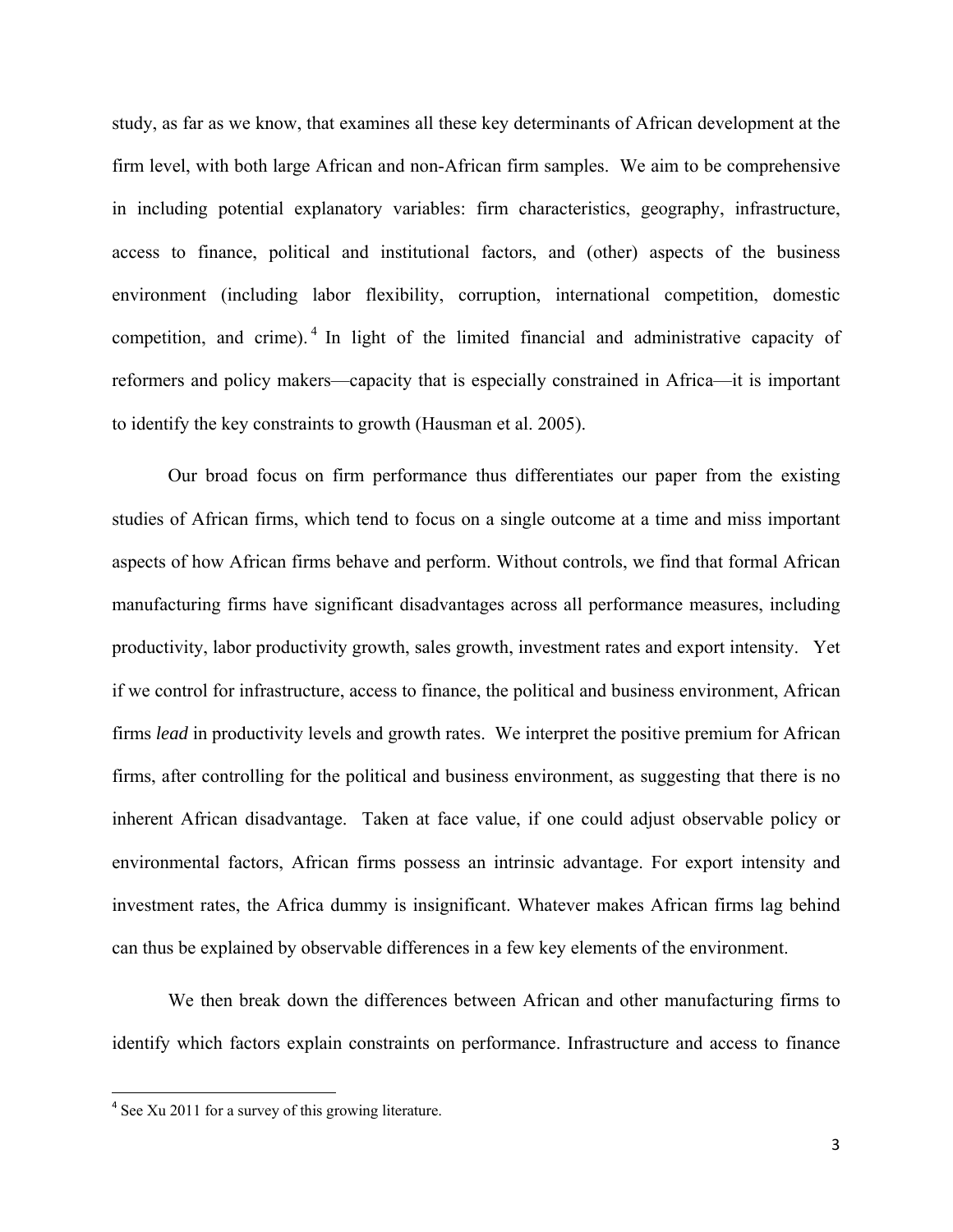prove to be of paramount importance in explaining Africa's disadvantage relative to similar income countries. Party monopoly also plays an important role. The longer a single political party remains in power, the lower are firm productivity and sales growth rates. In contrast, many elements thought to be important for explaining African performance are found to matter less: geography, crime, domestic and international competition do not matter as much.

This paper also adds to the literature on the effects of the (broadly-defined) business environment. We obtain several novel findings. First, modern telecommunications development is of critical importance. Second, even relative to formal finance, trade credit plays an especially important role in developing countries. Third, political monopoly is negatively associated with productivity growth rates and firm expansion. Finally, different policies have distinct implications for structural change. Telecom development, for instance, is structure-neutral: it helps manufacturing and services about equally and facilitates both low- and high-tech manufacturing. In contrast, development of banking helps services more than manufacturing, and corruptions hurts services more than manufacturing. Some tariff protection helps high tech manufacturing but not low-tech manufacturing. Party monopoly hurts manufacturing much more than services.

In each of the survey countries of the World Bank Enterprise Survey (WBES) included in this paper, firms of all sizes and ownership are covered for both manufacturing and services. The survey questions are broad, including detailed quantitative measures which allow us to infer firm performance such as labor productivity levels and growth rates, TFP, sales growth, investment rates and export intensity. Moreover, the survey asks detailed questions, both subjective and objective, on the political, institutional, and business environment that a firm faces, such as infrastructure issues, regulatory burdens, corruption, crime, and access to finance.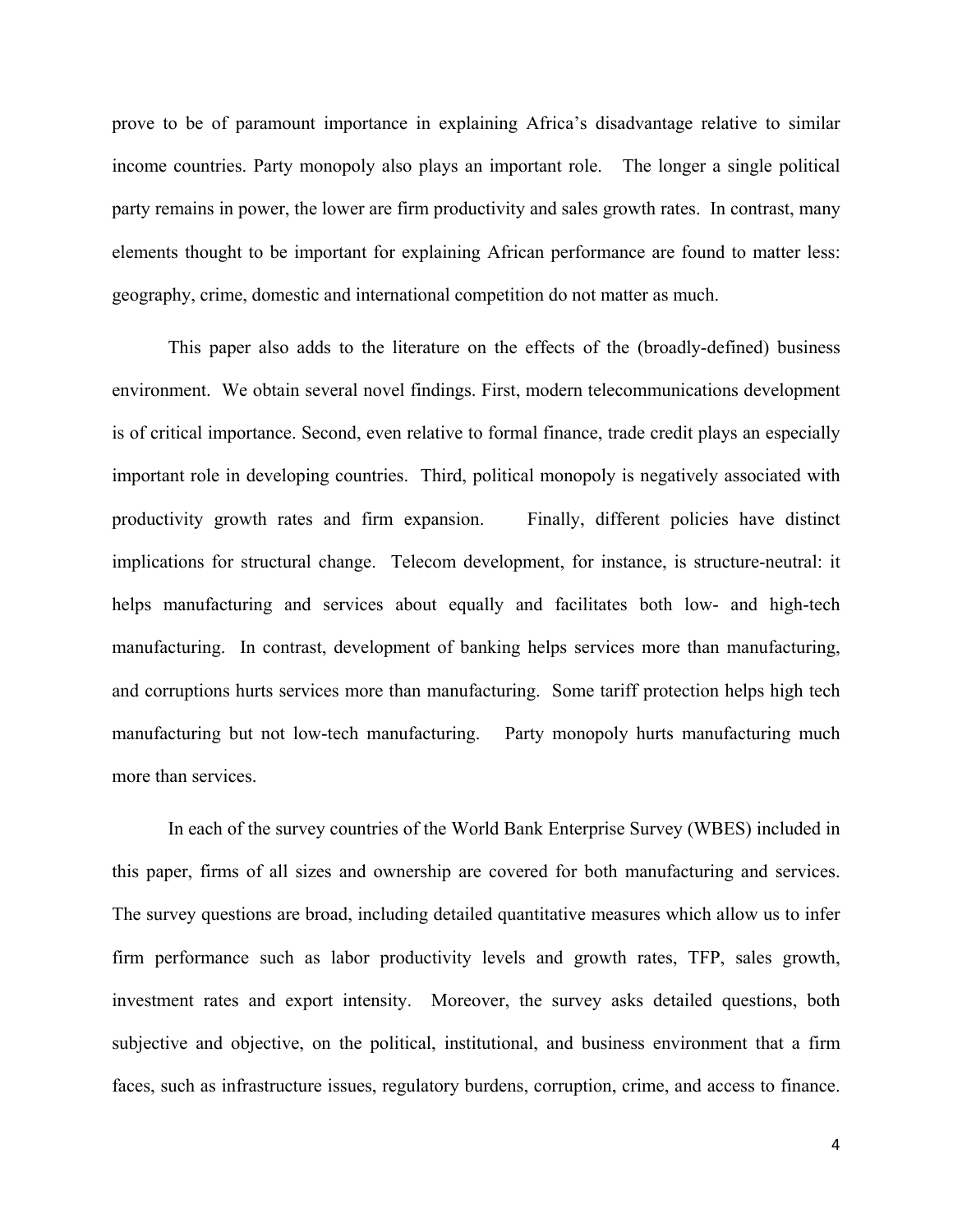To produce comprehensive measures of the business environment, we supplement the WBES data with cross-country data on the political and business environment: telecommunications, infrastructure quality, the incidence of domestic conflicts, and political competition.

We address the potential endogeneity of the business environment in several ways.<sup>5</sup> First, we mainly rely on objective measures of the business environment. Subjective answers may be based on firms' performance directly, and may be determined by country-specific factors such as exposure to the media and development history. Second, we do not directly use firms' answers on the business environment. Instead, we rely on city-industry-size averages of firm answers to gauge the local business environment. This local measure is less subject to the reverse causality issue associated with firm-level answers, and may provide a better proxy for the actual business environment. Finally, to check for possible omitted variables, we control for additional local and country-level determinants of firm outcomes, and show that our key results remain robust. However, with observational data, it remains true that endogeneity issues—especially in the context of a horse race between various alternative explanations—can never be ignored. This is especially true when many conventional instruments proposed for a particular variable (such as institutions) are often correlated with other channels in the residual of the performance equation (Bazzi and Clemens 2010; Morck and Yeung 2011). We thus resort to as many robustness checks as possible, and offer a coherent story to tie various findings together (Rosenbaum 2010). We offer a menu of facts and explanations, and we invite readers to offer alternative explanations for what we find here.

<sup>5</sup> See also Dollar et al. 2006, Aterido et al. forthcoming; Xu 2011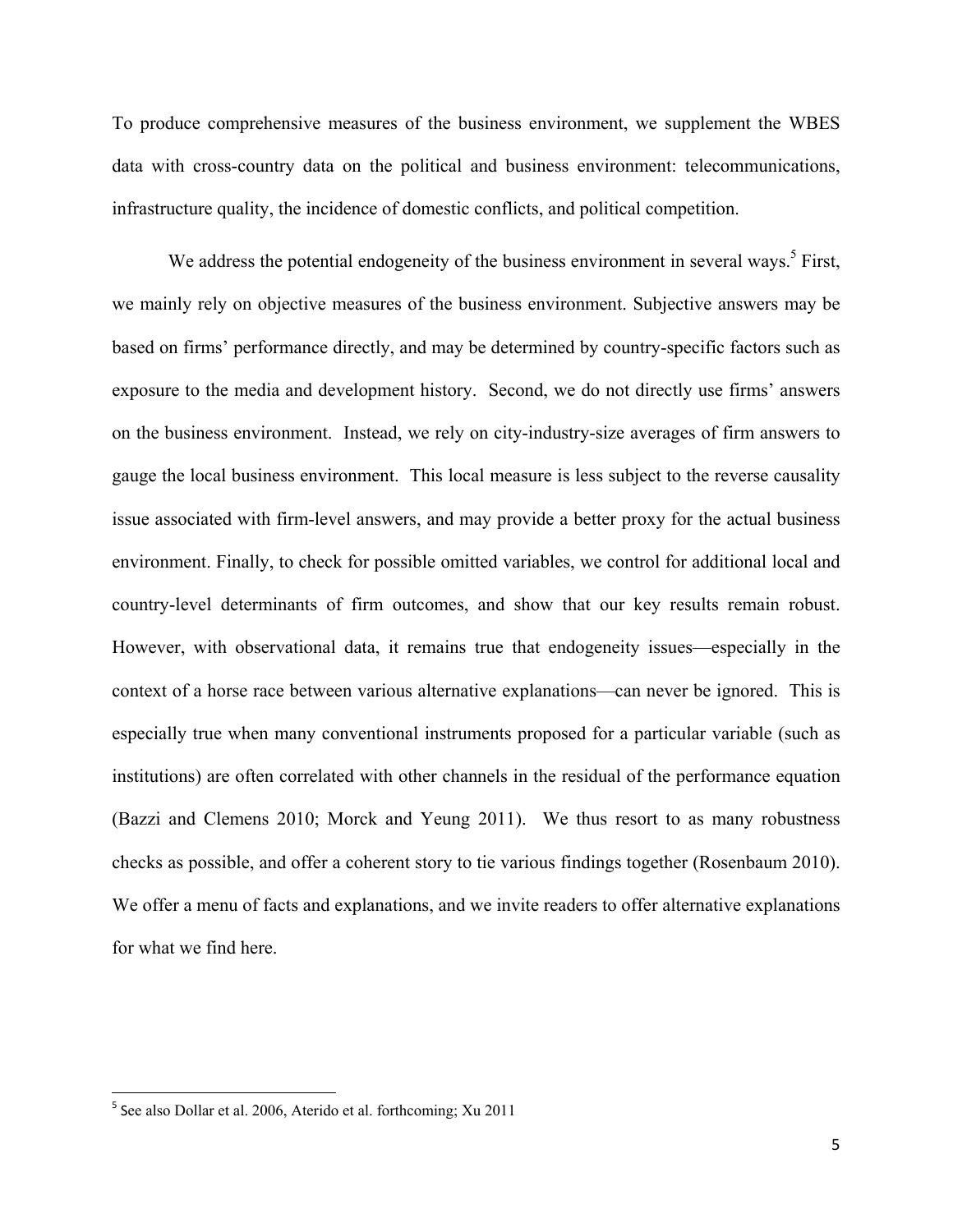## **II. Data and Measurement**

The main data sources for this paper are the World Bank's Enterprise Surveys (WBES) in around 80 countries. The WBES data are collected by the World Bank to benchmark the investment climate in developing countries across the world and to understand the determinants of firm performance and behavior. In each country the survey was based on the universe of eligible firms obtained from the country's statistical office with stratified random sampling with replacement, and the result is a representative sample of the non-agricultural private economy in the country.<sup>6</sup> Stratification was based on three criteria: the sector of activity, firm size, and geographic location.<sup>7</sup>

 For each country in the sample, we use the most recent survey available. Consequently, this paper focuses on explaining cross-country differences in firm performance, but by controlling for industry effects we will focus on differences within specific industries. With our primary focus on the manufacturing sector, we will mainly use the manufacturing sample of around 12000 firms. The number of countries in sub-Saharan Africa is 32 (see the Appendix for the list of the SSA countries). <sup>8</sup> Typically the stratified sampling yields 100 to 1000 firms per country.

The WBES includes questions on various aspects of the business environment, including infrastructure, regulation burdens, corruption, and access to finance. The availability of these indicators about the business environment allows us to simultaneously control for various aspects of the business environment. The survey has both objective and subjective measures of the

<sup>&</sup>lt;sup>6</sup> Thus wholly state-owned firms are not in the sample.

<sup>&</sup>lt;sup>7</sup> See Ayyagari, Demirguc-Kunt, and Maksimovic (2011) for more detailed description of the WBES.

<sup>&</sup>lt;sup>8</sup> In the data set, Ghana is included but we exclude it because we suspect the quality of the data is too poor—for instance, its labor productivity is almost always 400 log points higher. We note that the data period for Ghana, 2007, was around the period that Ghana experienced currency rebasing. We thank Margaret McMillan for pointing this out.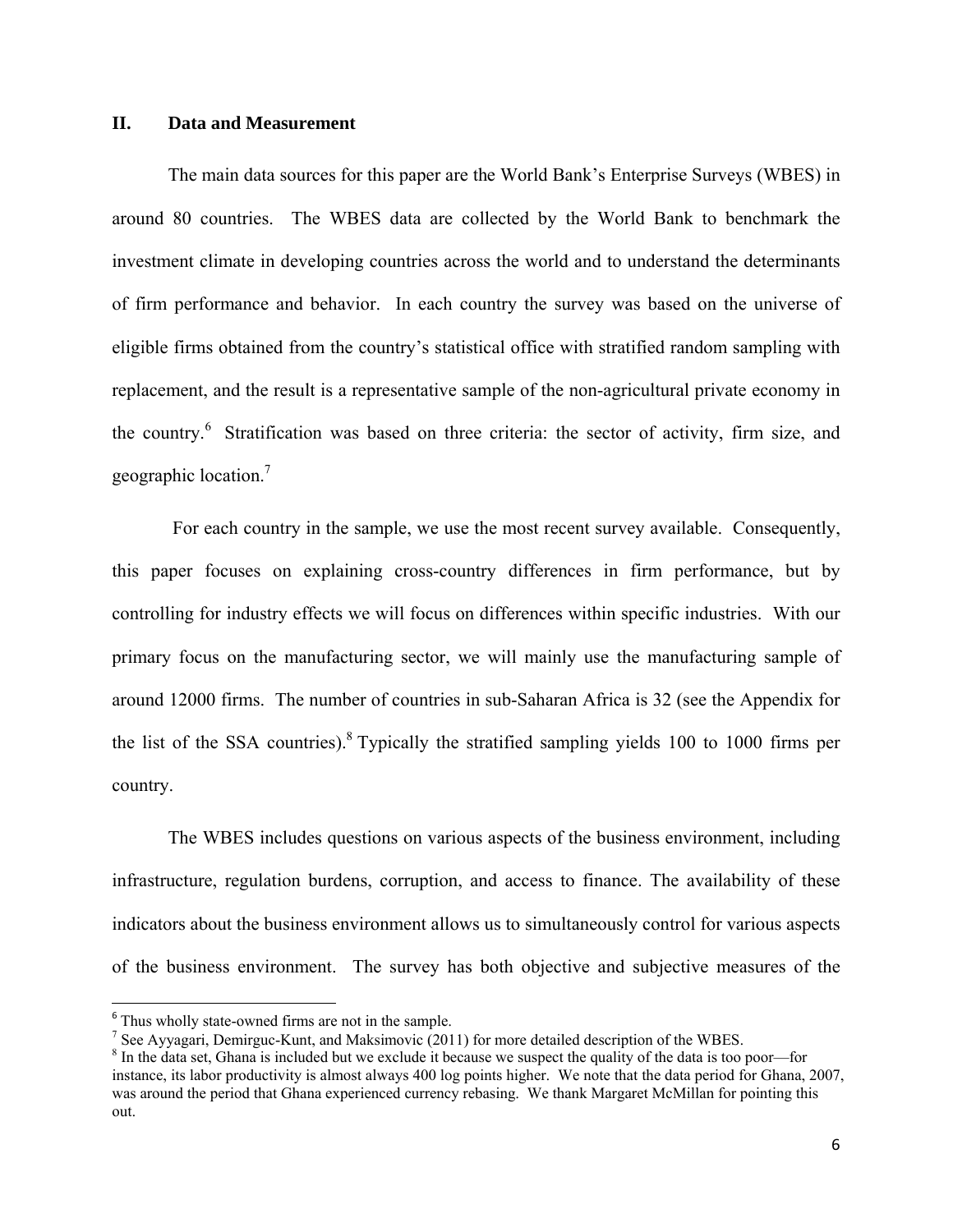business environment. In general we rely on objective measures to avoid endogeneity of firm responses. We avoid using the so-called subjective measures, which record a firm's perceived obstacles to doing business. Only for questions related to crime do we use the subjective measures due to its importance in less developed countries and the lack of alternative data sources.

For indicators of the business environment from WBES, we do not directly use individual answers because we believe they are endogenous. We thus use the local average of the business environment as a proxy for the local business environment (Dollar et al. 2005; Hallward-Dreimeier et al. 2006; Aterido et al. forthcoming; Xu 2011). In particular, we opt to rely on a city-industry-size cell as the basic unit for measuring the local business environment. In computing the mean for a firm, the observation for the firm itself is excluded to avoid endogeneity. The business environment has been shown to differ vastly across regions (Almeida and Carneiro 2009; Hallward-Driemeier and Pritchett 2010; Xu 2011) so we allow for a cityspecific dimension. The literature also suggests that firms of various sizes face different business environments. In particular, small firms are particularly vulnerable to expropriation (Beck et al. 2005; Cull and Xu 2005), so we allow the business environment to differ by size. To implement the empirical strategy, we define a firm to be small (large) if the firm has fewer (more) number of employees than the median-sized firm of the city-industry cell. $<sup>9</sup>$ </sup>

We also rely on cross-country data to capture important elements of the business and political environment that the Enterprise Surveys do not measure, including elements such as geography, infrastructure, the political and institutional environment, and macroeconomic policies. Aiming to be comprehensive, we combine measures of the business environment from

 $9$  When the city-industry-size cell has fewer than 5 observations, we replace the cell mean with the city-industry mean as a proxy of the local business environment.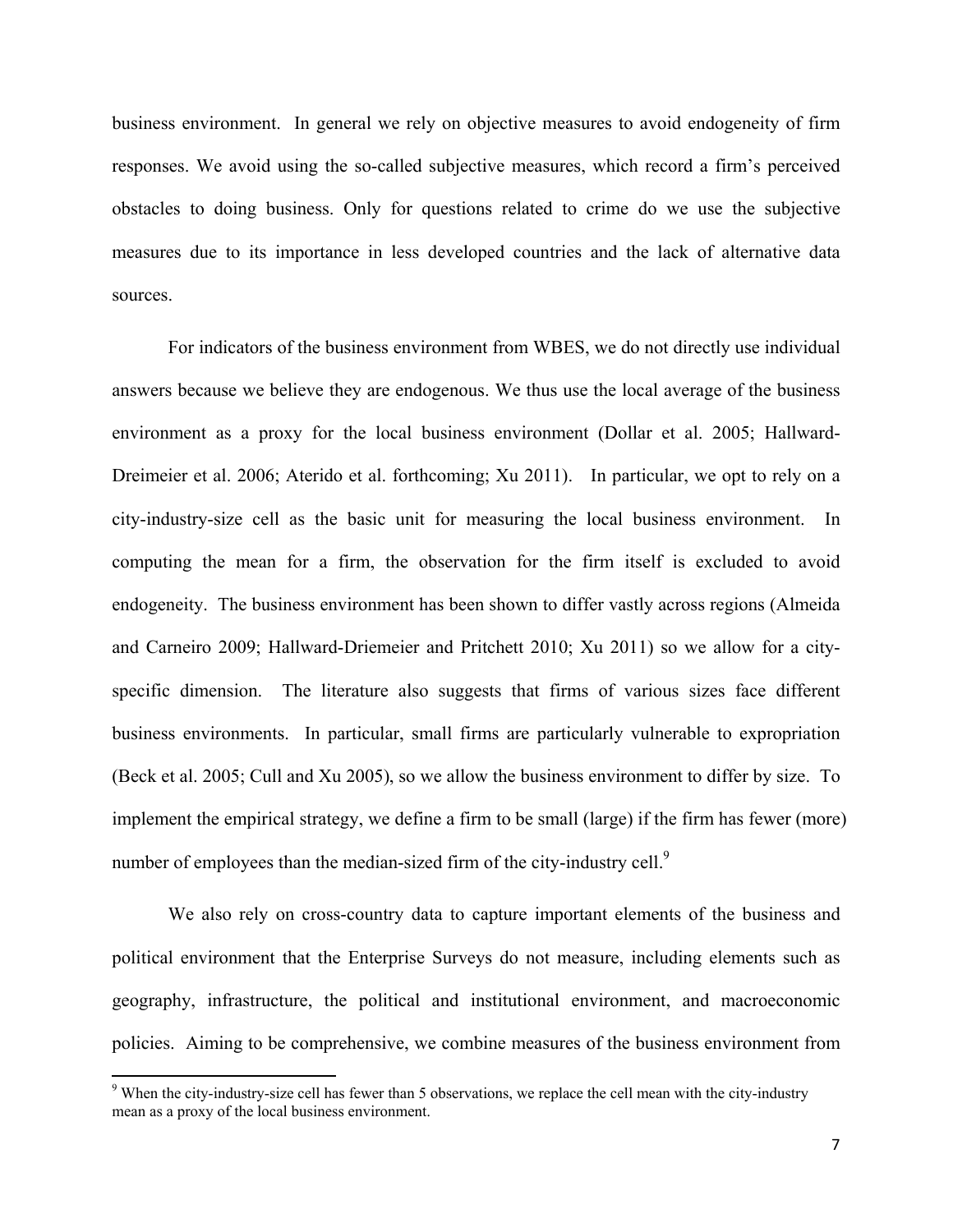WBES with other measures of the political, institutional and business environment at the country level. We describe below how we measure our key variables.

**Infrastructure.** Two related measures capture the extent of modern communication infrastructure: telephone density (from WDI indicators), and the local (i.e., city-industry-size) share of firms using websites for their businesses (based on WBES). Since telephone density and local web intensity are closely correlated, and they both measure the use of modern telecommunication, we rely on factor analysis to obtain their principal factor, and call it Telecom<sup>10</sup>

**Geography** has been suggested as an important reason for Africa's lack of development (Collier and Gunning 1999; Sachs and Warner 1997). In particular, Africa has more landlocked countries, which heightens the need for coordination with neighboring countries. Given the significantly higher trade costs associated with borders, being landlocked necessarily impedes international trade. Another somewhat subtle aspect of geography for Africa is its small population in general. The low fertility of land and other aspects of geography imply that African countries tend to have sparsely populated land. To capture the geographic elements above, we thus rely on (1) a dummy variable for whether a country is landlocked and (2) domestic market size, as proxied by country population. We also explore in robustness tests the importance of natural resource endowments, such as the share of land in tropical areas.

**Political and institutional factors**. This category includes three political and institutional factors that might influence firm performance. The first is ethnic fractionalization, a key feature that affects many formal and informal institutions in Africa (Easterly and Levine

 $10$  One omission in our measure of infrastructure is the lack of road network data. While the WDI has data on paved roads, the data are very unreliable. For instance, India is said to have longer road network than China, a possibility that is instantly dismissed for anyone who has travelled to both countries. The WDI road data simply do not capture the quality of roads well. In contrast, the measures we adopt here make more sense in our judgment.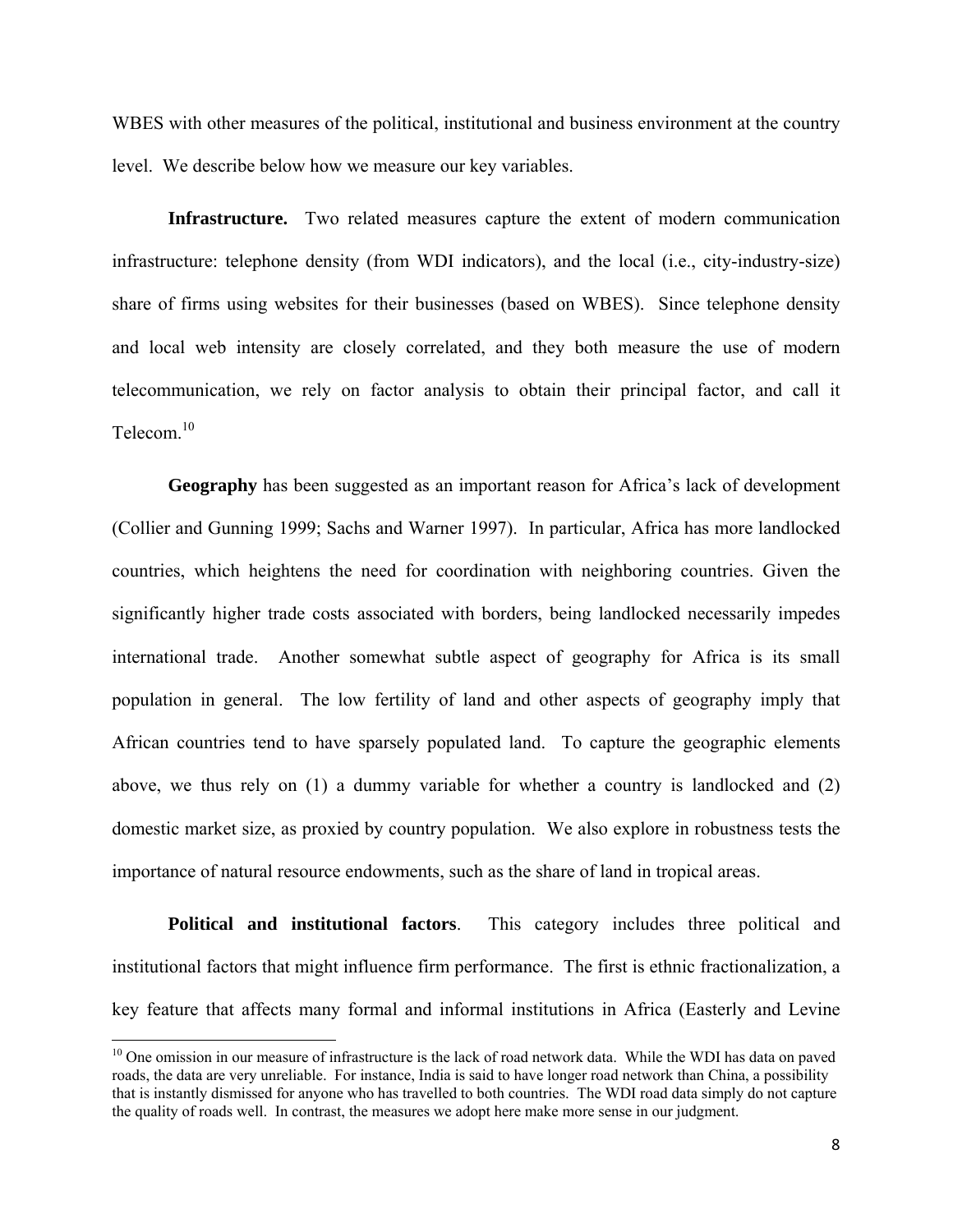1997). Ethnic fractionalization has been suggested as an important explanation for poor African performance (see Collier and Gunning (1999) and Easterly and Levine (1997)).

The second component is basic property rights protection. Cross-country evidence suggests that countries with worse property rights have lower aggregate investments, worse access to finance, and slower economic growth (North 1990; Knack and Keefer 1995; Acemoglu, Johnson and Robinson 2001). Acemoglu and Johnson (2005) find evidence that property rights institutions (i.e., those related to government expropriation) tend to be more important than contracting institutions (e.g., those safeguarding private transactions). Some new firm-level evidence also points to the importance of property rights (Johnson, McMillan and Woodruff 2002; Cull and Xu 2005) and the adverse effects of corruption. Potential mechanisms for the property rights effects include better external finance (Demirguc-Kunt and Maksimovic 1998), better asset allocation (Claessens and Laeven 2003), and a higher share of large formal firms (Demirguc-Kunt et al. 2006). To capture the protection of property rights, we rely on political competition, in particular, the number of years that the ruling party has been in power from the Data of Political Institutions (DPI, based on Beck et al. 2001 and Keefer 2007). Our reasoning is that the longer a ruling party has been in power, the more absolute power the ruling party has, and the higher the risk of unconstrained government expropriation.<sup>11</sup> There are clearly alternative explanation for this party monopoly variable. For instance, a ruling party with

 $11$  This intuition seems to capture the reality of most developing countries well. However, some argue that several East-Asian countries also have low political competition as measured by this variable but seem to have performed well in the past several decades. Gehlbach and Keefer (2010a, 2010b) suggests that this may be due to much better ruling party institutionalization in East Asian countries relative to other countries. Institutionalized ruling parties facilitate development in autocratic countries for two main reasons. First, they tend to have broad party bases so that the party represents broad rather than narrow constituent interest. Second, there are institutionalized rules about removing incompetent or shirking party-leading rulers. Thus the party can credibly commit to remove bad leaders, and leaders as a result work hard and perform well. As Acemoglu and Johnson (2012) argue, an effective state machinery, that is, a bureaucracy that is effective and competent and has centralized power to tax and implement infrastructure investment, can bring about growth by itself, and the question is whether such growth are sustainable due to the lack of incentives for innovations.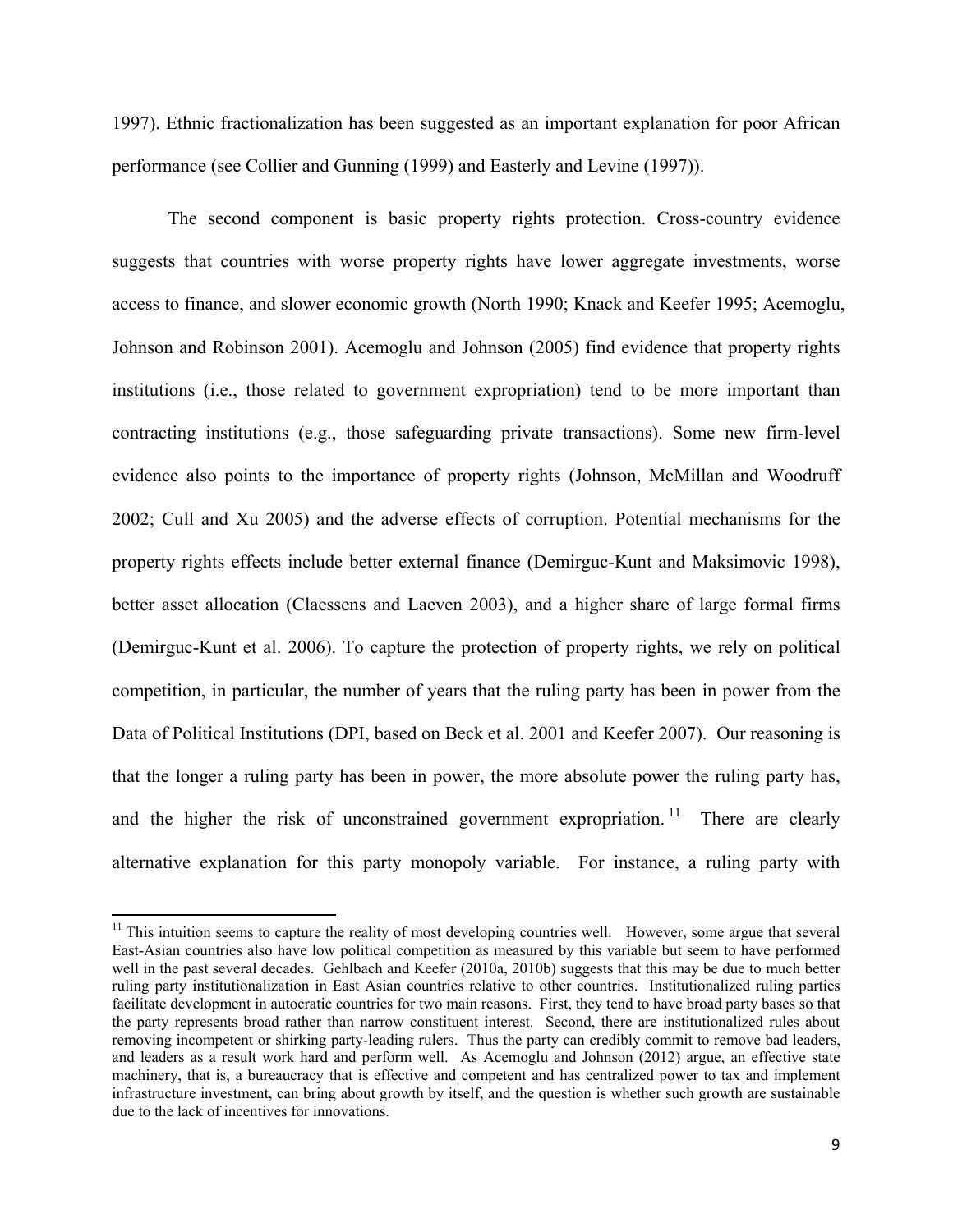monopoly power may behave like "stationary bandits" in contrast to "roving bandits", and therefore internalize the benefits of providing a good business environment and property rights protection so that the party has a sustained economic payoff over the long run (Olsen 2000). This stationary bandit interpretation of party monopoly thus implies a positive effect on economic performance rather than the negative effect predicted by the expropriation-risk interpretation. We shall thus allow the empirical results to distinguish between these two opposite interpretations.

In later sensitivity checks, we also include alternative measures of protection of property rights, including voice and accountability, executive competition, and government size. While the first two measures are clearly related to the protection of property rights of citizens from government expropriation, the size of government captures the de facto power of government, and could be viewed as de facto protection of property rights.<sup>12</sup>

The third component of political and institutional factors is whether a country experienced any armed domestic conflicts in the previous ten years. This variable is related to the political structure of a country (Acemoglu and Robinson 2012). In countries with no strong centralized power, armed conflicts may develop as challengers attempt to grab power from incumbents by violence. To capture basic domestic safety, we use a dummy variable on whether domestic armed conflicts occurred in the past 10 years, based on Gleditsch et al. (2002) and updates of UCDP/PRIO (2010).

**Business environment**. The first element of business environment that we measure is the extent of corruption. We use the WBES measure of corruption which is the local average of

 $12$  There are alternative interpretations for government size, but here we just mean to use it as a sensitivity check, and the key conclusions do not hinge on our classification.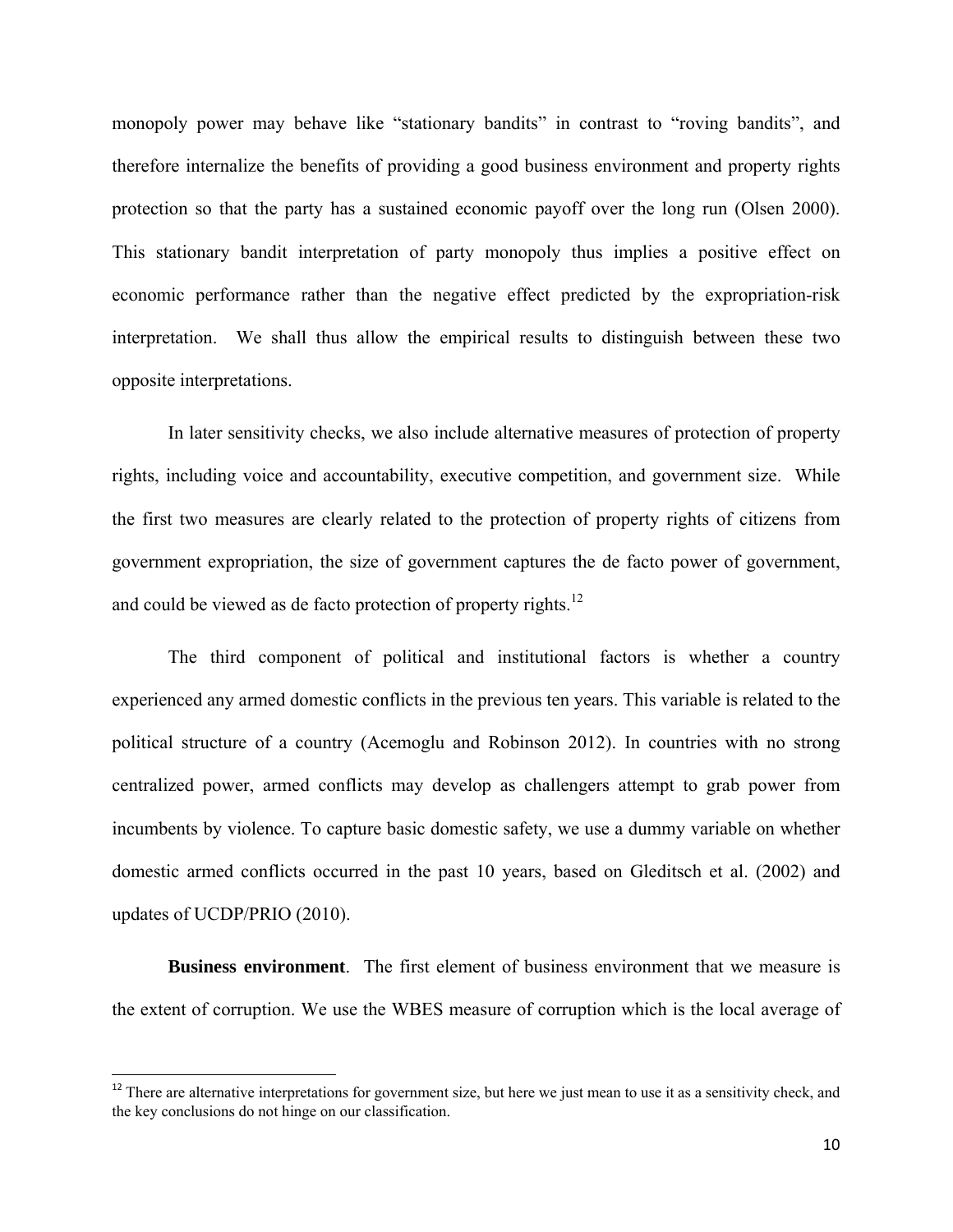bribes to the government normalized by firm sales. This is directly comparable across countries, and avoids some of the flaws of subjective perceptions of corruption. Previous research has shown that firms in developing countries (such as Uganda and China) are hurt more by corruption than by taxation (Fisman and Svensson 2007; Cai, Fang and Xu 2011). Since we have very few measures of crime across countries, we use one subjective measure from the dataset: firms were asked the extent to which they view crime as an obstacle to their expansion. We thus construct a variable called *Obstacle\_crime*, which is the local share of firms that view crime as a moderate or major constraint.<sup>13</sup>

The second element of the business environment that we measure is labor market flexibility. Some recent studies suggest that stringent labor regulations can have serious adverse effects (Xu 2011). For instance, cumbersome labor regulations are associated with smaller firm size, more informality and higher unemployment in India and Brazil (Amin 2009a, Almeida and Carneiro 2009; Li, Mengistae and Xu 2011). Minimum wages in Indonesia were found to have large negative effects on employment (Harrison and Scorse 2010). Labor market flexibility is proxied by an index of the difficulty of firing workers at the county level (*Firing Difficulty* hereafter) (Botero et al. 2004). Firing Difficulty is an index measuring the cost of firing 20 percent of a standardized firm's workers (10% are fired for redundancy and 10% without cause). The cost of firing a worker is calculated as the sum of severance pay and any mandatory penalties established by law or mandatory collective agreements for a worker with three years of tenure with the firm.

The third element of the business environment captures product market competition. Given the multifaceted nature of product market competition, we employ several measures to

<sup>&</sup>lt;sup>13</sup> The data set also has the share of sales lost due to theft and vandalism during transportation. For manageability of table length, we do not include this variable in our list of explanatory variables.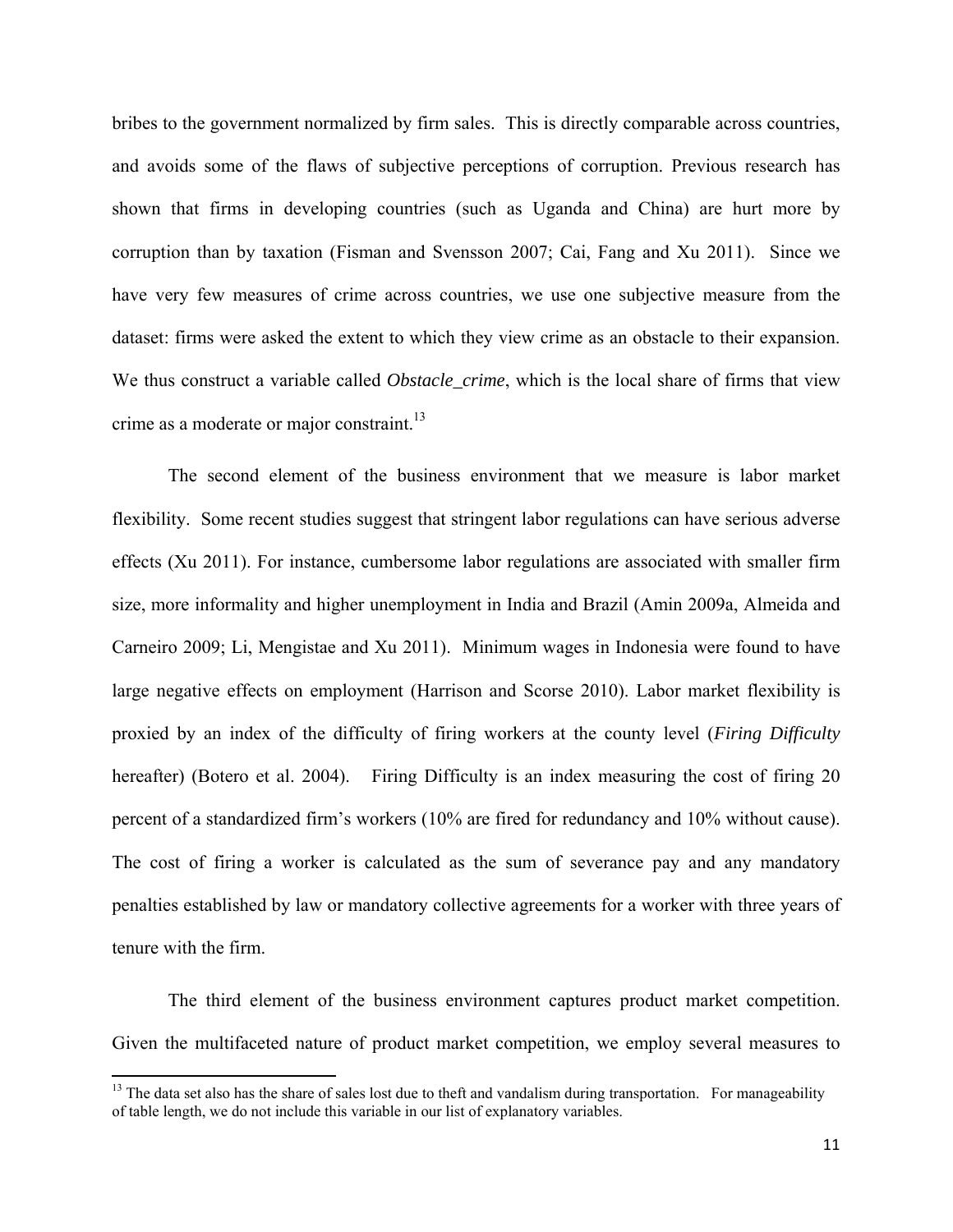capture this. The first is the country-industry-year import tariff, a high level of which means lower international competition for domestic producers. Related, a larger presence of foreign firms also represents stronger competition (see Aitken and Harrison 1999). Foreign firms in developing countries tend to be more productive, as shown later in this paper. The third measure captures domestic country-industry level competition ("Competition ind"), as measured by  $(1$ markup<sub>CI</sub>). Markup<sub>CI</sub> is the country-industry average of firm-level markup (i.e., (value added – labor costs)/sales). A higher value of Competition ind implies more competition (Aghion et al. 2005). Fourth, in sensitivity checks, we also include a subjective measure of informal competition as well as the effect of entry barriers, proxied by the minimum capital required (% of income per capita) for starting a business (from Doing Business data set). A higher ratio implies higher entry barriers and less competition.

**Access to finance**. There is a large literature on the linkages between access to finance and economic development (see Levine 1997). While most of this literature focuses on access to formal finance such as bank loans and overdraft facilities, there is a growing literature that examines the impact of access to informal finance (Cull and Xu 2005). Following this literature, we include access to both formal and informal finance, and investigate whether they have different effects on firm performance. Access to formal finance is measured as the city-industrysize share of firms with access to overdraft facilities, as in Dollar et al. (2005). Access to informal finance is measured as the city-industry-size share of firms that grant trade credit (to other firms). $^{14}$ 

<sup>&</sup>lt;sup>14</sup> We have also tried using the local share of firms *receiving* trade credit. These two variables are, not surprisingly, very closely correlated. This fact, coupled with the fact that the latter measure has significantly fewer observations, leads us to use the former trade credit measure in our empirical analysis.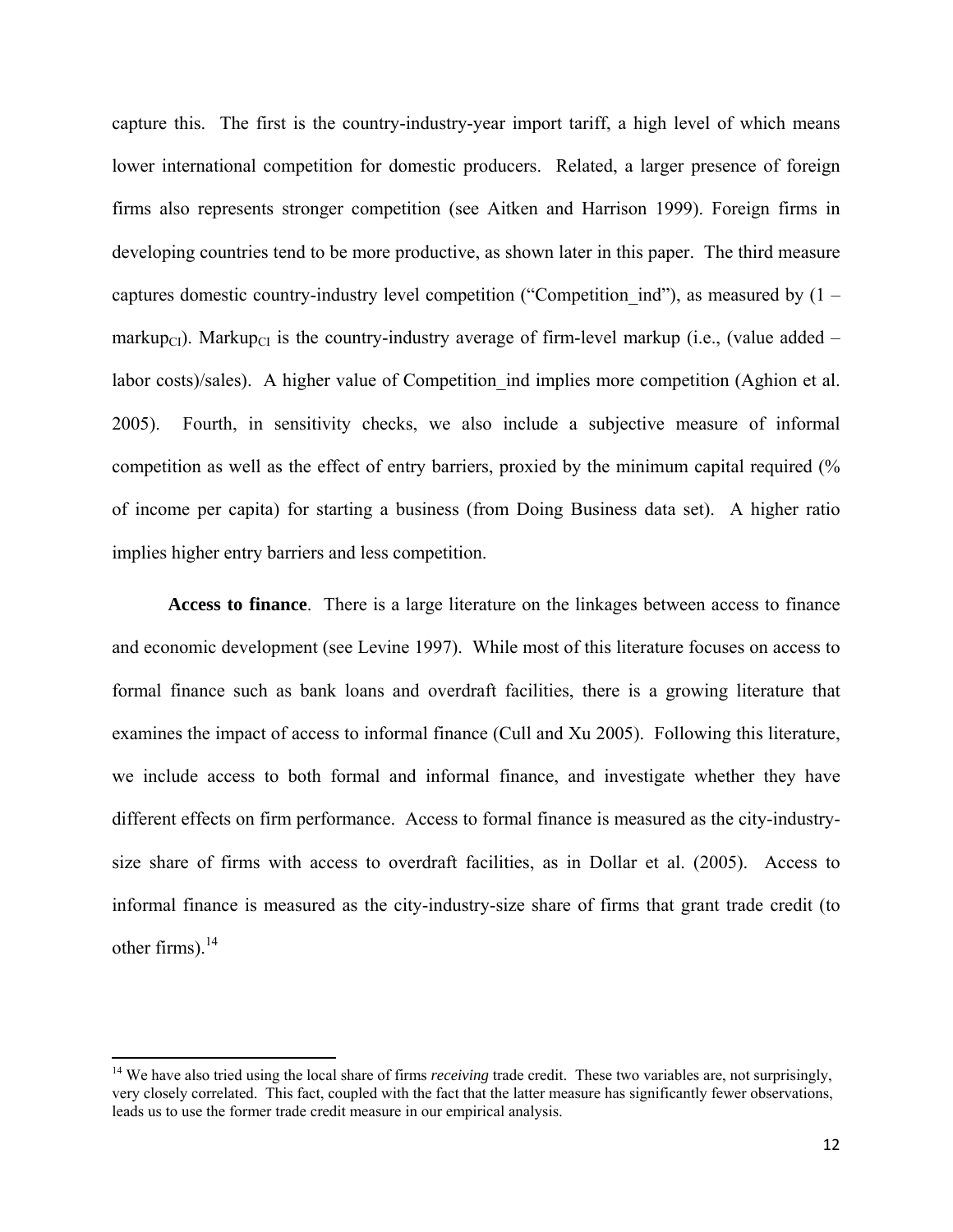#### **III. How does Africa stack up against other countries?**

To examine African manufacturing performance, we include both static and dynamic measures of performance. We compare both total factor productivity (TFP) and labor productivity (in logs). Labor productivity is measured as sales (in constant 2005 U.S. dollars) divided by the number of employees. TFP is derived from estimating an industry-specific production function and measured as the residual from such a production function.<sup>15</sup>

To see Africa's dynamic momentum, we also examine African firms' labor productivity growth, sales growth and investment rates. TFP levels (measured across countries) may not fully capture differences in productive efficiency since they may be affected by differences in markups and prices (Foster et al. 2008). The advantage of using growth in labor productivity is that we can filter out the component of markup ratios and price differentials if they are relatively stable over a short time period. Moreover, growth in labor productivity perhaps better captures the gains from improvements in efficiency over time, including those originating from technological and organizational efficiency, and increasing competition.<sup>16</sup>

For both labor productivity and sales growth, we use growth during a three-year period since we only have data going back for three years at the firm level. Following Davis and Haltiwanger (1995), we compute sales growth rates as (sales this year  $-$  sales three years

<sup>&</sup>lt;sup>15</sup> We later also allow for industry-income-level-specific technology, proceeding as follows. We classify all countries into 4 categories of income levels based on the quartiles of GDP per capita. We allow for incomecategory-industry specific coefficients for capital and labor for the value added production function. We also include income-category-industry dummies to capture common income-category-industry productivity.

Capital is measured as replacement value of capital stock. This is the only feasible measure of capital we can obtain from the data. It is perhaps useful to point out that our TFP measure is likely less reliable than the other performance measures. To measure capital reliably in any country is a daunting task, and to measure it consistently and reliably in 89 countries with differences in accounting systems and survey implementation is even more challenging. The questionnaire designs tend to be the same across countries, but there are minor differences across countries and regions.

<sup>&</sup>lt;sup>16</sup> While an even better measure would be the growth rate of TFP, the data set only asks sales and employment in the survey year and three years earlier, so that multiple observations of TFP cannot be computed.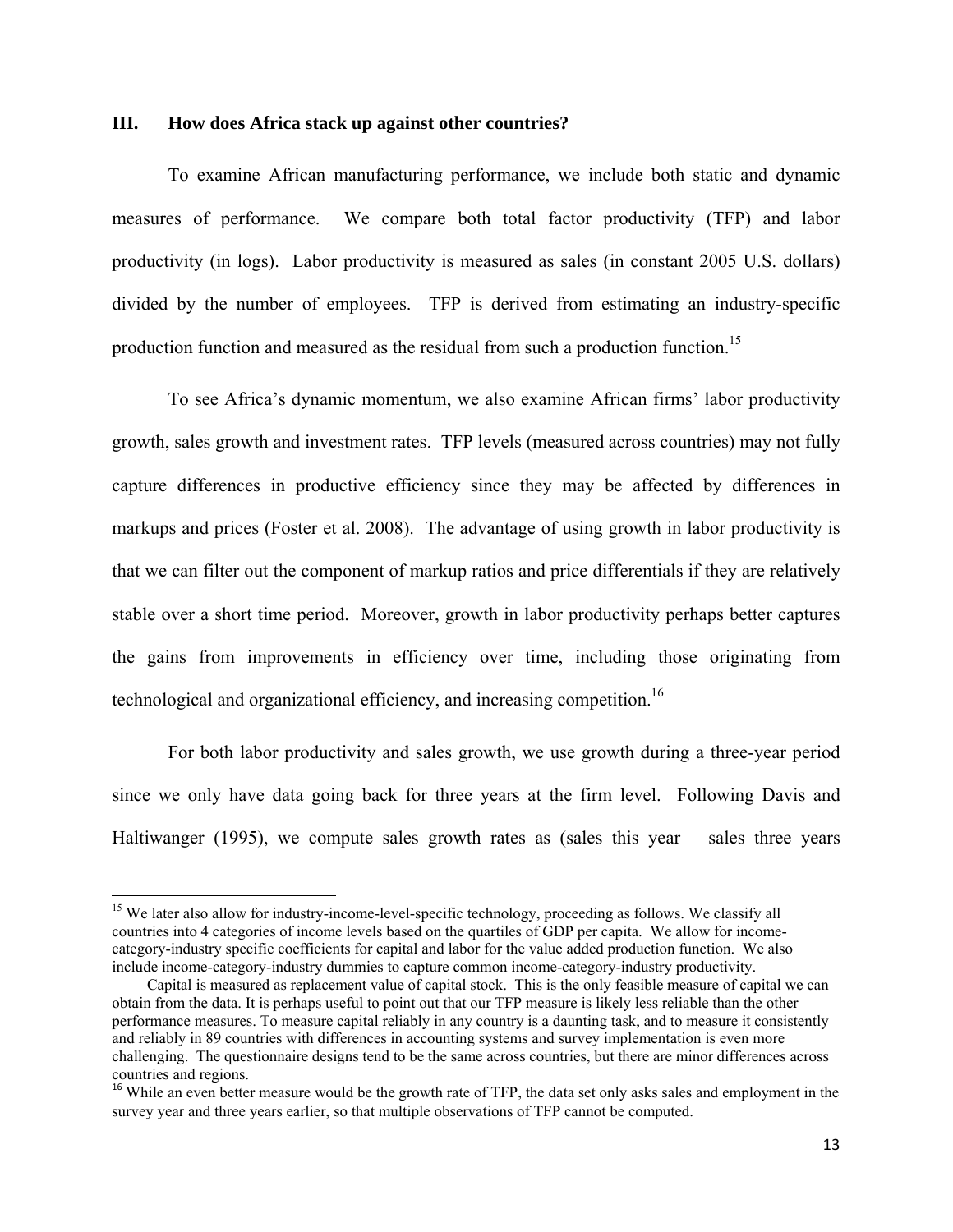ago)/average; labor productivity growth is constructed similarly. To measure the exposure of African firms to global markets, we also compare firm-level export intensity, defined as the share of exports in total sales.

Since our primary focus is to shed light on what determines the performance of non-rich African countries, we exclude from our SSA sample the richest four countries: South Africa, Botswana, Mauritius and Namibia, which have GDP per capita higher than 3000 US dollars (in 2005 value). The countries in our new African sample consist of all SSA sample countries that have GDP per capita lower than 3000 U.S. dollars (in 2005 value) at the time of each country's survey.<sup>17</sup> However, later in the paper we also report the results when including the four richest African countries.

Evaluating African economic performance necessarily entails comparing Africa with other countries. We thus construct two comparison groups for Africa. The first, *the average comparison group*, consists of countries in non-SSA countries with per capita GDP lower than 3000 U.S. dollars (in 2005 value). The second, *the better comparison group*, consists of the top half countries of the average comparison group in terms of performance. We measure country performance in the following way. We first standardize each of the six performance measures so that each now has a mean of zero and a standard deviation of 1. We then add up the six standardized measures to form an aggregate performance measure. Countries whose mean aggregate performance ranks in the top half of the average comparison group are defined to be members of the better comparison group.

<sup>&</sup>lt;sup>17</sup> As mentioned in an earlier footnote, we also exclude Ghana.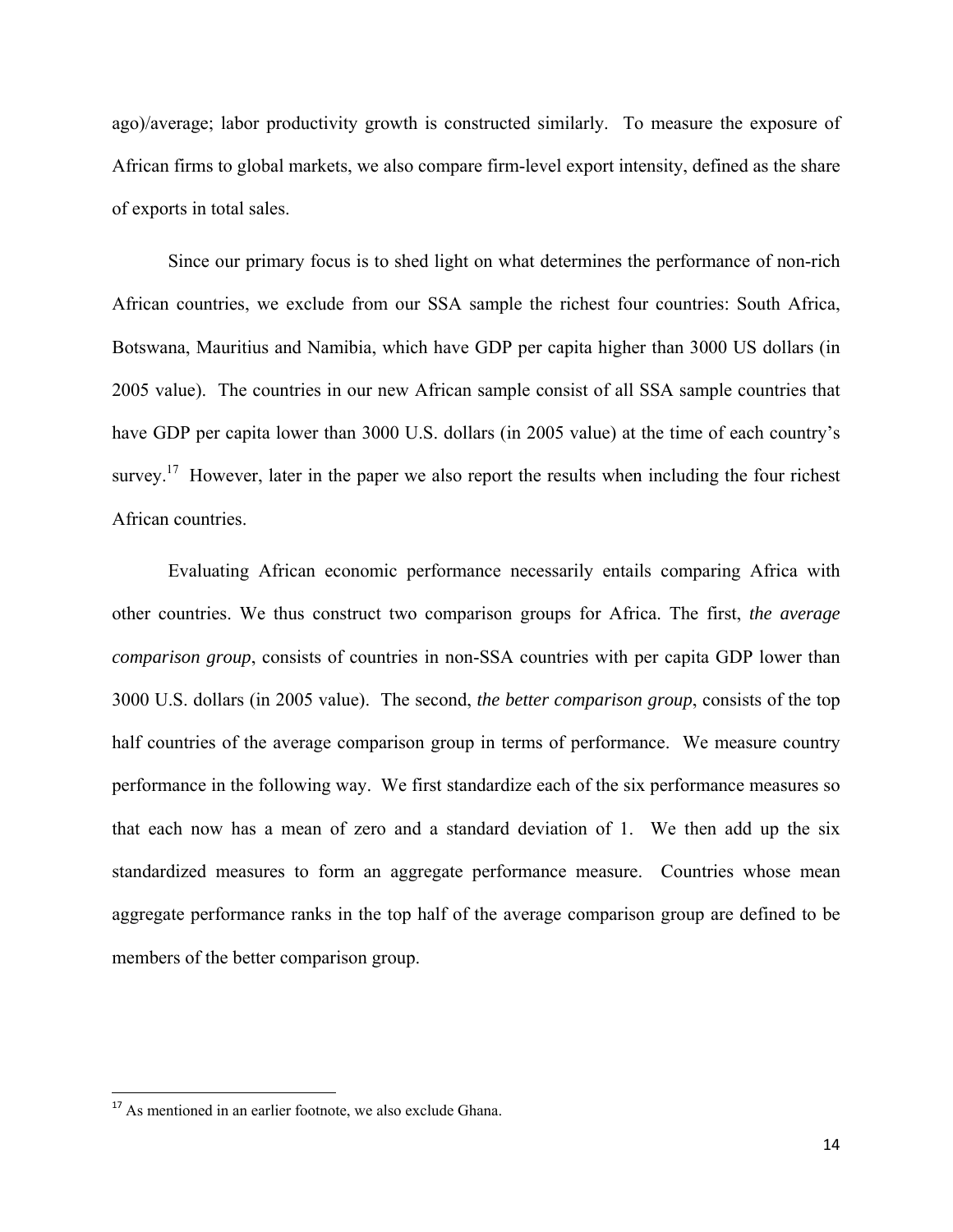#### **Mean Differences across African and non-African firms**

African manufacturing firms are 4 to 5 years younger than the two comparison groups (see Table 2). They have slightly lower state ownership but significantly higher foreign ownership, by 6 (4) percentage points relative to the average (better) comparison group. They show higher ownership concentration, with the largest owner claiming 82 percent of firm ownership, higher than the average (better) comparison group by 8 (11) percentage points. African manufacturing firms are much smaller, with the log number of employees lower than the average (better) comparison groups by 72 (104) log points.

Geography in Africa is characterized by a higher tendency to be landlocked and a smaller domestic market. Africa is slightly more likely to be landlocked than the average comparison group (but this difference is statistically insignificant), but significantly more likely to be landlocked than the better comparison group (28 versus 8 percent). African countries also have smaller populations, with the population of the average country lower by 67 (146) log points than those in the average (better) comparison group. Furthermore, African countries (excluding the top four richest countries) still have much lower average GDP per capita at \$497, about 1000 dollars lower than both comparison groups.

Africa displays stronger political monopoly—the logarithm of the number of years that the ruling party in an African country has been in power is greater by 51 (25) log points than the average (better) comparison group. In addition, African firms have to confront violence and crime to a greater extent. In terms of the incidence of major or minor domestic conflicts in the previous 10 years, Africa has a higher tendency than the average comparison group (56 versus 41 percent). Surprisingly, the better-performing group actually has a similar past history of domestic conflicts. Relatedly, Africa exhibits the highest level of ethnic diversity. The ethnic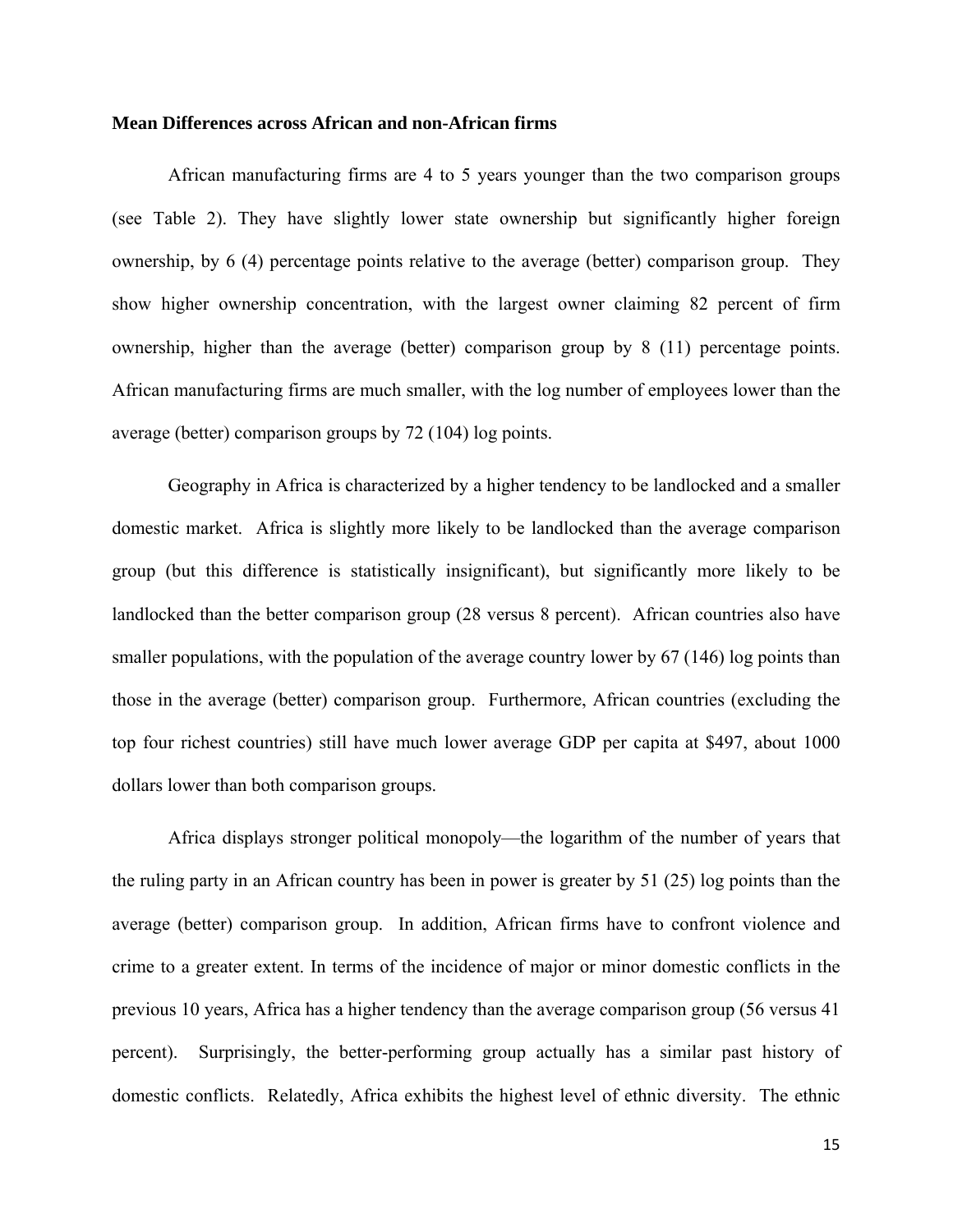fractionalization (or diversity) in Africa, at 0.72, is much higher than the average (better) comparison group by 0.32 (0.37).

Infrastructure in Africa is significantly worse, an outcome expected in light of its low income level. The telecom index is much lower in Africa than the two comparison groups. The overall business environment clearly is worse in Africa than both comparison groups. To begin with, African firms have to pay higher bribes to get things done.<sup>18</sup> African firms' average share of bribes to the government as a share of sales at 2.9 percent, is significantly higher than the average comparison group by 1.4 percentage points, and higher than the better comparison group by 1.8 percentage points. The subjective perception of crime as a moderate or severe obstacle is higher for Africa. Africa also exhibits lower labor flexibility, with higher firing costs. African firms also face less competition, both domestically and internationally. The average industrylevel tariff rate in Africa, for instance, is about 50% higher than both comparison groups. The country-industry level index of competition is also significantly lower in Africa than in both comparison groups.

African firms also have worse access to finance, both formal and informal. The local average share of firms with overdraft facilities is 23 percent, 22 (13) percentage points lower than the average (better) comparison group.<sup>19</sup> Equally important, African firms also have less access to trade credit: the local share of firms granting trade credit is 27 percent, which is 27

 $18$  This is very similar to the fact that firms in the poorer regions in China tend to spend more on entertainment costs (for government officials) in China (Cai et al. 2011).<br><sup>19</sup> Note that the better comparison group actually has lower access to formal finance than the average comparison

group, suggesting that access to formal finance is perhaps not crucial for firm performance for countries at low income levels.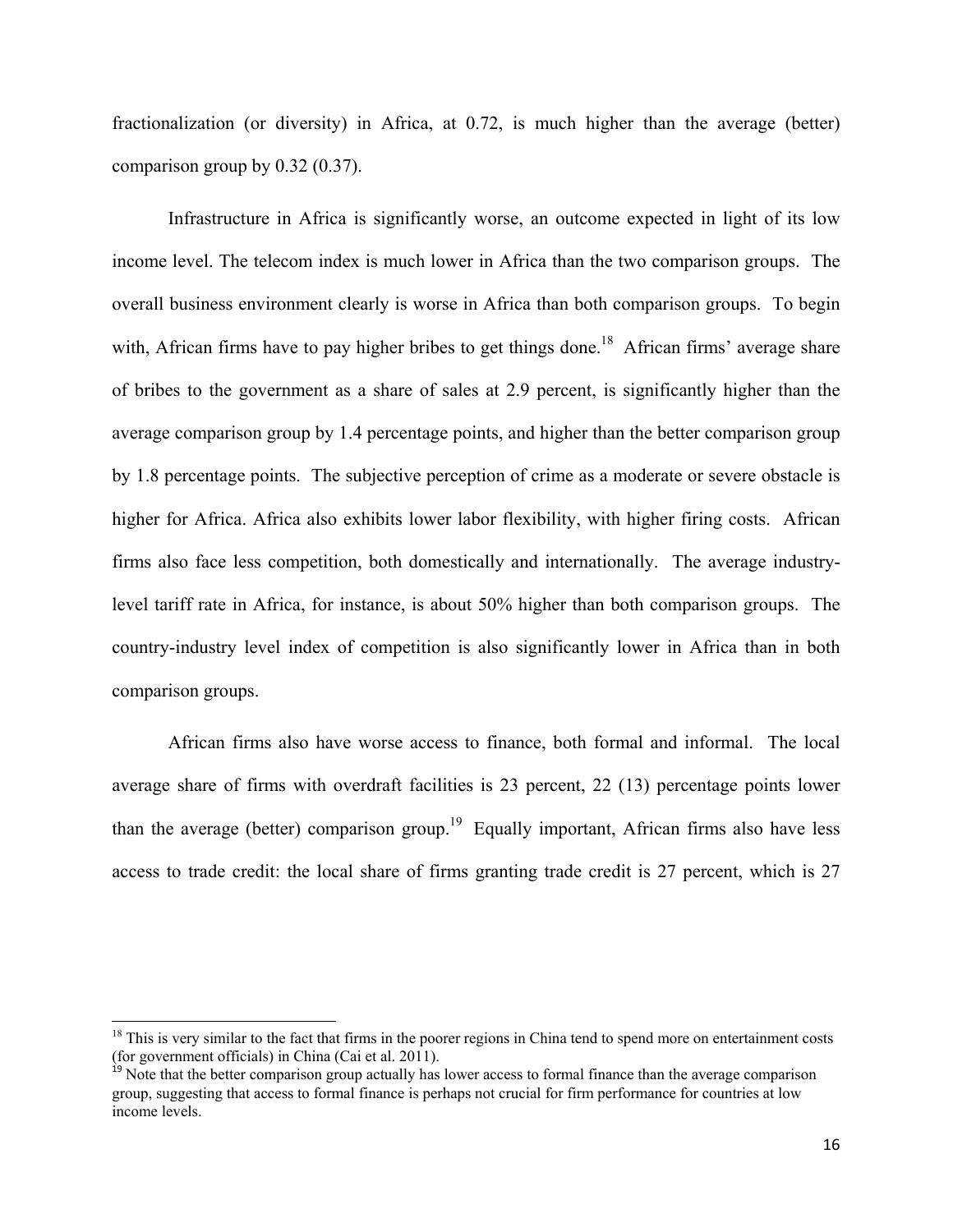percentage points lower than the average comparison group, and 30 percentage points lower than the better comparison group.<sup>20</sup>

To summarize, African firms face a more daunting business environment in almost all respects. They operate in poorer, smaller economies that are more likely to be landlocked and they have inherited a history of armed conflict. Infrastructure is much poorer, access to both trade credit and other forms of credit is lower, and regulatory barriers in the form of labor market regulations and other types of regulations are higher. Political monopoly is more significant, tariffs are higher, and the payment of bribes is also higher. Only the firm characteristics in our sample play a positive role, as the African firms in the sample are on average younger, and more likely to have foreign equity participation.

## **Differences in (unconditional) firm performance**

In this section, we report our comparison of the unconditional means for different measures of firm performance, including labor productivity, total factor productivity (TFP), sales growth, exports and investment. Later in the paper, we will report the "conditional" performance for African firms, after controlling for observable characteristics of the environment. Given the much more difficult environment faced by African firms as described above, we would expect poorer performance on the part of African firms in the unconditional means.

For the average comparison group, Africa manufacturing firms have significantly worse outcomes for five out of our six performance measures. Log labor productivity in Africa is lower by 48 log points (statistically significant). Labor productivity growth is lower by 8.6

<sup>&</sup>lt;sup>20</sup> Note the rank order of trade credit prevalence corresponds to the order of firm performance, which suggests that trade credit may play an important role in explaining regional economic performance, a conjecture confirmed later.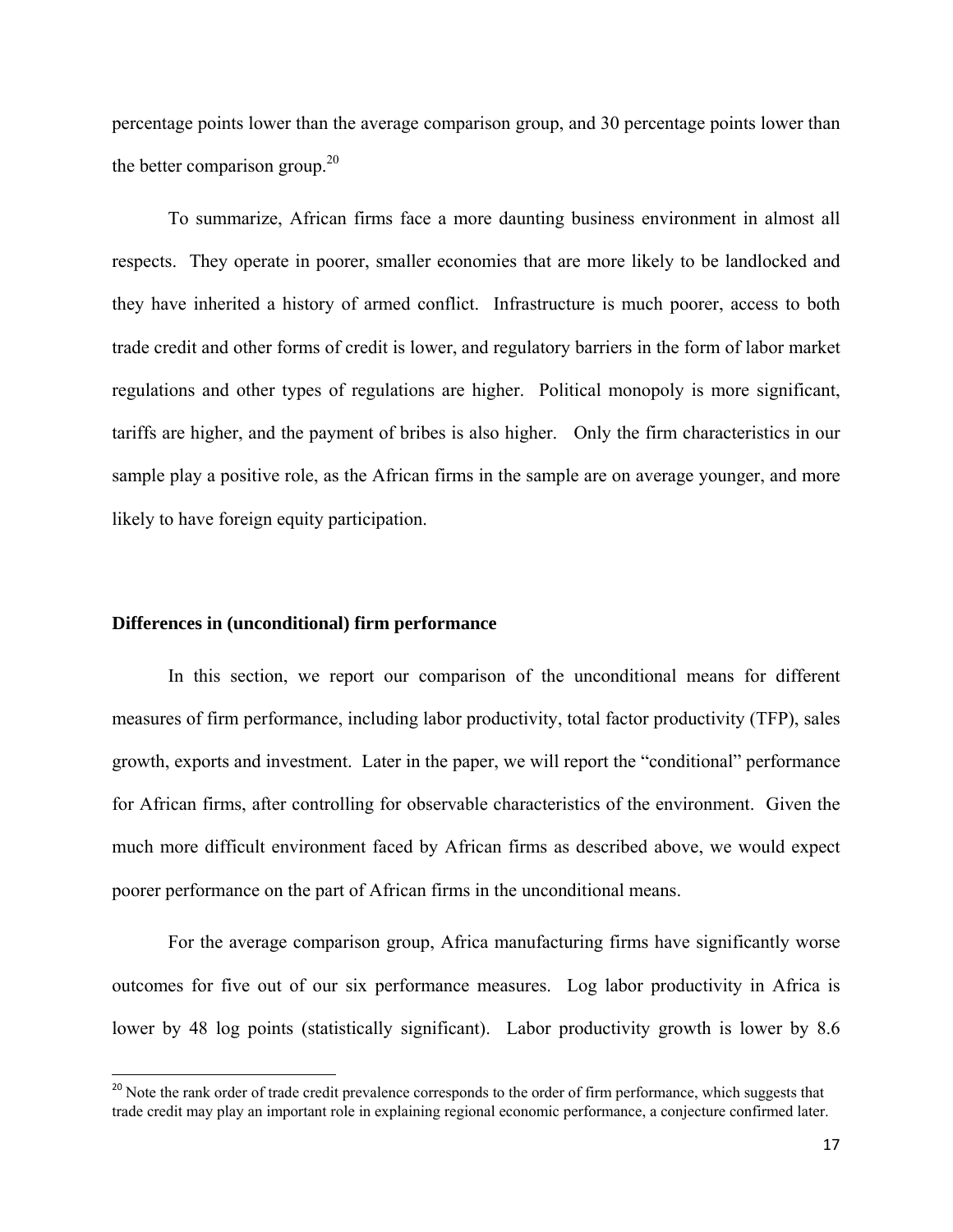percentage points, and TFP is lower by 33 log points. Sales growth is similar. Export share is lower by 8.8 percentage points (statistically significant), with African firms exporting at only half the level of exports for the average comparison group. Qualitatively consistent with a number of previous studies (Bisten et al. 1999, Gimah-Brempong and Traynor 1999, Devarajan et al. 1999), $^{21}$  investment intensity in Africa is lower by 3.6 percentage points (14 versus 17.6) percent).

The difference with the better comparison group is more pronounced. The labor productivity lag is at 77 log points, and the TFP lag is 53 log points. While the sales growth difference remains insignificant, the labor productivity growth lag is 9.9 percentage points. The export share is significantly lower by 13.3 percentage points, and the investment rate is significantly lower by 9.3 percentage points. To summarize, relative to similar-income countries and the better comparison group, growth and productivity levels of formal manufacturing firms in African countries are across the board significantly behind (except in sales growth), and African firms exhibit much lower export capacity and investment levels.

#### **Determinants of firm performance (conditional differences)**

We now investigate how the business environment affects firm performance, and explore how African firms compare when we control for the external environment. The empirical specification is as follows:

$$
Y_{icj} = \alpha \operatorname{Firm}_i + \beta_1 \operatorname{Geography}_c + \beta_2 \operatorname{infrastructure}_{cj} + \beta_3 \operatorname{Polilnst}_c +
$$
  

$$
\beta_4 \operatorname{busiEnv}_{cj} + \beta_5 \operatorname{finnce}_{cj} + u_j + \varepsilon_{icj}
$$
 (1)

<sup>&</sup>lt;sup>21</sup> There is inconclusive evidence about whether investment in Africa is efficient. Devarajan et al. (1999) argue for inefficiency based largely on cross-country data, while Gunning and Mengistae (2001) argue for efficiency based on firm-level African data.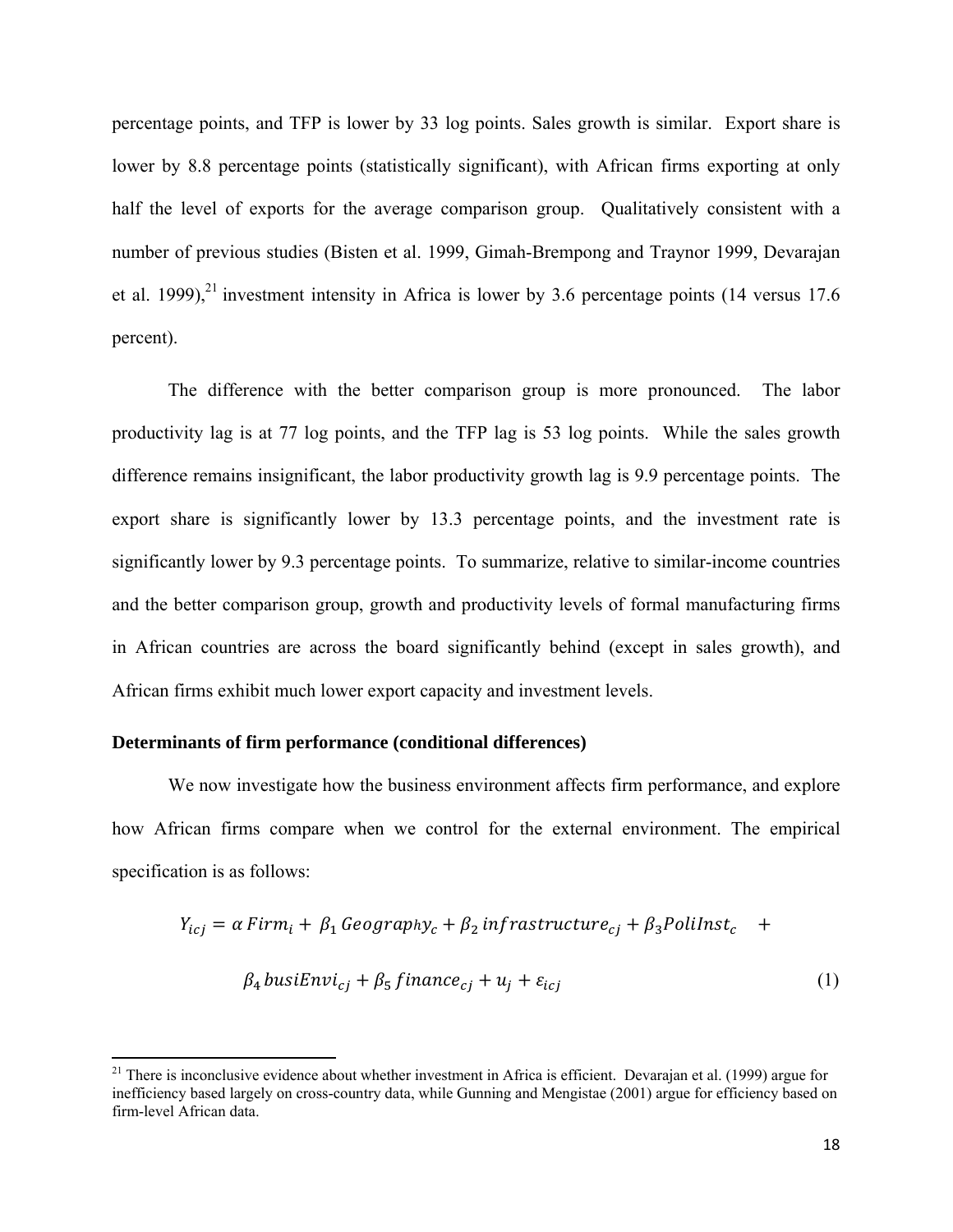where *Y* is the firm performance indicator, and *i, c,* and *j* represent firm, country, and local levels. *Y* could be log labor productivity (or TFP), the labor productivity growth rate, the rate of sales growth, export intensity, or the investment rate.<sup>22</sup> *Firm* is a set of basic firm-level controls including firm age, state and foreign ownership, and the ownership share of the largest owner. For the sales (labor productivity) growth rate equation we control for initial sales (labor productivity) three years ago to allow for regression toward the mean. *Geography* includes log country population and a dummy equal to one for landlocked countries. *Infrastructure* includes the telecom index (measured at the local, that is, the city-industry-size, level). *PoliInst* represents the category of political and institutional factors, and includes log party years, any conflict in the past ten years, and ethnic fractionalization. *BusiEnvi* indicates business environment consisting of firm-level foreign ownership, average country-industry foreign ownership, firing difficulty, the local average bribe, country-industry tariff levels, countryindustry competition index, and the average perceived level of crime at the local level. *Finance*  includes the local share of firms having access to an overdraft facility, and the local average for access to trade credit. We also include industry dummies, so that comparisons are between firms within the same sectors across countries. The error term captures unobserved variables and measurement errors.<sup>23</sup> Since the error terms within a country may be correlated due to omitted common factors or shocks, and many of our explanatory variables are aggregate variables, we

 $22$  Log labor productivity is trimmed of tail one percent to avoid the outlier issue. Results are similar without trimming.

<sup>&</sup>lt;sup>23</sup> Since we have many control variables, and the coverage of both the Enterprise Survey and cross-country sources differ for some countries, dropping the observations with any variable missing would result in the loss of the majority of the sample, and render our empirical exercises mush less representative. For variables with significant number of missing observations, we thus resort to imputation, using the predicted value based on the following basic controls: the country-level urbanization level, the regional dummies (Africa, East Asia and Pacific, East Europe and Central Asia, South Asia, Middle East and North Africa), the manufacturing dummy, and firm size dummies (10-20, 20-60, and 60+ employees). Why do we use the manufacturing dummy in imputation when our analysis largely focuses on the manufacturing subsample? While we largely use the manufacturing subsample for most of analysis, we do use the service subsample in some sensitivity checks.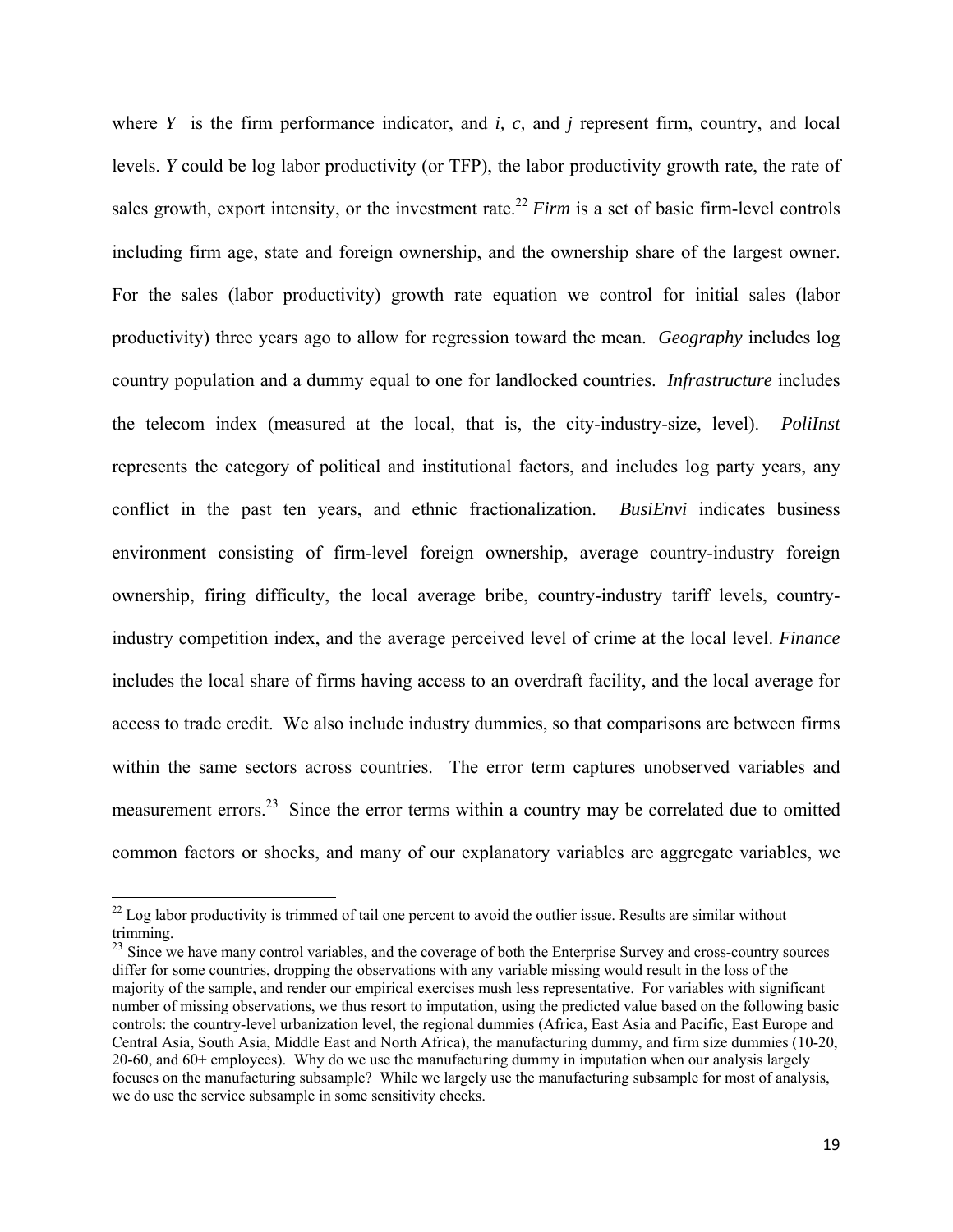cluster the standard errors of each equation at the country level (Moulton 1990). We also report White standard errors to allow for heteroskedasticity.

The base results from equation (1) are reported in Table 4. Once we control for firm characteristics and the business environment, the coefficient on the Africa dummy is positive and large for TFP (38 log points), labor productivity (76 log points), labor productivity growth (12 percentage points), and sales growth (12 percentage points). Thus conditional on our key variables, Africa does not lag behind in productivity and growth—in fact it is ahead of other regions. Taken at face value, if one could adjust the daunting list of geography, infrastructure, political, economic and institutional factors to the levels elsewhere, Africa possesses an inherent advantage.<sup>24</sup> For export intensity and investment rates, the Africa dummy switches from negative and significant to merely insignificant. Whatever makes African firms lag behind can thus be fully explained by our control variables.

*Firm characteristics* matter a great deal in explaining firm performance. *First*, younger firms tend to have lower labor productivity but not TFP. The positive correlation between age and labor productivity is consistent with the conjecture that entrants learn in the initial years (SleuWaegen and Goedhuys 2002). Younger firms also have lower labor productivity growth rates but higher investment rates. *Second*, and maybe surprisingly, state ownership is positively and significantly associated with labor productivity, labor productivity growth, sales growth, and export share in value added. This is surprising in light of the large literature that suggests that private ownership is superior in delivering firm performance (see Megginson and Netter (2001) for a summary). But other evidence suggests that state owned enterprises could outperform

<sup>&</sup>lt;sup>24</sup> In this paper we do not have a measure of the extent of clustering. Previous literature suggests that clustering may be important for explaining firm performance (see Long and Zhang 2011).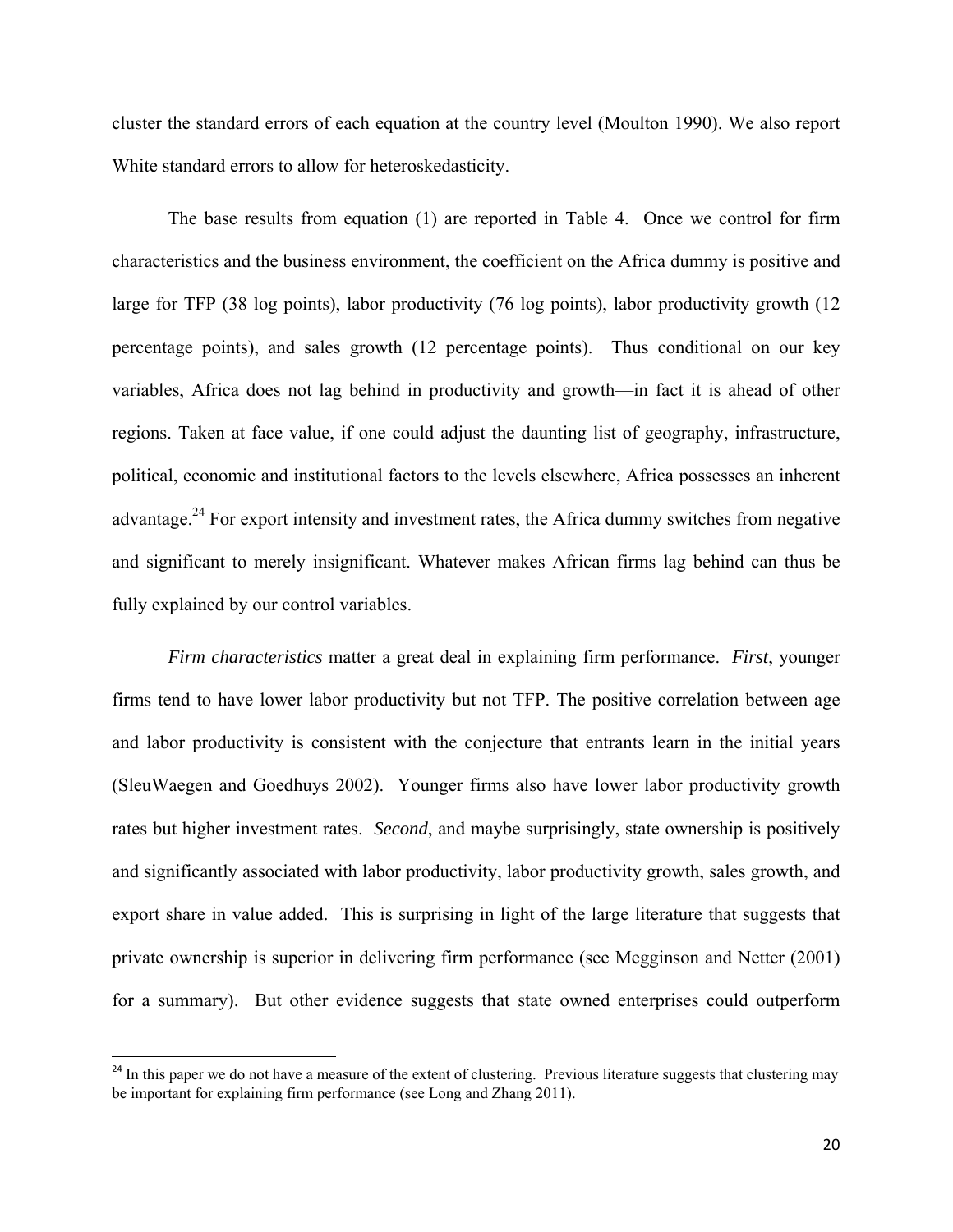private enterprises when there is sufficient competition (Bartel and Harrison (2005)) or no strong monitoring mechanism associated with dispersed private ownership (Xu, Zhu and Lin 2005).<sup>25</sup> Also, state ownership is not significantly associated with higher TFP, which could indicate that labor productivity levels and growth rates are associated with higher capital investments on the part of the state. *Finally*, a large ownership share of the largest owner is negatively related to labor productivity, labor productivity growth, sales growth, and export share.

*Geography and Infrastructure***.** Both measures of geography are mostly uncorrelated with firm growth or productivity levels. A larger country (in terms of population) is associated with lower export intensity, consistent with the interpretation that large domestic markets as captured by population size typically have smaller export shares.

The telecom index, our proxy of infrastructure, is positively and significantly associated with all measures of productivity, labor productivity and sales growth, and export intensity. Modern telecom infrastructure thus emerges as an important force behind enabling better firm performance, both in level and in growth.26

*Political and institutional factors.* The number of years that the ruling party has been in power is negatively associated with TFP and labor productivity levels, but is statistically insignificant. In contrast, this proxy for party monopoly is significantly correlated with labor productivity and sales growth rates. The findings here are the opposite of the "stationary bandits"

<sup>&</sup>lt;sup>25</sup> Alternatively, the positive state effects could reflect selection bias—the state keeps the best assets for themselves, or such firms maintain more monopoly power in the market.

<sup>&</sup>lt;sup>26</sup> One may wonder whether the results of telecom are due to the high correlation between telecom development and GDP per capita. Indeed, their correlation is high at 0.81. To assuage this concern, we control for income per capita in a sensitivity check (not reported). Our key results remain intact. Conditional African advantages become even larger: for TFP, 0.50; log labor productivity, 0.89; sales growth, 0.13; labor productivity growth, 0.14. The magnitudes of telecom are slightly smaller in most cases but remain highly significant: for TFP, 0.30 (vs. 0.48 in base specification); log labor productivity, 0.59 (vs. 0.78), sales growth, 0.10 (vs. 0.12); labor productivity growth, 0.11 (vs. 0.13); export share, 0.06 (vs. 0.03); investment rate, 0.07 (and significant at 1 percent level vs. 0.01 and insignificant). Note that the telecom effects on export and investment become even more pronounced.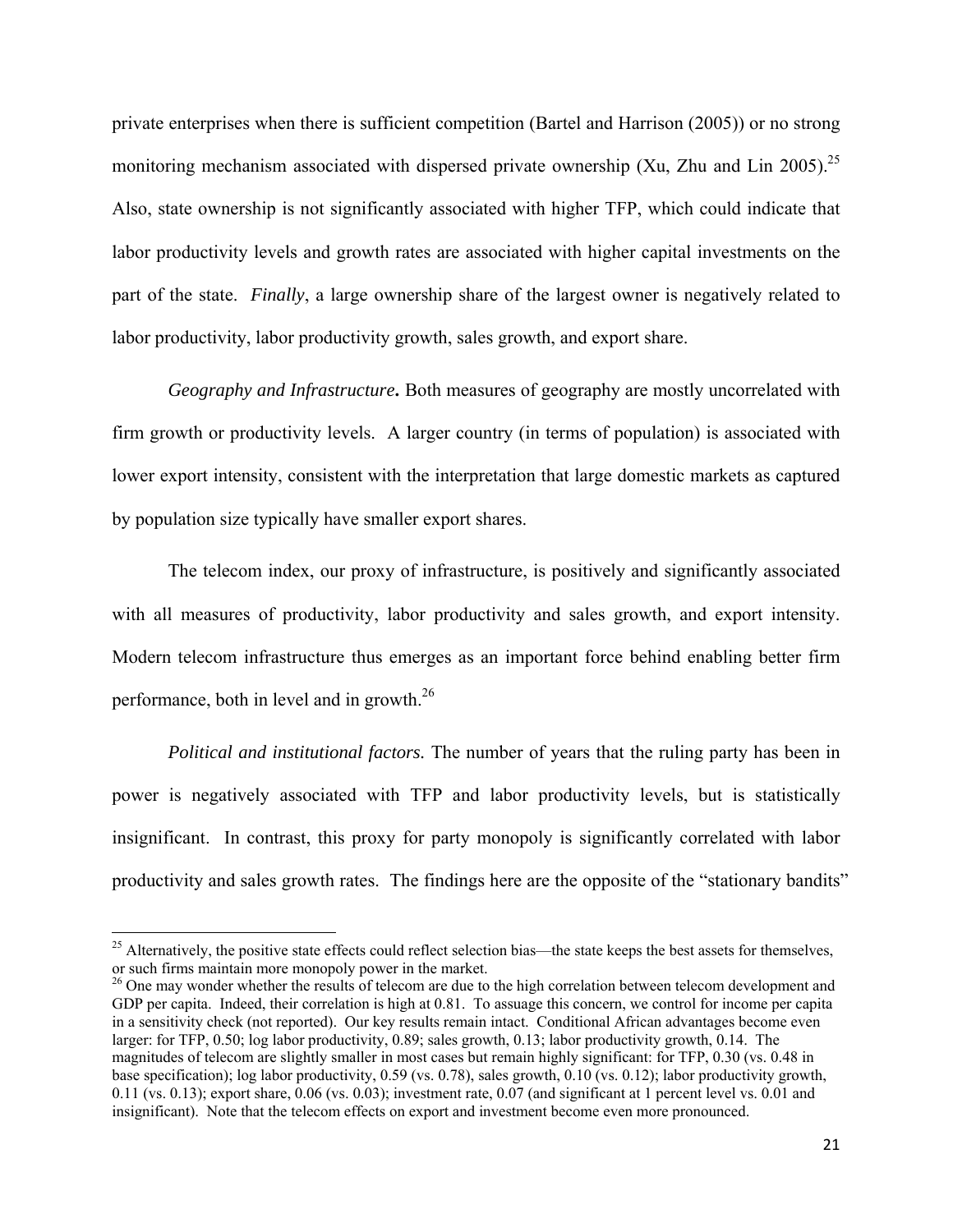hypothesis which suggests that a long time horizon for rulers leads to better economic outcomes. Similarly, countries that experienced domestic conflicts in the previous ten years tend to have lower productivity and both growth rates, but the effects are statistically insignificant.

Ethnic fractionalization has been suggested to have important adverse effects on macro outcomes (Easterly and Levine 1997; Collier and Gunning 1999a). However, our micro evidence does not bear this out. Indeed, ethnic fractionalization is robustly and *positively* correlated with labor productivity levels and growth. We cannot, of course, rule out the possibility that ethnic fractionalization has adverse effects through its indirect effects on other variables such as party monopoly, and that ethnic fractionalization adversely affect macro outcomes through the non-firm channels such as the provision of public goods.

*Business environment.* The local share of bribe payments in sales is negatively related to sales growth. This result is consistent with other studies in developing countries. The effect of crime, largely negative for most outcomes, is negative and significant only for export share. One of the key components of managerial discretion, firing costs, is associated with higher TFP and labor productivity, which likely reflects the fact that managers hire fewer workers and substitute them with capital when firing costs are higher. Firing costs are also associated with lower sales growth, which may reflect firms' lower willingness to expand when it is difficult to reduce the number of workers if necessary.

Foreign ownership has positive and significant effects on all outcomes except for the investment rate. This can reflect a number of mechanisms such as better access to finance and/or technological and managerial know-how. Foreign presence in an industry, as proxied by the share of foreign ownership within a country-industry cell, reduces investment rates (significantly) and labor productivity (insignificantly). This may reflect the market stealing effects of foreign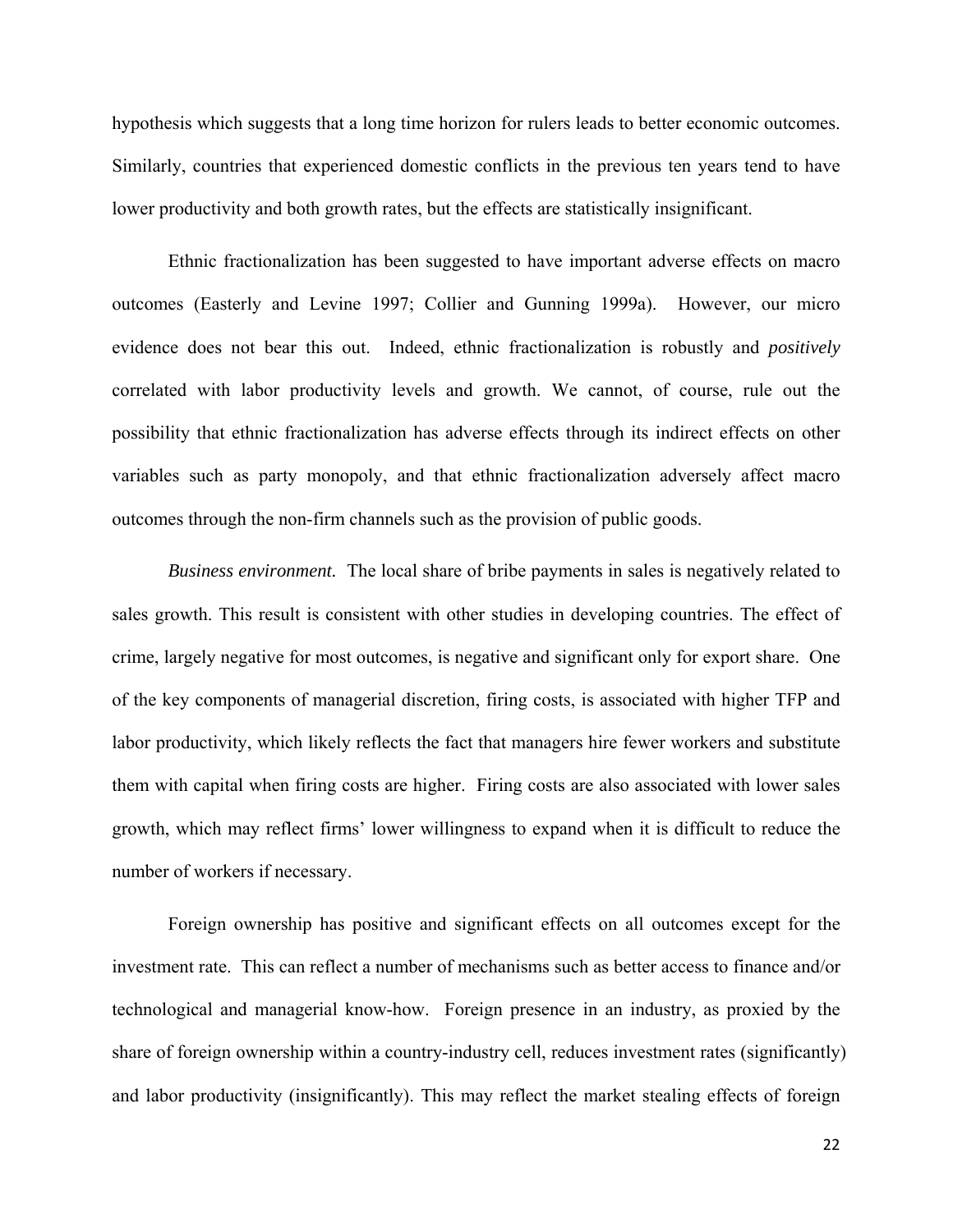entry (Aitken and Harrison 1999). We do, however, find positive spillover effects of foreign ownership on export shares, which is also consistent with Aitken, Hanson, and Harrison (1997). Foreign presence in an industry is, therefore, positively associated with boosting export orientation, perhaps reflecting information sharing on export destinations and products. Finally, our measure of domestic competition is significantly and positively associated with investment, but negatively and significantly associated with productivity levels and growth. The negative correlation with productivity level could simply reflect the fact that our productivity measure contains price effects (Foster et al. 2008). The negative correlation of productivity growth and competition could reflect the well-known Schumpeterian conjecture that a firm needs some monopoly rents for innovation and therefore productivity growth.

*Financial access***.** Access to bank finance (i.e., overdraft facilities) is positively correlated with TFP and labor productivity, yet it is also *negatively* correlated with export intensity. The positive correlation of formal finance and productivity is consistent with the macro financegrowth literature (Levine 1997). The negative correlation with export intensity, somewhat puzzling, suggests that formal financing may encourage firms to focus more on the domestic market.<sup>27</sup> Interestingly, the prevalence of *trade credit* has a stronger positive correlation with labor productivity, labor productivity growth, sales growth, and export intensity. Thus, informal finance may have played a stronger role in facilitating local development in developing countries than formal finance.

## **Alternative TFP Measure**

<sup>&</sup>lt;sup>27</sup> One possibility is that with better access to formal finance, domestic firms can develop with less financial constraints, which then imply a less pull for foreign-owned firms who have comparative advantage in exporting.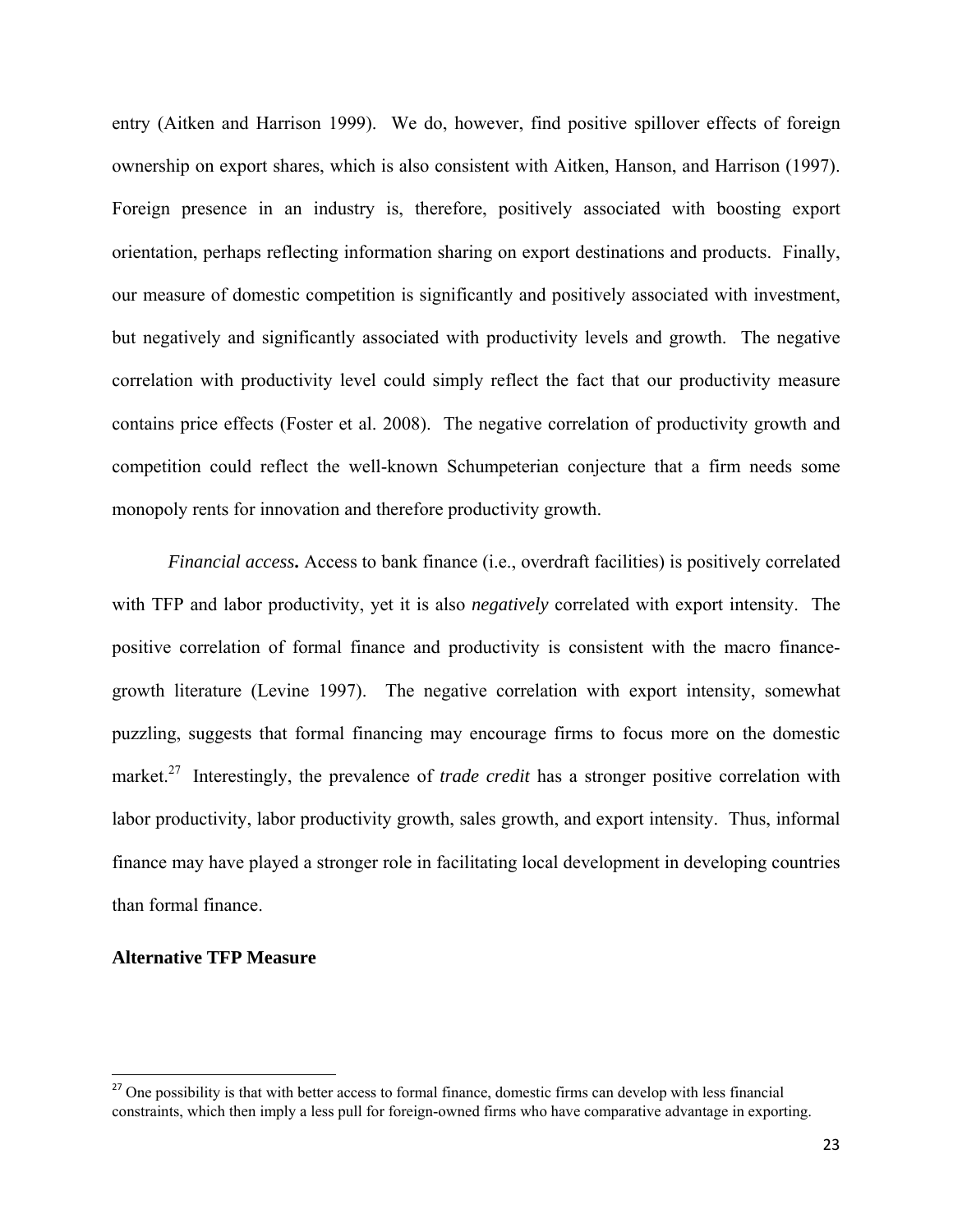As discussed earlier, our TFP measure is derived from estimating an industry-specific production function and measured as the residual from such a production function. 28 Alternatively, we could allow for technology heterogeneity in a number of different ways. In one sensitivity check, we classify countries into four income groups based on the income level, and we allow for income-level-industry-specific technology (i.e., factor shares).<sup>29</sup> We obtain TFP as the residual in such a production function.

 The results exploring this alternative specification for TFP are reported in Table 5. The conditional advantage for Africa remains similar in magnitude (0.41 vs. 0.38), but becomes statistically insignificant. Most of the point estimates are robust to this alternative specification, but statistical significance increases in some cases and declines in others. Most of the results focusing on the importance of firm age, foreign ownership, and domestic competition remain intact. The effect of party monopoly remains negative but becomes significant, while the importance of bribes switches from negative to positive. The results thus seem to be sensitive to the choice of TFP estimators. This is not surprising since in the more nuanced income-levelindustry-specific technology estimator, our estimates focus on within-income-group variations. Nevertheless, the key message that Africa's disadvantage disappears when we control for infrastructure, access to credit, and the business environment remains intact.

#### **Do the large Africa premiums reflect multicollinearity?**

The large and positive *conditional* African premiums for TFP, labor productivity, labor productivity growth, and sales growth may surprise many. Does the positive and significant coefficient for the Africa dummy merely reflect the close correlation of this dummy variable with some of the aggregate (national or local) variables? Alternatively, could the positive Africa

 $2<sup>28</sup>$  In this paper, we only consider the Cobb-Douglas production function.

<sup>&</sup>lt;sup>29</sup> And industry-income-level-specific intercept.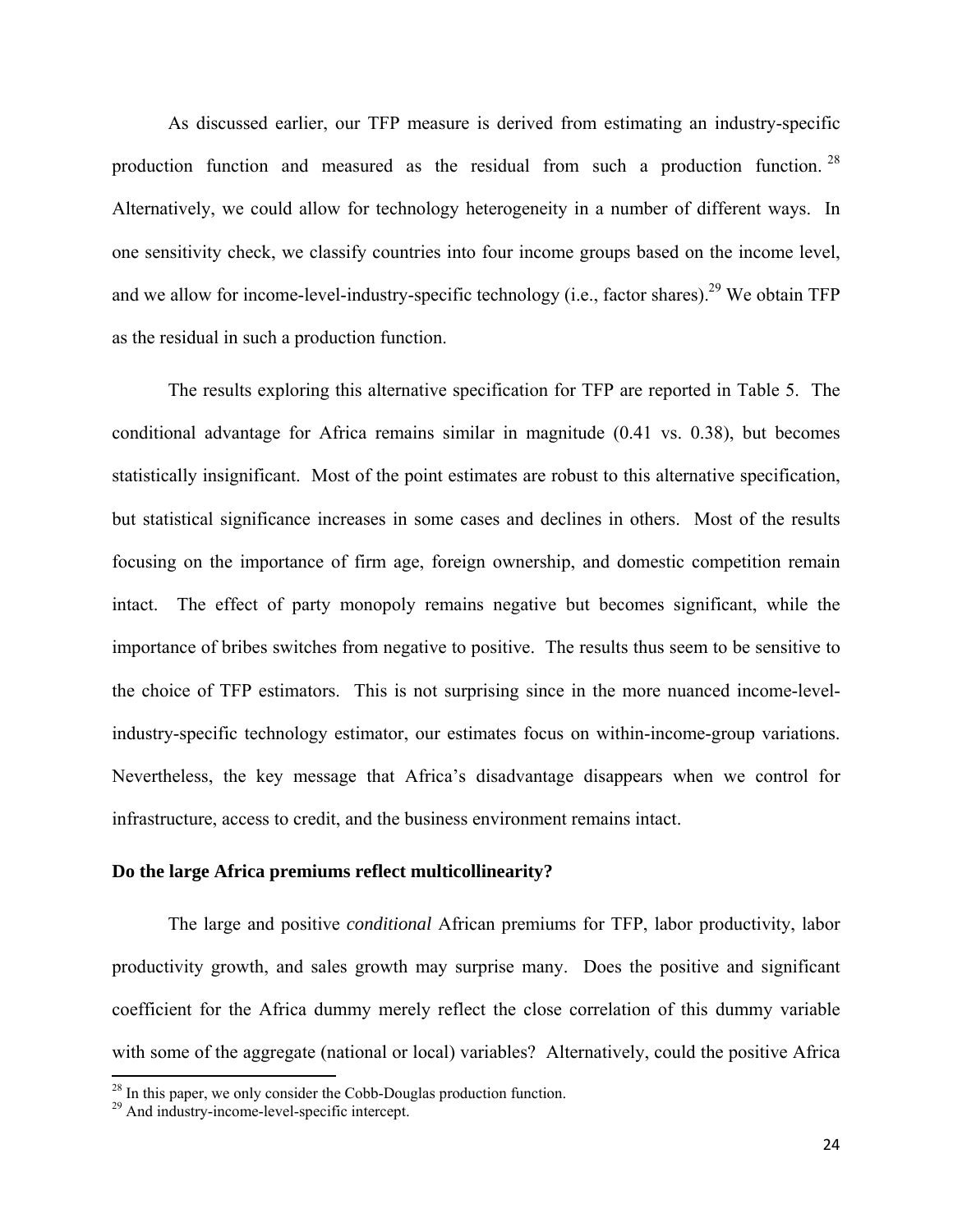premium merely reflect the fact that some variables are endogenous and their inclusion in the regressions bias the estimates of the Africa dummy? One solution is to leave out potential endogenous variables one at a time, and see if our estimate of the Africa effect is robust to these omissions. In Table 6, we run a series of regressions for each of the dependent variable, dropping one aggregate variable at a time, and ascertain that the Africa dummy always retains the same sign, and remains largely significant and with similar magnitudes in the TFP, labor productivity, labor productivity growth, and sales growth equations.

## **Omitted variable bias**

As with any study using cross-sectional data, a legitimate concern is that the effects of our business environment variables may merely reflect those of omitted variables. To consider this possibility, we examine the robustness of our key results when we include more controls. In particular, we add more controls for openness, political and institutional factors, the business environment, and natural resource endowments. First, we capture openness with a measure of imports and export as a share of GDP. Sachs and Warner (1997) find cross-country evidence that Africa's disadvantage can be partly explained by the lack of openness.

Second, we add more political and institutional factors, including voice and accountability from ICRG, executive competition from DPI, and government size to capture the de facto power of the government.<sup>30</sup> We control for government size because we are concerned that the strong negative effects associated with political monopoly may merely capture the association of political monopoly with (the omitted) government macro policies. Since the

<sup>&</sup>lt;sup>30</sup> Moreover, we have also tried adding inflation rate or a dummy variable of high inflation rate to proxy for macro risks, and have not found it matter.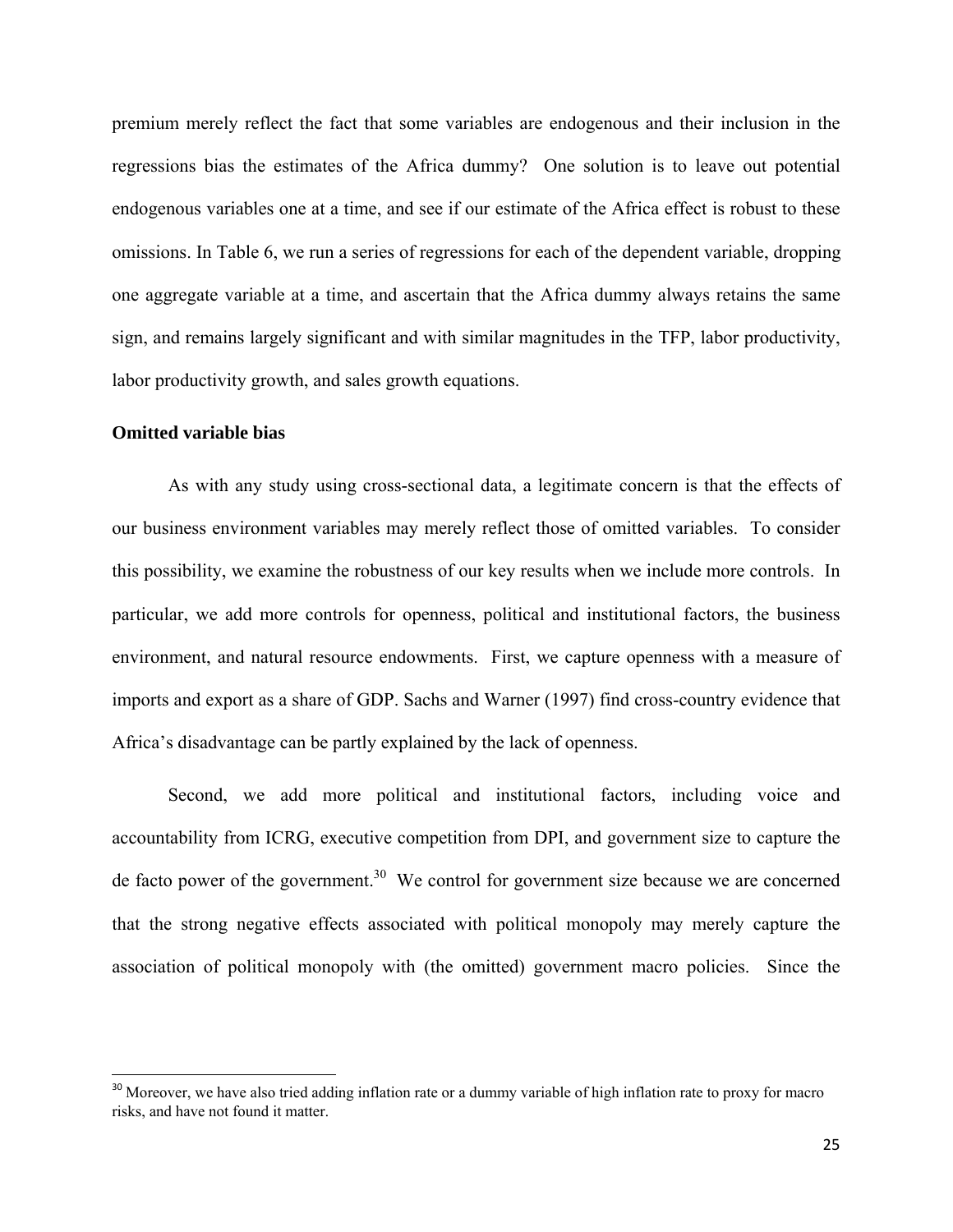negative effect of political monopoly may reflect other omitted governance variables, we also further control for "voice and accountability" and executive competition.

Third, some argue that Africa is particularly affected by a "natural resource curse". Some economists have argued that SSA countries are more likely to be located in tropical areas, which have poorer quality of soil and a worse disease environment and are therefore bad for development (Sachs and Warner 1997). Other economists have argued that countries with a heavy reliance on natural resource exports tend to have worse economic performance due to a number of reasons such as the lack of diversification. To capture the natural resource curse, we include three measures: the share of land area in the tropics, the ratio of petroleum exports to GDP (lagged by one year), and the ratio of raw material exports to GDP, lagged by one vear.<sup>31</sup>

Fourth, since the business environment is a large category that covers many aspects, we try to control for further subjective measures, including the local share of firms viewing the following as moderate or severe constraints: electricity, transport, informal competition, tax rate, land access, financial access, and labor regulation. Since entry barriers are particularly important (Klapper, Laeven and Rajan 2006), we also control for an objective measure of entry barrier, namely, the logarithm of minimum capital to start a business (from Doing Business).

Overall, our results are generally robust (see Table 7). Africa's advantage in TFP and labor productivity remain, with small changes in magnitude. However, the African conditional disadvantage in export intensity becomes more pronounced, at 5 percent and significant. The positive effects of telecom and the negative effects of bribes become significant for investment rates. The negative effect of firing difficulty on productivity growth also becomes significant. The negative effects of political monopoly on productivity and sales growth rates remain

<sup>&</sup>lt;sup>31</sup> The first measure is from  $\frac{http://www.cid.ha}{http://www.cid.ha}$ , while the latter two are both from WDI of the World Bank.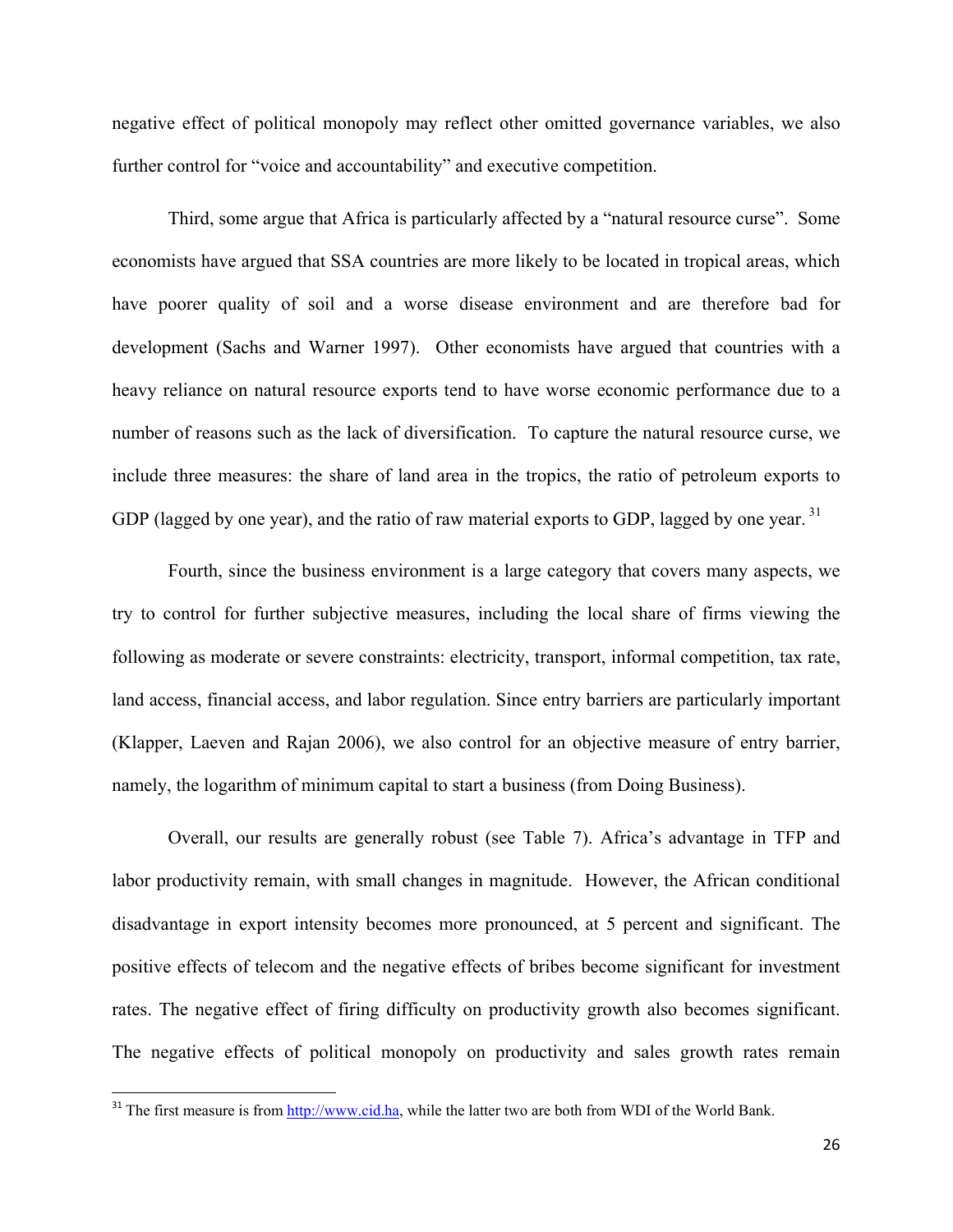qualitatively similar but less significant, not surprising since we are controlling for many aggregate governance variables closely correlated with party monopoly.

The entry-barrier measure, the minimum capital to start a business, has a negative association with TFP, labor productivity and its growth rate, but a positive association with export intensity, perhaps because such entry barriers tend to foster large firms that have higher export capacity.<sup>32</sup> We do not find that the two proxies of natural resources matter in a robust way. Openness to trade is significantly associated with higher TFP and higher labor productivity, but tariffs have an insignificant impact.

## **Adding four rich African countries**

So far our "Africa" consists of SSA countries excluding the four richest sub-Saharan countries (i.e., South Africa, Namibia, Mauritius, and Botswana), all of which have GDP per capita exceeding 3000 U.S. dollars (in 2005 value). Some may want to know how all of SSA is doing. To shed light on this, in this section we define Africa to include the four rich SSA countries. The results suggest that the conditional advantages of African firms drop significantly but do not disappear. The coefficient on the Africa dummy remains positive for all outcomes but remains significant at the 1 percent level only for labor productivity growth. The coefficients for the other variables are very similar, and some results become stronger—the negative effects of party monopoly on productivity are now significant, for instance. 33 Thus adding the four rich countries in fact reduces Africa's conditional advantage. Thus conditional advantages for Africa are stronger for the relatively poorer African countries.

 $32$  Most of the locally-perceived constraint variables are not statistically significant, and often they are the wrong sign (results not reported in the table to save space). This is consistent with the perception that objective measures tend to out-perform subjective measures of the business environment (Dethier et al. 2008). <sup>33</sup> The results are available upon request.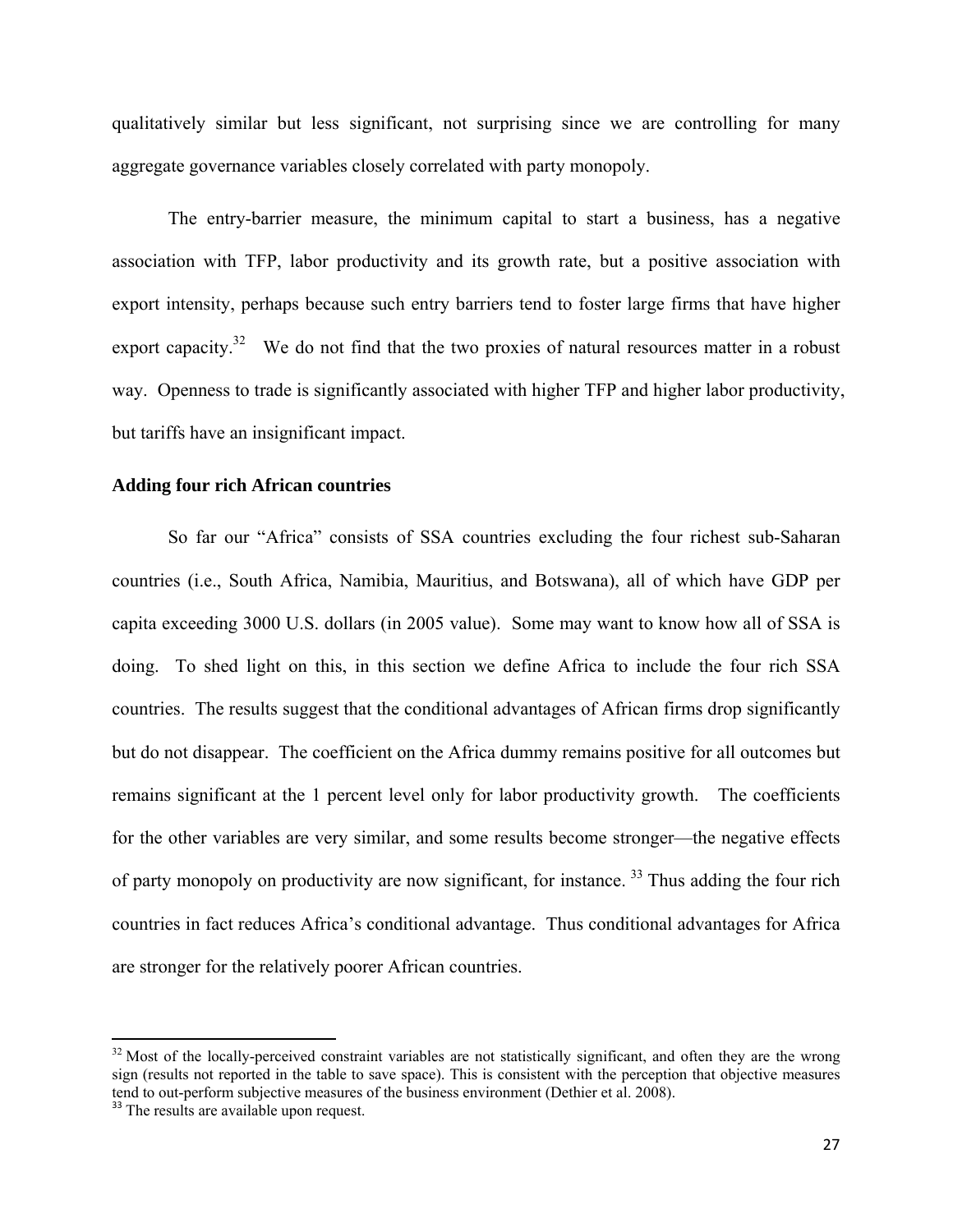## **IV. Further Considerations**

In this section, we provide further sensitivity checks, and then investigate how the effects of the business environment differ in several key dimensions. We want to understand whether African firms have a distinct conditional performance advantage depending on their industries and technologies.

# **Manufacturing versus services**

So far we have focused on how African manufacturing firms fare relative to those in other regions. However, do the results differ if we look at services? Different sectors may rely to a greater degree on the political and business environment. Since WBES has no good capital data for services, we cannot estimate TFP for services. We thus focus on comparing the other five measures. The results, in Table 8, indicate significant sector-level differences, and suggest that most of the business environment variables have stronger effects in manufacturing than in services.

Perhaps the most interesting finding is that the conditional Africa advantage is large in manufacturing but non-existent in services. Similarly, party monopoly significantly reduces growth in manufacturing but not in services. Since in developing countries manufacturing tends to out-perform services in productivity (McMillan and Rodrik 2011), one possible implication is that party monopoly might shift a country's sector structure to less productive sectors, and lower a country's overall allocation efficiency. Interestingly, foreign ownership has no positive spillovers on exports in services but has significant spillovers in manufacturing. The strong positive effects of ethnic fractionalization in manufacturing is much more muted in services.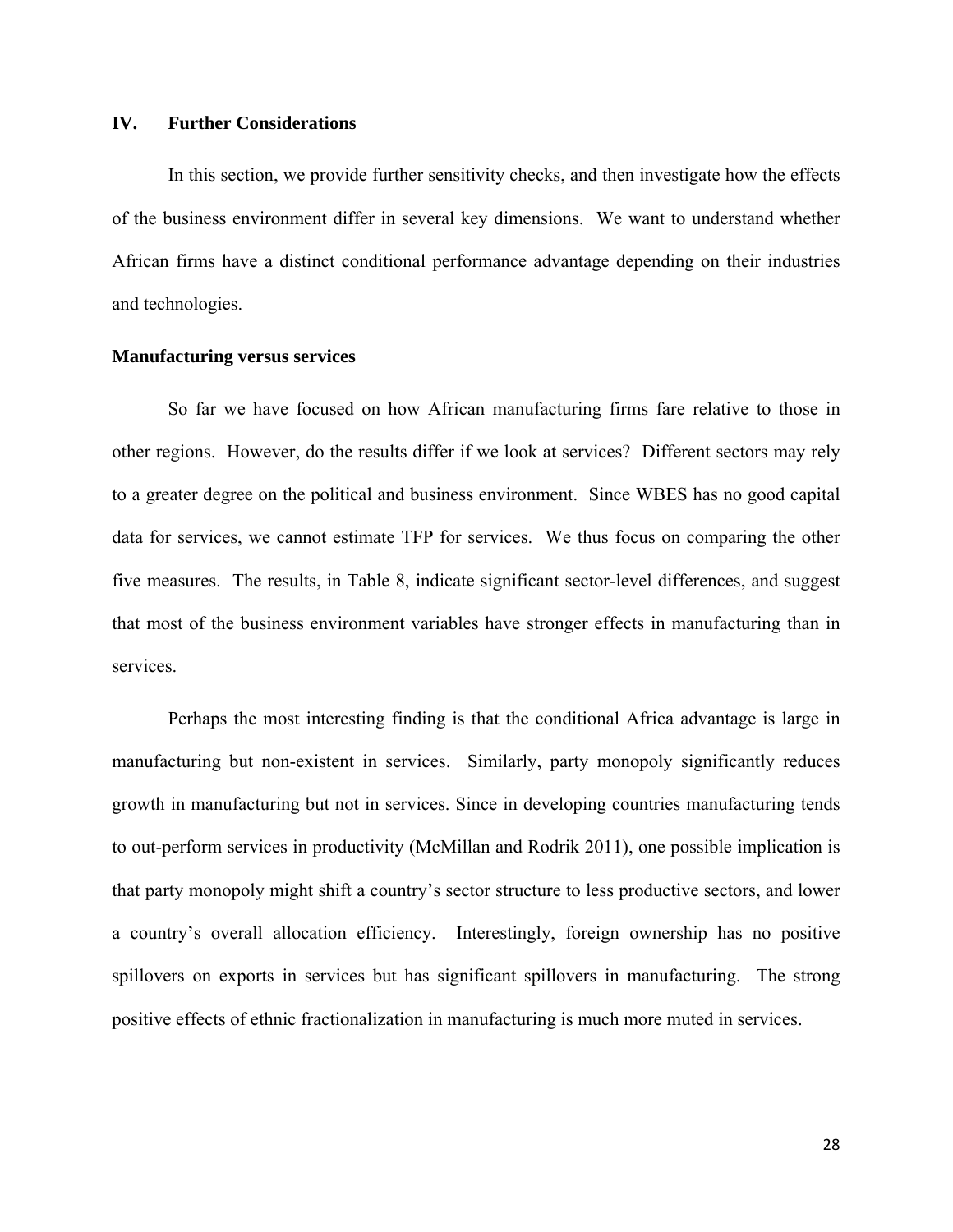In contrast, bribes seem to have more adverse effects for services, as seen in the negative and significant coefficients for labor productivity level and growth. In addition, sales growth rates of service firms are more affected by the availability of formal finance than manufacturing firms.

## **Low-tech and high-tech manufacturing**

Does the conditional African advantage differ by the level of sophistication of particular manufacturing industries? This question is interesting since countries at different stages of development often display distinct areas of comparative advantage (Lin 2009, 2010; and Lin and Monga 2010), and industries with varying level of technological sophistication and specific investments may need different supporting institutions and business environments (Lin 2010).

Since our sample African countries are largely located at the less sophisticated end of the technology spectrum, Africa's comparative advantage likely is in low-tech rather than high-tech manufacturing. We classify the manufacturing sectors as low-tech manufacturing if enterprises are in food and beverages, leather, wood processing and wood products, simple metal products, textiles, or garments. We classify as high-tech manufacturing firms in metal and machinery, electronics, chemical and pharmaceutical products, non-metal and plastic, automobile and parts.34

Table 9 shows that the conditional Africa advantage is indeed higher in low-tech manufacturing. For labor productivity the Africa advantage is 88 log points for low-tech manufacturing, but 72 for high-tech manufacturing. The conditional Africa advantages for labor productivity growth and for sales growth are larger and significant only for low-tech

<sup>&</sup>lt;sup>34</sup> The data set has "other manufacturing", which is not classified as either since we don't know its nature.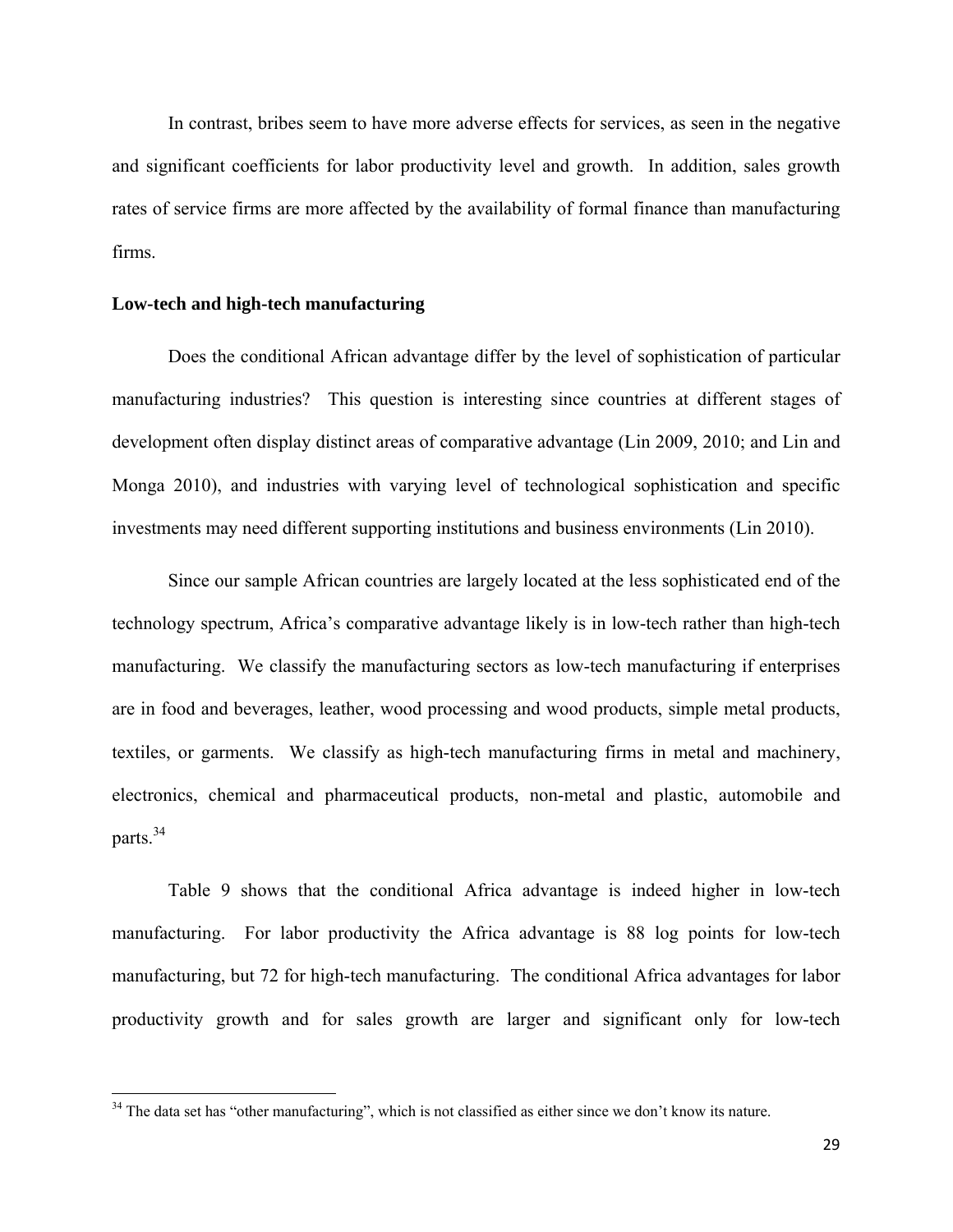manufacturing, at around 15 percentage points in both cases. Interestingly, the conditional Africa advantage in investment is higher for high-tech industries.

The dependence on modern infrastructure is strong for both types of industries. While party monopoly has adverse effects on productivity levels and growth for both low- and hightech industries, corruption is associated with a more adverse effect on high-tech than on low-tech manufacturing. Similarly, crime has much more severe negative effects on high-tech than on low-tech manufacturing.

Firing costs are associated with more adverse effects for high-tech than for low-tech manufacturing industries as well. Finally, tariff promotion is only associated with positive effects in high tech industries—suggesting that trade incentives only work in promoting new, not existing areas of comparative advantage. The importance of different industrial policy instruments for encouraging sectors with a "latent" comparative advantage is reviewed in Harrison and Rodriguez-Clare (2010).

# **Selection bias associated with the size of the informal sector**

So far we have found a large and positive conditional Africa premium in productivity, productivity growth and sales growth. A concern is that the Africa premiums merely reflect selection bias. In particular, only formal firms are present in our data. Since it is possible that African countries have a relatively higher share of informal firms, and more able firms tend to self-select into the formal sector, then the African premiums may reflect a smaller group of highability firms self-selecting into the formal sector.

 This is a valid concern. Shneider et al. (2010) offer estimates of the relative size of the informal sector in the whole economy for around 160 countries, and is the best data on informal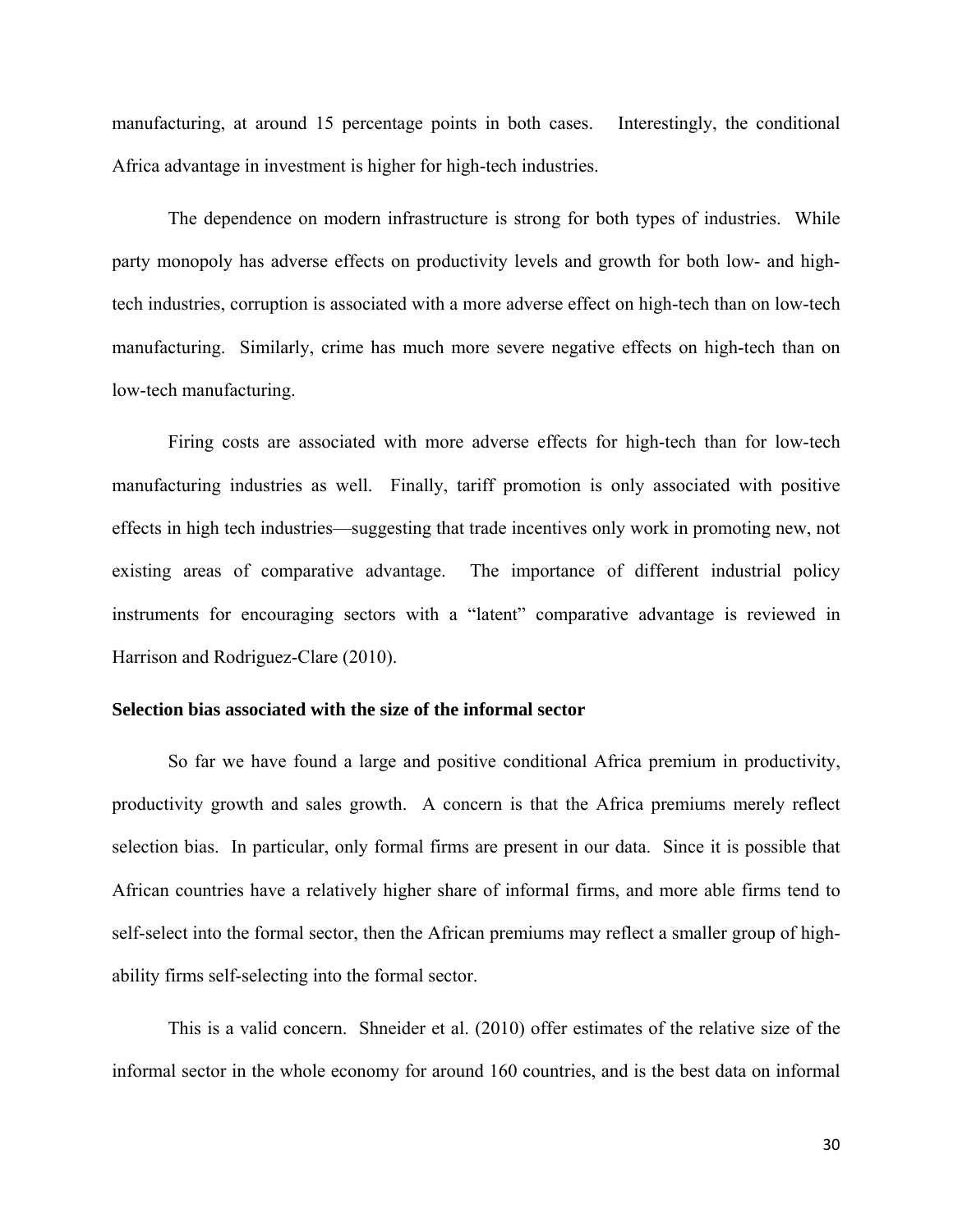sector available.<sup>35</sup> By this informality index (which captures the share of the informal sector in the whole economy), Africa does have a relatively high level of informality. Africa's average of 42.3 percent (ranging from 30.3 to 56.4 percent) is slightly above the average of 41.6 for the similar-income group (ranging from 15.1 to 66.1%), and the average of 37.3% for the non-Africa group (ranging from 15.1 to 66.1%). To make sure that the non-African sample has a similar level of informality, we now retain the African sample and the non-African sample with the informality index overlapping with the African informality range, that is, from 30.3% to 56.4%. The results are reported in Table 10.

 The conditional TFP advantage, which was statistically significant with a coefficient of 0.38, now has a coefficient that is roughly 1/2 smaller, and is no longer significant. However, selection bias apparently cannot explain the overall pattern of conditional African premiums in other outcomes: the labor productivity premium increases from 0.76 to 0.83; the labor productivity growth premium from 12 to 19 percentage points, and the sales growth premium from 12 to 25 percentage points, all statistically significant.

 There are several other notable findings. First, the negative effects of party monopoly are slightly stronger in countries with higher informality. Second, telecom has even more pronounced effects in high-informality countries. Third, access to finance, both formal and informal, is less closely correlated with firm performance. This is not surprising since the external finance needs for small and informal firms tend to be weaker due to less capacity and desire to expand.

<sup>&</sup>lt;sup>35</sup> Ayyagari et al. (2011) similarly relies on this informality index to address concern about selectivity based on informality.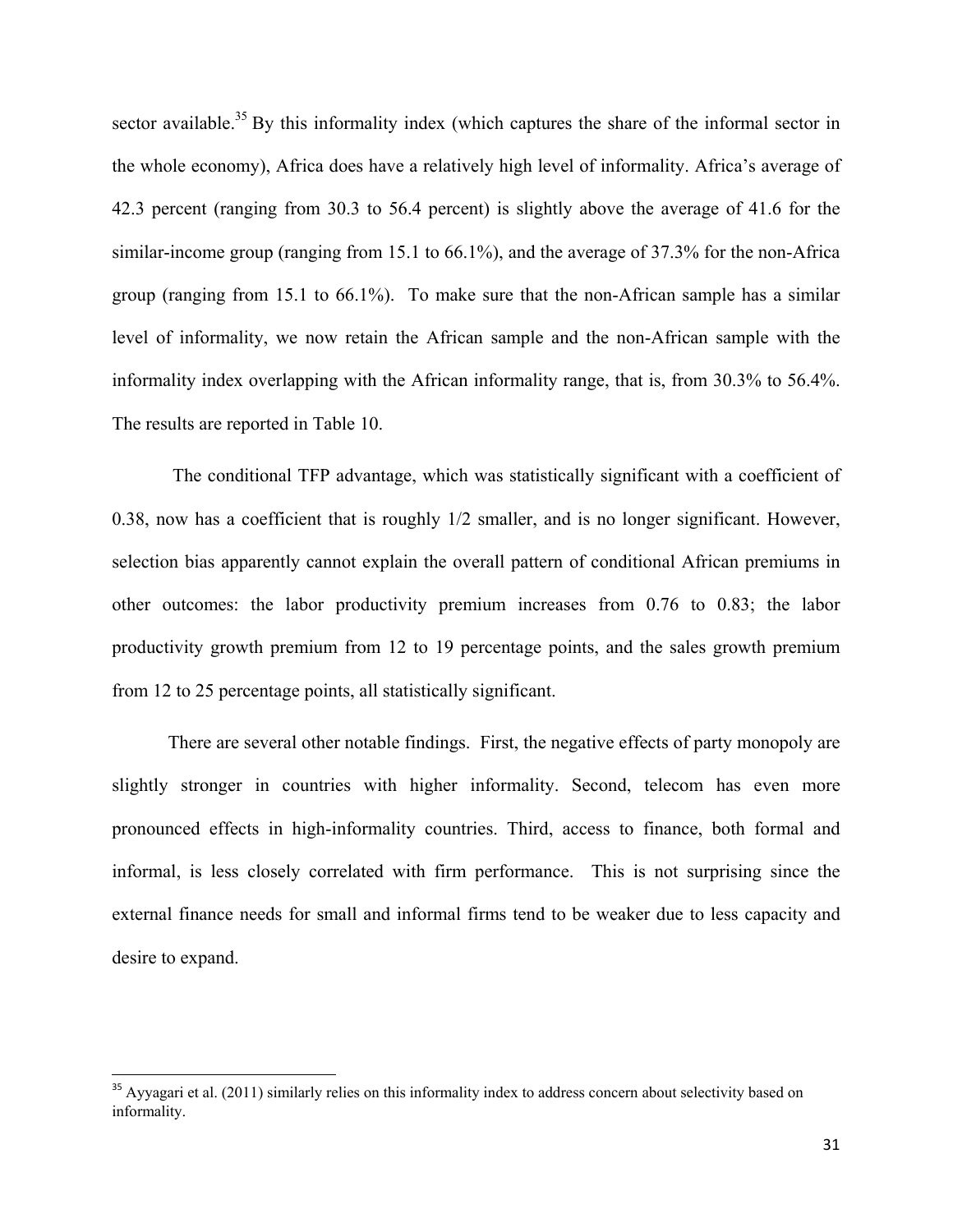The overall patterns in Table 10 suggest that some forces of selection could explain a small part of the conditional African premiums, but that the selection story is far from the whole story. The conditional African premiums in labor productivity, its growth, and sales growth remain intact and significant. High-informality countries also limit the influence of finance, but amplify the influence of party monopoly and telecom.

## V. **Explaining Africa's Disadvantage**

We now examine why Africa falls behind the better comparison group—by reporting 100\*  $\beta_X$  (X<sub>Africa</sub> – X<sub>better</sub>)/ $\Delta$ y, the percentage of outcome differences attributable to the independent variables *X*. Here *y* is the outcome variable, and "better" stands for the better comparison group.  $\beta_X$  refers to the coefficient for a generic variable *X*. The coefficients are drawn from our baseline specification in Table 4. *XAfrica* and *Xbetter* refer to the mean for Africa and for the better comparison group, and  $\Delta y$  refers to the outcome difference between Africa and the better comparison group. For simplicity, we only report the statistically significant and quantitatively important effects (i.e., accounting for more than 4% of the outcome difference in absolute value), and we only report those variables that are of policy concern. The results are in Table 12.

The key factors explaining Africa's disadvantage are infrastructure, access to finance, and party monopoly. Telecom, our proxy for infrastructure, is consistently the number one factor in explaining the African disadvantage: accounting for 114% of the 66 log points disadvantage in TFP, 142% of the 85 log points disadvantage in labor productivity, 172% of the 12 percentage point disadvantage in labor productivity growth, 535% of the 3.4 percentage point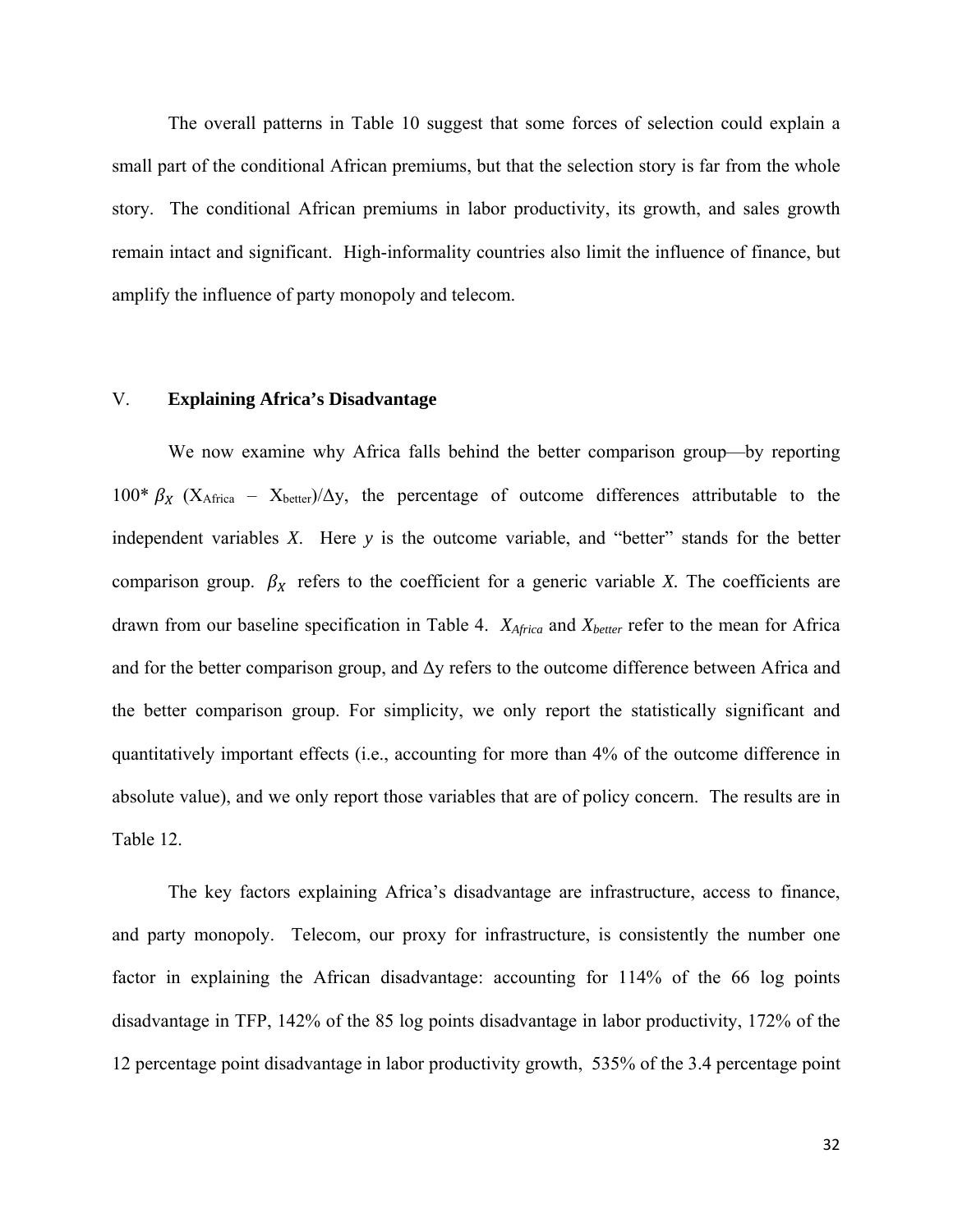disadvantage in sales growth rate, and 40% of the 13.5 percentage point disadvantage in export share.<sup>36</sup>

Finance, and mainly informal finance, is consistently the number two factor in explaining the African disadvantage—11% of the TFP disadvantage, half of the labor productivity disadvantage, 59% of labor productivity growth disadvantage, all of the sales growth disadvantage, and a quarter of the export share disadvantage.

Party monopoly proves to be quantitatively important as well, accounting for about half of the labor productivity growth disadvantage, and about 130% of the sales growth disadvantage. Thus party monopoly proves to be a key deterrent of firm growth and productivity improvement.

Two components of the business environment, corruption and firing difficulty, are important in accounting for sales growth, accounting for about 80% of the sales growth disadvantage. But they do not affect other key performance measures. So their importance pales in comparison with the tripod of infrastructure, finance and party monopoly.

There are also several factors that contribute significantly to reduce Africa's disadvantage. The foremost of them is ethnic fractionalization, which would contribute to African *advantage* in TFP of 20%, in labor productivity of 37%, and in labor productivity growth of 59 percent. Another key African advantage is lead in foreign ownership, which contributes to a 7% advantage in labor productivity growth, a 22% advantage in sales growth, and a 14% advantage in export share.

<sup>&</sup>lt;sup>36</sup> It is perhaps useful to point out here that the importance of telecom does not reflect its high correlation with GDP per capita, as pointed out earlier.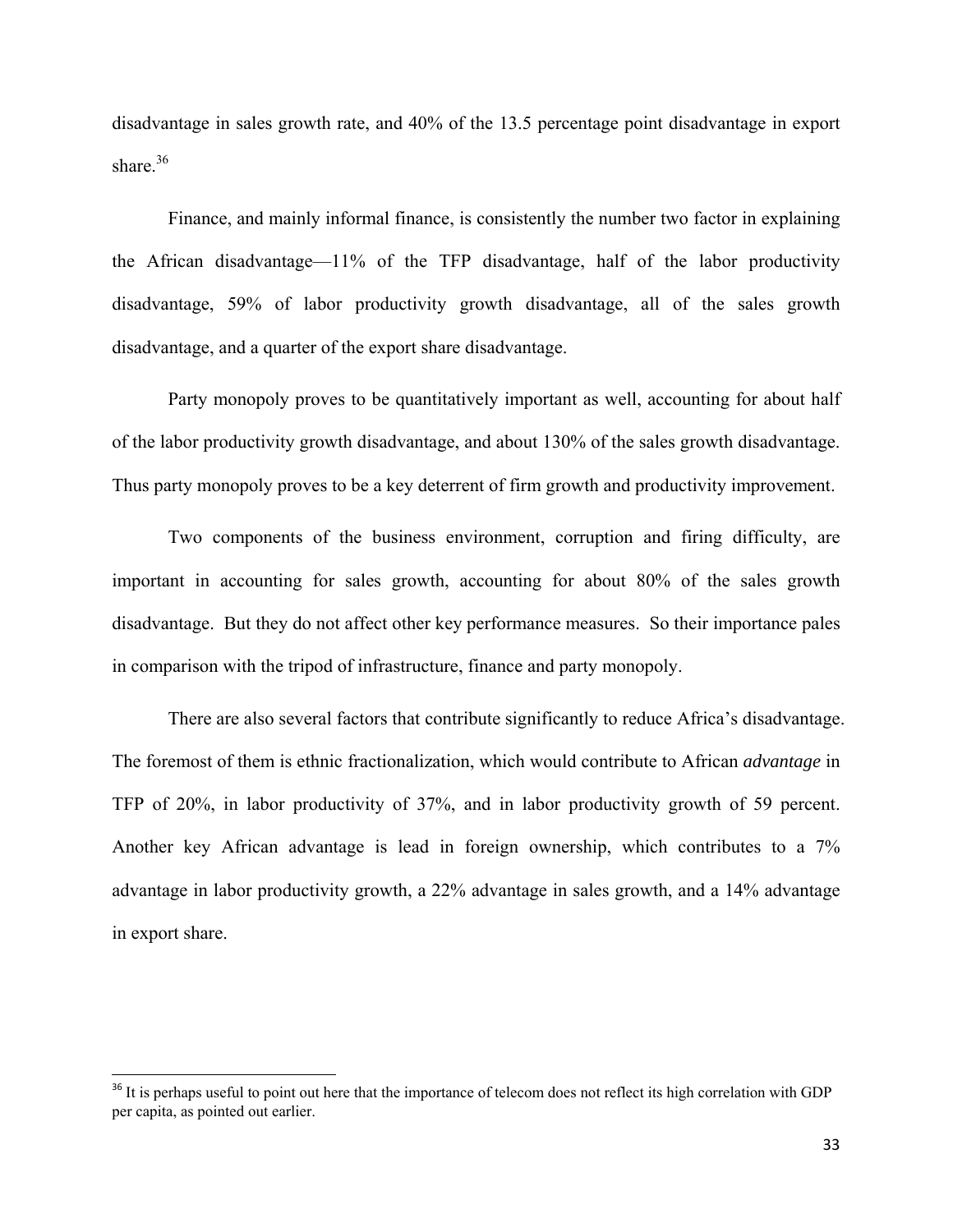# **VI. Conclusions**

In this paper we use a comprehensive cross-country firm-level data to understand how formal African firms stack up against those in other regions. We also explore whether Africa's political and business environment can explain its performance shortfalls (if any), and what the key factors are for explaining Africa's performance. We begin by comparing the unconditional means of various performance measures. We find that formal African manufacturing firms show significant disadvantages in all measures of firm performance. In the unconditional means, African firms exhibit lower total factor productivity (TFP) levels, lower labor productivity levels and growth rates, lower sales growth, and lower investment rates and export orientation.

Once we control for key differences in firm characteristics, geography, infrastructure, political and institutional factors, business environment, and access to finance, Africa manufacturing firms actually exhibit a *conditional advantage* in productivity levels and growth, as well as sales growth. This conditional advantage remains reasonably intact across a variety of robustness checks and additional specifications. Most importantly, the negative and significant coefficient on the Africa dummy becomes either positive or insignificant when controlling for observable factors in the environment faced by these firms. The implication is that African entrepreneurs are not inherently disadvantaged. In light of the highly challenging environment, they actually perform better than those in other regions of the world at similar income levels.

The conditional advantage for African firms is higher in low-tech than in high-tech manufacturing, and in manufacturing than in services. The key factors in explaining Africa's disadvantage in firm performance relative to better-performing similar income countries are infrastructure, lack of access to finance and political monopoly. The impacts of telecom and finance, especially informal finance, are felt across the board. In contract, the damages of party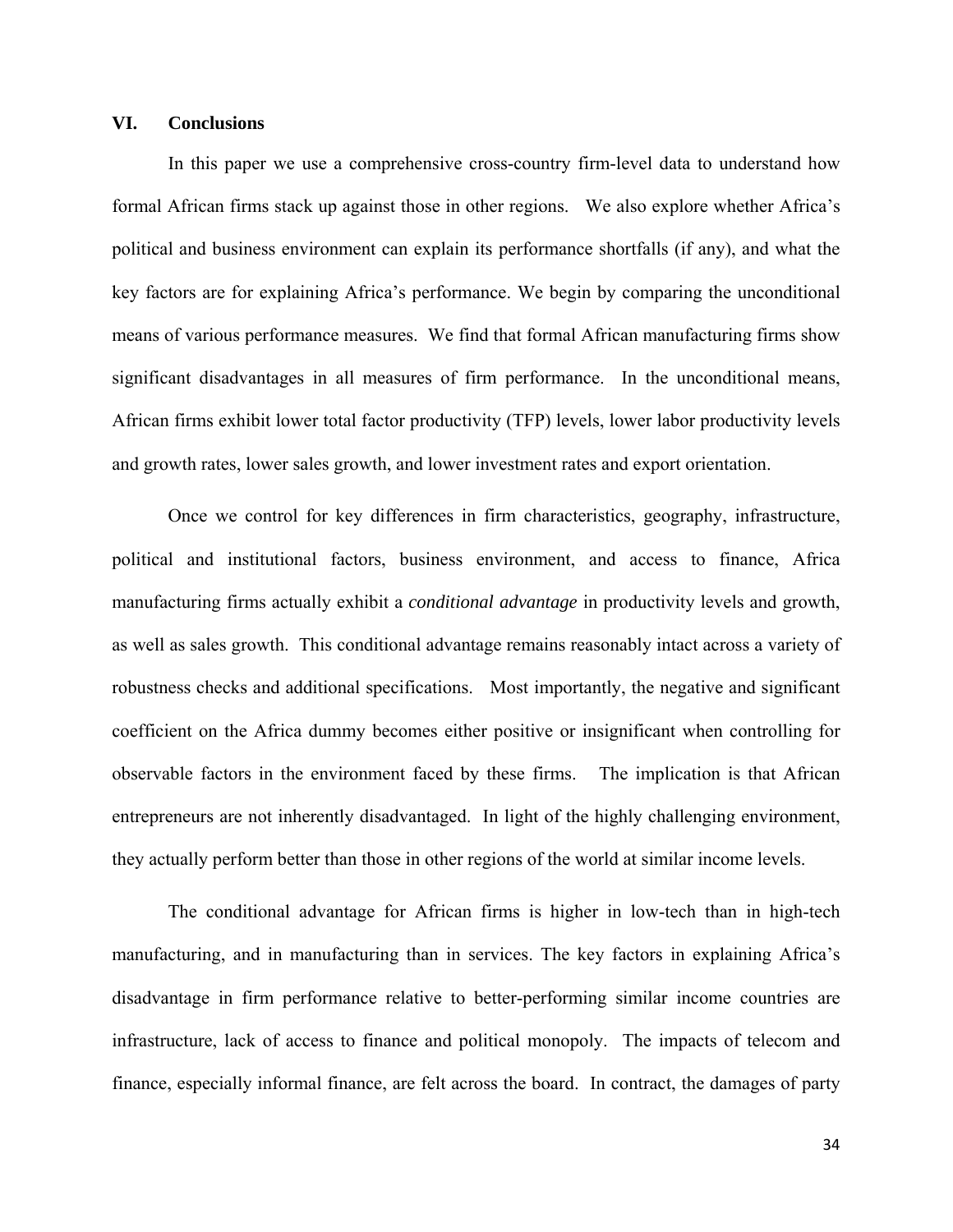monopoly are mostly revealed in dynamic performance measures such as productivity growth. Some elements of business environment, mainly labor regulation and corruption, also have effects. Some other elements often viewed as important in the literature, in contrast, do not matter much: geography proves to be unimportant, as are crime, tariffs, and domestic conflict. Not surprisingly, higher foreign participation has helped Africa consistently. We also obtain some findings that suggest that different policies have distinct implications for structural change. Telecom development, for instance, helps manufacturing and services about equally, and helps low- and high-tech manufacturing about equally, and is therefore sector-neutral. In contrast, development of banking helps services more than manufacturing, and corruption hurts services more than manufacturing. Some tariff protection helps high tech manufacturing but not low-tech manufacturing. Party monopoly hurts manufacturing much more than services. Since manufacturing as a sector has relatively high productivity growth in developing countries (McMillan and Rodrik 2011), party monopoly may hurt development by lowering manufacturing productivity levels and growth.

 The findings in this paper have direct policy implications. The first implication is somewhat optimistic for Africa. The results indicate that conditional on the political and business environment, African firms actually have advantages in their productivity levels, productivity growth rates, and sales growth rates—at least no disadvantage relative to other countries with similar GDP per capita. So there is no inherent Africa "curse" that hinders its development; only a need for action to address the poor political and business environment. This is consistent with Africa's growth record before the 1970s and the growth record in the past decade.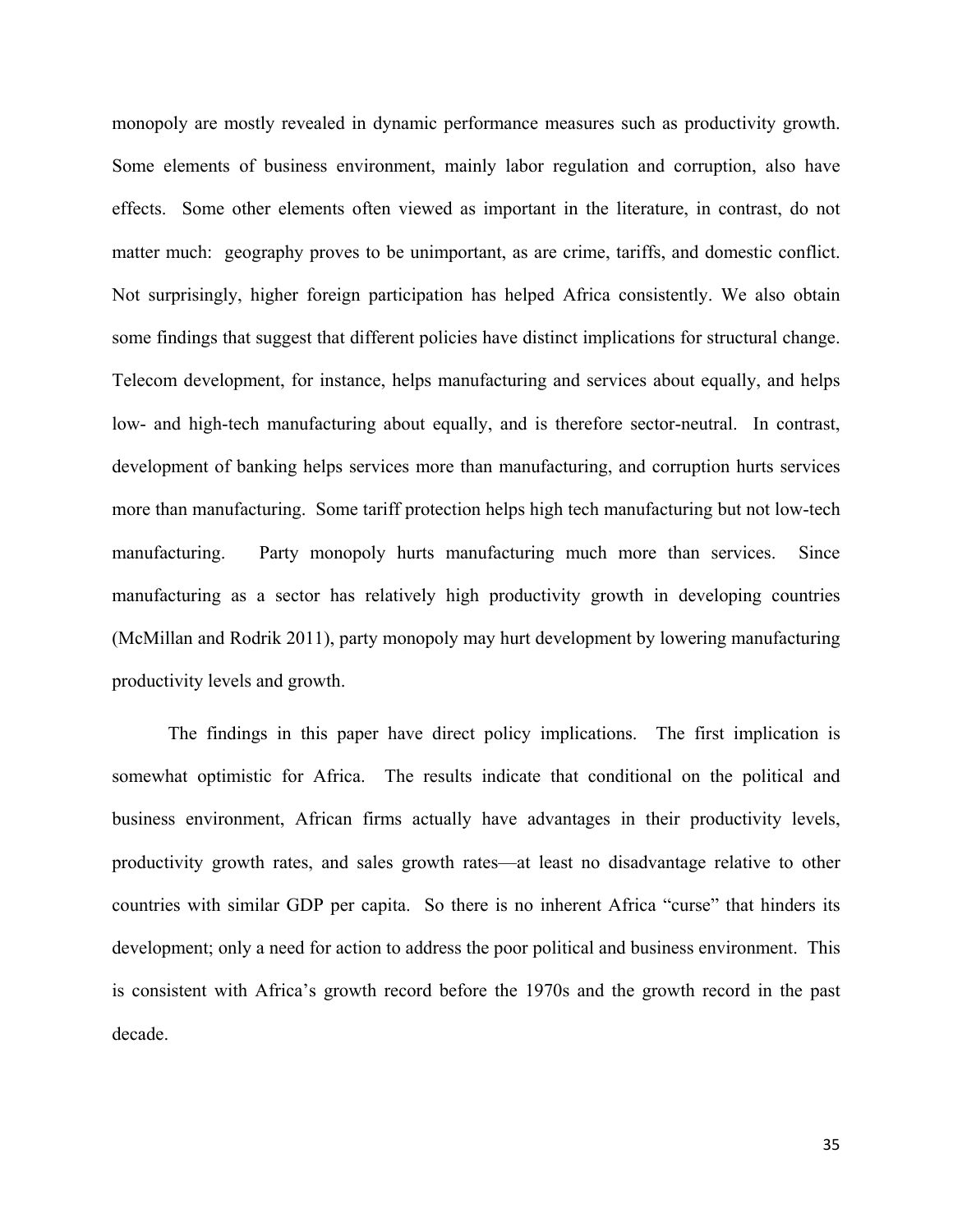Second, our results show that the key factors that affect African manufacturing firms are infrastructure, access to finance, and party competition. What is especially important in terms of improving financing is to facilitate inter-firm trust and contracting so that trade credit is easily extended. Since these key variables are mostly related to the functions of the state, reforms to the state are likely to have the largest effects in improving African competitiveness.

This research suggests that there are several ways for African firms to shift gears and move towards a positive reinforcing cycle of development. Given the paramount importance of infrastructure, how to develop Africa's infrastructure remains a key policy challenge. To increase access to finance and especially trade finance, complementary institutions such as contract enforcement mechanisms for trade credit disputes could be considered. Given the key importance of reducing party monopoly for our results, political competition and accountability would be the critical factor for inducing better firm performance. Finally, foreign ownership has yielded positive benefits across the board. This suggests that additional foreign entry would improve competitiveness and promote development.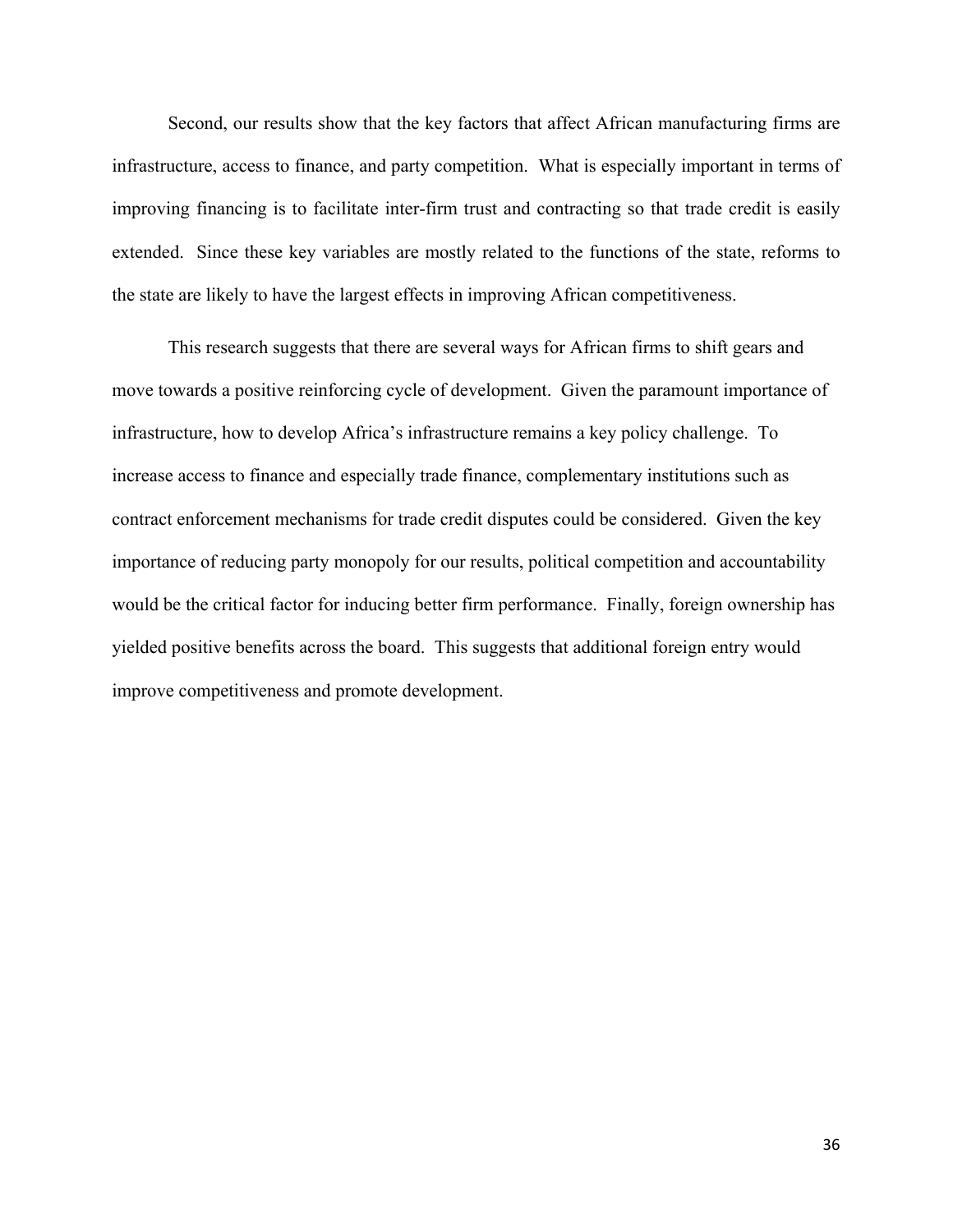#### **References**

- Acemouglu, Daron, and Simon Johnson. 2005. "Unbundling Institutions." *Journal of Political Economy* 113(5), 949–95.
- Acemouglu, Daron, and Simon Johnson. 2012. *Why Nations Fail: Origins of Power, Poverty and Prosperity,* Crown Publishers (Random House),
- Acemouglu, Daron, Simon Johnson, and James Robinson. 2001. "The Colonial Origins of Comparative Development: An Empirical Investigation." *American Economic Review* 91, 1369–401.
- Aghion, P., N. Bloom, R. Blundell, R Griffith, P. Howitt. 2005. "Competition and Innovation: An Inverted-U Relationship." *Quarterly Journal of Economics* 120, 701-728.
- Almeida, Rita. 2005. "Enforcement of Regulation, Informal Labor and Firm Performance." IZA (Institute for the study of labor) Discussion Paper 1759.
- Almeida, Rita, and Pedro Carneiro. 2009. "Enforcement of Labor Regulation and Firm Size." *Journal of Comparative Economics* 37, 28–46.
- Amin, Muhammad. 2009a. "Labor Regulation and Employment in India's Retail Stores." *Journal of Comparative Economics* 37, 47–61.
	- ———. 2009b. "Are Labor Regulations Driving Computer Usage in India's Retail Stores?" *Economics Letter* 102, 45–8.
- Arvis, Jean-Francois, Monica Alina Mustra, Lauri Ojala, Ben Shepherd, and Daniel Saslavsky. 2010. *Connecting to Compete 2010: The Logistics Performance Index and Its Indicators*. World Bank*.*
- Aitken, Brian, and Ann E. Harrison. 1999. "Do Domestic Firms Benefit from Direct Foreign Investment? Evidence from Venezuela." *American Economic Review* 89, 605-618.
- Aterido, Reyes and Hallward-Dreimeier, Mary. 2010. "The Impact of the Investment Climate on Employment Growth" *World Bank Policy Research Working Paper* 5218.
- Aterido, R. Hallward-Driemeier, M., and Pages, C. Forthcoming. "Big Constraints to Small Firms' Growth." *Economic Development and Cultural Change*.
- Ayyagari, Meghana, Asli Demirguc-Kunt, Vojislav Maksimovic. 2011. "Small vs. Young Firms across the World: Contribution to Employment, Job Creation, and Growth." *Policy Research Working Paper* 5631, World Bank.
- Bazzi, Samuel, and Michael Clemens (2010). "Blunt Instruments: A Cautionary Note on Establishing the Causes of Economic Growth." Center for Global Development, Working Paper 171.
- Beck, Thorsten, George Clarke, Alberto Groff, Philip Keefer and Patrick Walsh. 2001. "New Tools and New Tests in Comparative Political Economy: the Database of Political Institutions". *World Bank Economic Review* 15 (September): 165-176.
- Beck, Thorsten, Asli Demirguc-Kunt, and Vojislav Maksimovic. 2005. "Financial and Legal Constraints to Growth: Does Firm Size Matter?" *Journal of Finance* LX, 137–77.
- Blanke, Jennifer, and Xavier Sala-i-Martin. 2009. "Examining Africa's Competitiveness." In *The Africa Competitiveness Report 2009*, World Economic Forum.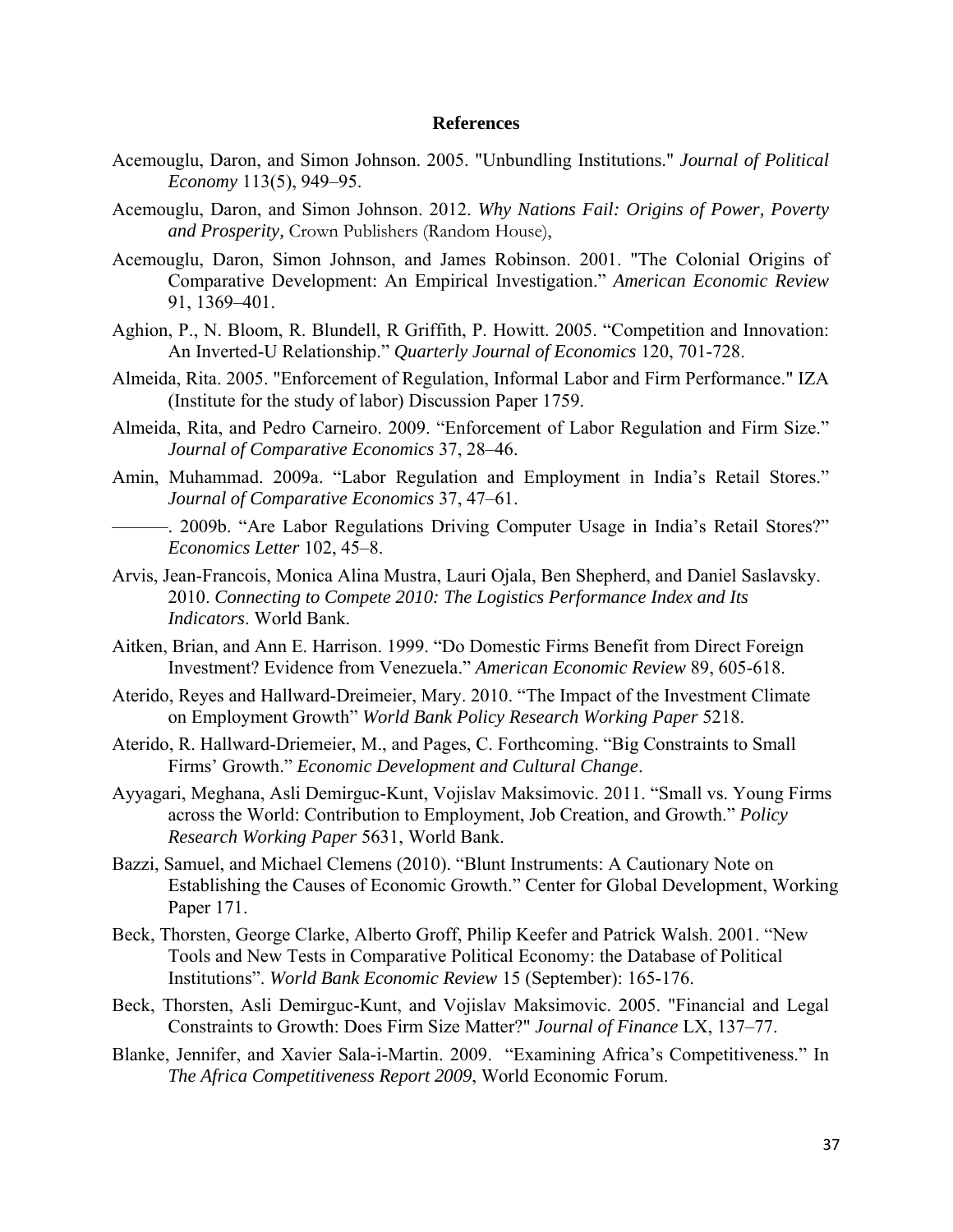- Bigsten, A.,Collier, P., Dercon, S., Fafchamps, M., Gauthier, B., Gunning, J.W., Oduro, A., Oostendorp, R., Pattillo, C., S–derbom, M., Teal, F., and Zeufa. A, 2003. "Risk Sharing in Labor Markets," *World Bank Economic Review*, Oxford University Press 17(3), 349- 366.
- Bigsten, A., P. Collier, S. Dercon, M. Fafchamps, B.Gauthier, J.W. Gunning, J. Habarurema, A. Isaksson, A. Oduro, R. Oostendorp, C. Pattillo, M. Söderbom, F.Teal, A. Zeufack .1999. "Exports of African Manufactures: Macro Policy and Firm Behaviour". *Journal of International Trade and Development*, 8, 1, 53-71.
- Bigsten, A., Collier, P., Dercon, S., Fafchamps, M., Gauthier, B., Gunning, J.W., Oduro, A., Oostendorp, R.,Pattillo, C., Soderbom, M., Teal, F., Zeufack, A., 2004. Do African manufacturing firms learn from exporting. *Journal of Development Studies* 40 (3), 115– 141.
- Bigsten, Arne, and Mans Soderbom. 2006. "What Have We Learned from a Decade of Manufacturing Enterprise Surveys in Africa?" *World Bank Research Observer* 21, 241– 65.
- Botero, Juan, Simeon Djankov, Rafael La Porta, Florencio Lopez-de-Silanes, and Andrei Shleifer. 2004. "The Regulation of Labor." *Quarterly Journal of Economics* 119(4), 1339-1382.
- Cai, Hongbin, Hanming Fang, and Lixin Colin Xu. 2011. "Eat, Drink, Firms, Government: An Investigation of Corruption from Entertainment and Travel Costs of Chinese Firms." *Journal of Law and Economics*, 54, 55-78.
- Claessens, Stijn, and Luc Laeven. 2003. "Financial Development, Property Rights and Growth." *Journal of Finance* 58(6), 2401–36.
- Collier, Paul, and Jan Willem Gunning. 1999a. "Why Has Africa Grown Slowly?" *Journal of Economic Perspectives* 12(3): 3-22.
- \_\_\_\_\_. 1999b. "Explaining African Economic Performance" *Journal of Economic Literature*  37: 64-111
- Cull, Robert, and Lixin Colin Xu. 2005. "Institutions, Ownership, and Finance: The Determinants of Investment among Chinese Firms." *Journal of Financial Economics*  77, 117–46.
- Davis, Steven and Haltiwanger, John. 1995. "Employer Size and The Wage Structure in U.S. Manufacturing," *NBER Working Papers 5393*.
- Demirguc-Kunt, Asli, and Vojislav Maksimovic. 1998. "Law, Finance, and Firm Growth." *Journal of Finance* 53, 2107–37.
- Demirguc-Kunt, Asli, Inessa Love, and Vojislav Maksimovic. 2006. "Business Environment and the Incorporation Decision." *Journal of Banking and Finance* 30, 2967–93.
- Dethier, Jean-Jacques, Maximilian Hirn, and Stephane Straub. 2011. "Explaining Enterprise Performance in Developing Countries with Business Climate Survey Data." *World Bank Research Observer ????*.
- Devarajan, Shantayanan, William R. Easterly, and Howard Pack. 2001. "Is Investment in Africa Too Low or Too High?" *Journal of African Economies* 10: 81–108.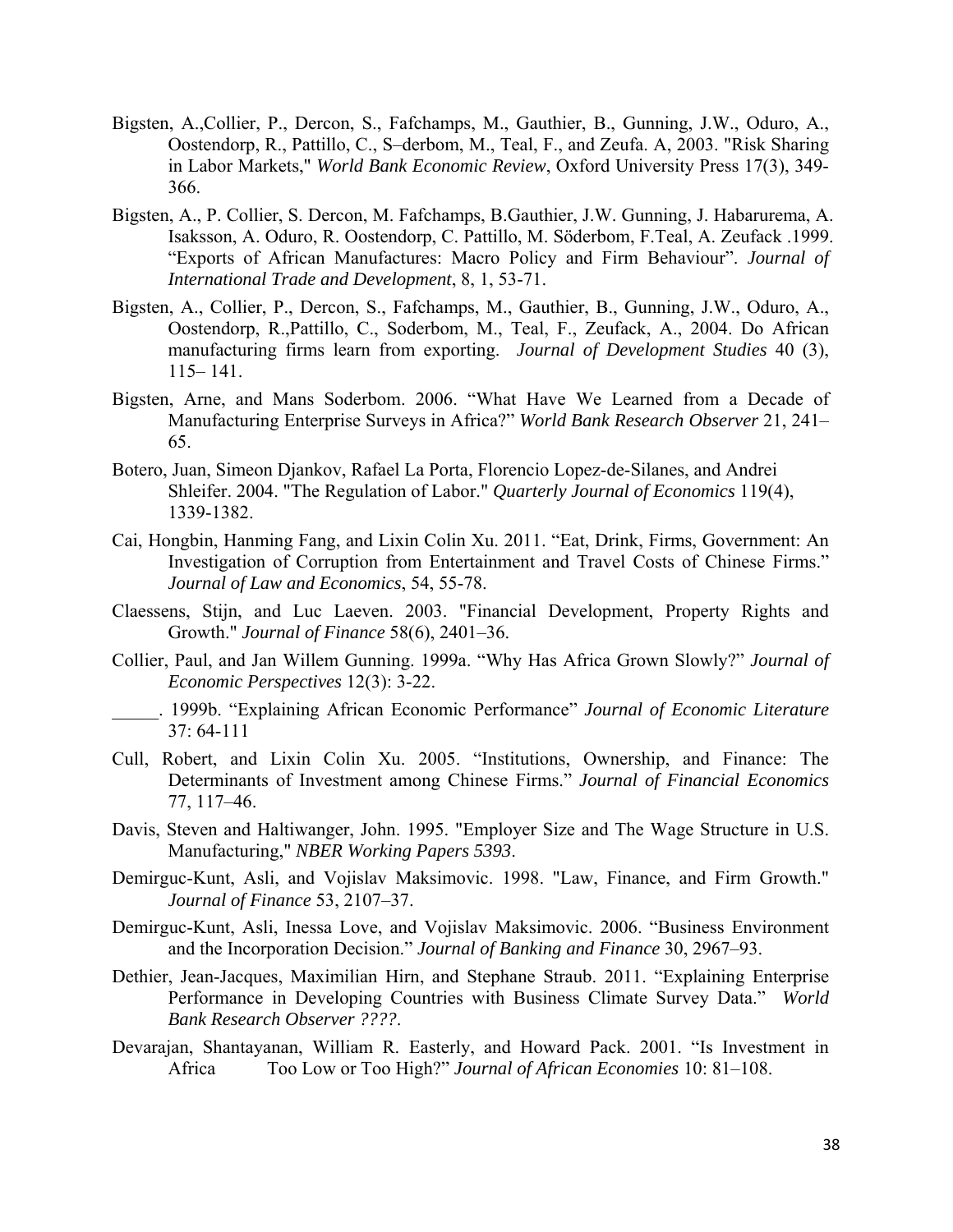- Dinh, Hinh, Mavridis, Dimitris and Nguyen, Hoa B. "The Binding Constriant on Firm's Growth in Developing Countries". *World Bank Policy Research Working Paper* 5485.
- Djankov, Simeon. 2009. "The Regulation of Entry: A Survey." *World Bank Research Observer* 24, 183–203.
- Dollar, David, Mary Hallward-Driemeier, Taye Mengistae. 2005. "Investment Climate and Firm Performance in Developing Economies." *Economic Development and Cultural Change* 54(1), 1-31.
- ———. 2006. "Investment Climate and International Integration." *World Development* 34(9), 1498–516.
- Easterly, William, Ross Levine. 1997. "Africa's Growth Tragedy: Policies and Ethnic Divisions. "*Quarterly Journal of Economics* 112(4), 1203-50.
- Fafchamps, Marcel. 2000. "Ethnicity and Credit in African Manufacutring." *Journal of Development Economics* 61, 205-35.
- Foster, Lucia; Haltiwanger, John; Syverson, Chad. 2008, "reallocation, firm turnover, and efficiency: selection on productivity or profitability." *American Economic Review* 98 (1), 394-425.
- Gauthier, Bernard, and Mark Gersovitz. 1997. "Revenue Erosion through Evasion and Exemptions in Cameroon, 1993." *Journal of Public Economics* 64: 407–24.
- Gehlbach, Scott, Philip Keefer. 2010. "Private Investment and the Institutionalization of Collective Action in Autocracies: Ruling Parties and Legislatures." Mimeo, World Bank.
- -------------------------------------. 2010. "Investment without Democracy: Ruling Parties Institutionalization and Credible Commitment in Autocracies." Mimeo, World Bank.
- Gleditsch, Nils Petter, Peter Wallensteen, Mikael Eriksson, Margareta Sollenberg & Håvard Strand (2002). Armed Conflict 1946–2001: A New Dataset. *Journal of Peace Research* 39(5): 615–637.
- Greene, William. 1997. *Econometric Aanlysis*. The third edition. New Jersey: Prentice-Hall Inc.
- Griliches, Z., and J. Hausman. 1986. "Errors in Variables in Panel Data Find More Like This." *Journal of Econometrics* 31, 93–118.
- Gunning, J.Willem and Mengistae, Taye. 2001. "Determinants of African manufacturing Investment: the Microeconomic Evidence." *Journal of African Economies* 10 (supp. 2), 48–80.
- Gyimah-Brempong, Kwabena, and Thomas L. Traynor, 1999. "Political Instability, Investment, and Economic Growth in Sub-Saharan Africa," *Journal of African Economies* 8(1) , 52-86.
- Hallward-Driemeier, Mary, Scott Wallsten, Lixin Colin Xu. 2006. "The Investment Climate and the Firm: Firm-Level Evidence from China" *Economics of Transition*, 13(1), 1-24.
- Hallward-Driemeier, Mary, Gita Khun-Jush, and Lant Pritchett. 2010. "Deals versus Rules: Uncertainty in Policy Implication in Africa." NBER (National Bureau of Economic Research) Working Paper 16001*.*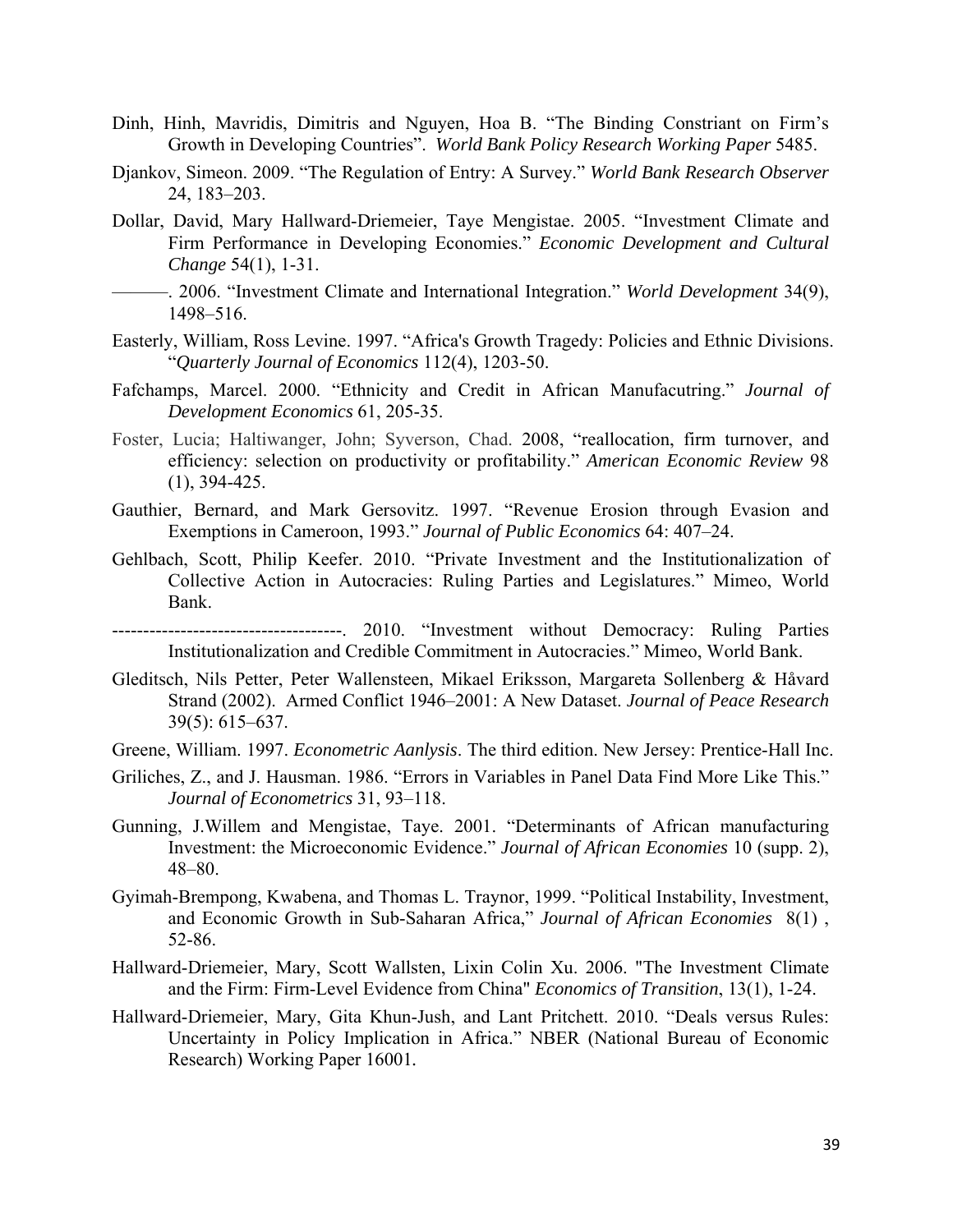- Hallward-Driemeier, Mary, and Lant Pritchett. 2010. "How Business is Done and the `Doing Business' Indicators: The Investment Climate when Firms have Climate Control". Mimeo, World Bank and Harvard Kennedy School of Government.
- Harrison, Ann and Jason Scorse. 2010. "Multinationals and Anti-Sweatshop Activism." *American Economic Review* 100(1), 247–73.
- Harrison, Ann, and Andres Rodriguez-Clare. 2010. "Trade, Foreign Investment, and Industrial Policy for Developing Countries," in *Handbook of Development Economics*, Volume 5, edited by Dani Rodrik and Mark Rosenzweig, North Holland, 2010, pp. 4039-4214.
- Hausman, R., Dani Rodrik, and Andres Velasco. 2005. "Growth Diagnostics." In J. Stiglitz and N. Serra, eds., *The Washington Consensus Reconsidered: Towards a New Global Governance*. New York: Oxford University Press.
- Iarossi, Giuseppe. 2009. "Benchmarking Africa's Costs and Competitiveness." In *The Africa Competitiveness Report 2009*, World Economic Forum.
- Johnson, Simon, John McMillan, and Christopher Woodruff. 2002. "Property Rights and Finance." *American Economic Review* 92(5), 1335–56.
- Keefer, Philip. 2007. DPI2006. *Database of Political Institutions: Changes and Variable Definitions*. Development Research Group, World Bank.
- -----------. 2010. "Do Ethnic Parties Represent Ethnic Interests? Ethnic Fractionalization, Clientelism and Collective Action in Sub-Saharan Africa." Working paper, World Bank.
- Klapper, Leora, Luc Laeven, and Raghuram Rajan. 2006. "Entry regulation as a barrier to entrepreneurship." *Journal of Financial Economics* 82, 591-629.
- Knack, Stephen and Keefer, Philip.1995. "Institutions and Economic Performance: Cross-Country Tests Using Alternative Institutional Measures" *Economics and Politics*  7(3):207-27
- Kremer, Michael, 1993. "The O-Ring Theory of Economic Development," *The Quarterly Journal of Economics* 108(3), 551-75.
- La Porta, Rafael, and Andrei Shleifer. 2008. "The Unofficial Economy and Economic Development." Working paper, Harvard University*.*
- Lederman, Daniel, Taye Mengistae, Lixin Colin Xu. 2013. "Microeconomic Consequences and Macroeconomic Causes of Foreign Direct Investment in Southern African Economies," *Applied Economics* 45(25), 3637-3649.
- Levine, Ross. 1997. "Financial Development and Economic Growth: Views and Agenda." *Journal of Economic Literature*.
- Leuven, E., and B. Sianesi. 2003. "PSMATCH2: Stata module to perform full Mahalanobis and propensity score matching, common support graphing, and covariate imbalance testing". http://ideas.repec.org/c/boc/bocode/s432001.html. Version 1.2.3.
- Li, Wei, Taye Mengistae, Lixin Colin Xu. 2011. "Diagnosing Development Bottlenecks: China and India." *Oxford Bulletin of Economics and Statistics* 73(6), 722-752.
- Li, Wei, Lixin Colin Xu 2004. "The Impact of Privatization and Competition in the Telecommunications Sector around the World?" *Journal of Law and Economics* XLVII , 395-430.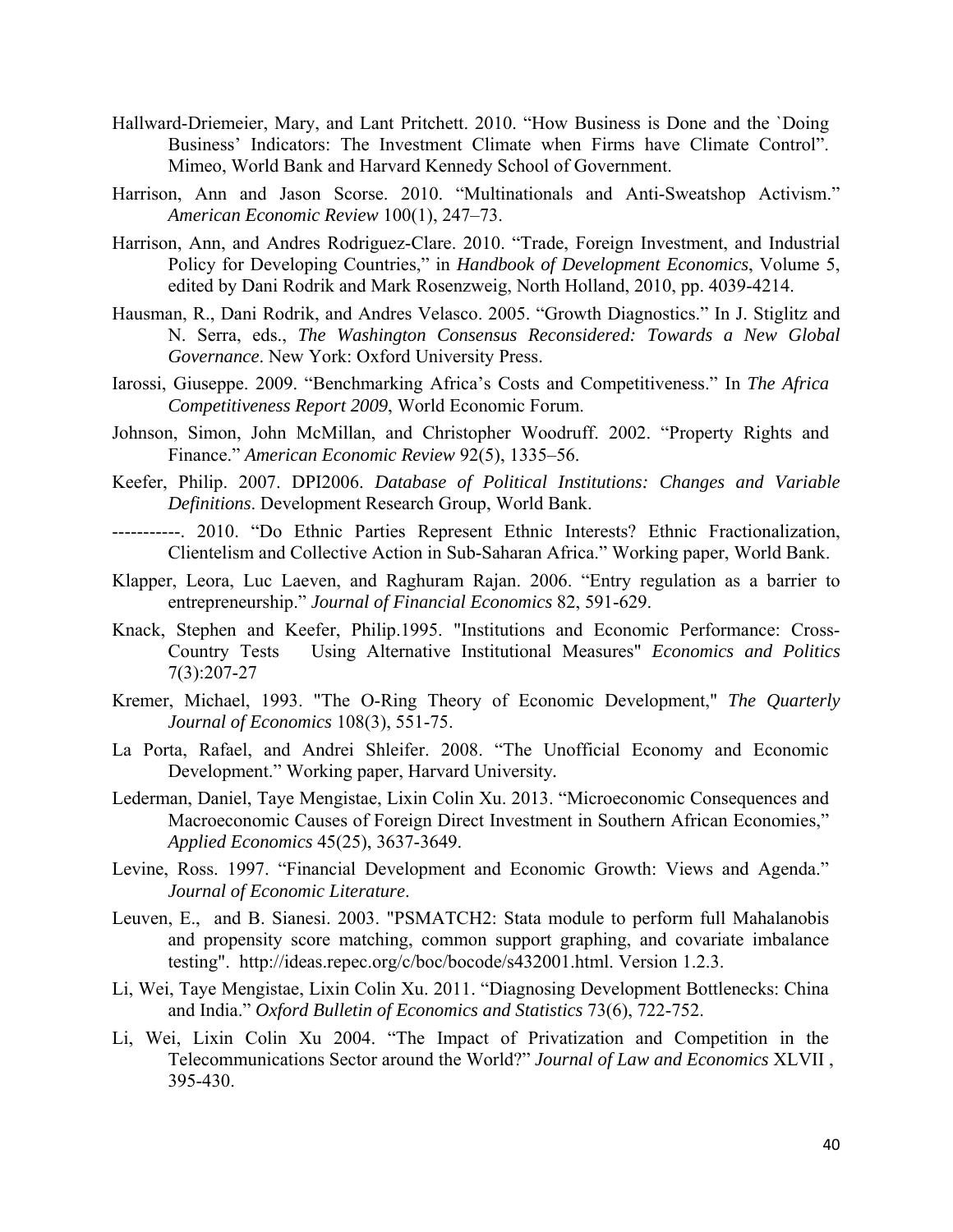- Lin, Justin Yifu. 2009. *Economic Development and Transition: Thought, Strategy, and Viability*. New York: Cambridge University Press.
- Lin, Justin Yifu, "New Structural Economics: A Framework for Rethinking Development," *World Bank Research Observer,* no. 2, Vol. 26 (September 2011), pp. 193-221.
- Lin, Justin Yifu and Celestin Monga, "Growth Identification and Facilitation: the Role of State in the Process of Dynamic Growth", *Development Policy Review,* Vol. 29, No. 3 (May 2011), pp. 264-290.
- Long, Cheryl X., Xiaobo Zhang. 2011. "Cluster-Based Industrialization in China: Financing and Performance." *Journal of International Economics* 84(1), 112-123.
- Maddison, A.. 2001. *The World Economy: A Millennial Perspective,* Paris, OECD.
- McMillan, J., Woodruff, C., 2002. The central role of entrepreneurs in transitional economies. Journal of Economic Perspectives 16(3), 153-170.
- McMillan, Margaret, and Dani Rodrik. 2011. "Globalization, Structural Change, and Productivity Growth." Working Paper, Harvard University.
- Megginson, W., and Netter, JR. 2001. "From State to Market: A Survey of Empirical Studies on Privatization." *Journal of Economic Literature* 39, 321-389.
- Mengistae, Taye and Catherine Pattillo. 2004. "Export Orientation and Productivity in Subsaharan Africa." *IMF Staff Papers* 51, 327-353.
- Morck, Randall, Bernard Yeung. 2011. "Economics, History, and Causation," *Business History Review* 85(1), 39-63.
- Moulton, Brent. 1990. "An Illustration of a Pitfall in Estimating the Effects of Aggregate Variables on Micro Units." Review of Economics and Statistics 72, 334-38.
- North, Douglass C. 1990. *Institutions, Institutional Change and Economic Performance*. Cambridge: Cambridge University Press.
- Olson, Mancur. 2000. *Power and Prosperity: Outgrowing Communist and Capitalist Dictatorships*. Basic Books.
- Palmade, Vincent. 2005. "Industry level analysis : the way to identify the binding constraints to economic growth." *World Bank Policy Research Working Paper,* 3551.
- Petrin, Amil, and Jagadeesh Sivadasan. 2006. "Job Security *Does* Affect Economic Efficiency: Theory, A New Statistic, and Evidence from Chile," *processed*, University of Minnesota.
- Platteau, Jean-Philippe, 2009. "Institutional obstacles to African Economic Development: State, Ethnicity, and Custom", *Journal of Economic Behavior and Organization* 71(3), 669-89.
- Reader, John. 1999. *Africa: A Biography of the Continent.* New York: Vintage Books.
- Rosenbaum, Paul R. 2010. *Observational Studies*. New York: Springer.
- Sachs, Jeffrey D., Andrew M. Warner. 1997. "Sources of Slow Growth in African Economies." *Journal of African Economies* 6(3), 335-76.
- Sachs, Jeffrey D., Andrew M. Warner. 2001. "The Curse of Natural Resources." *European Economic Review* 45(4), 827-838.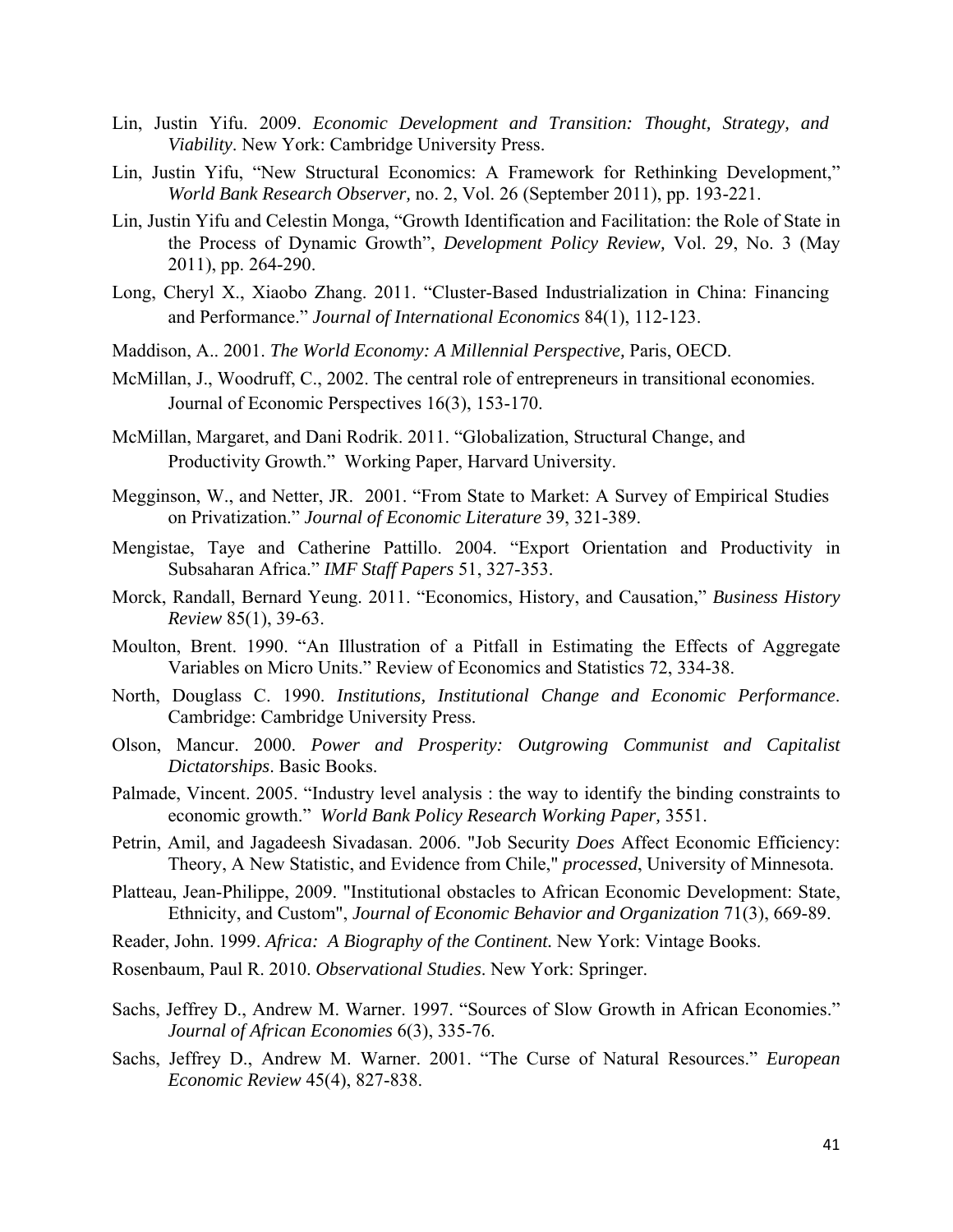- Schiantarelli, Fabio. 2010. "Product Market Regulation and Macroeconomic Performance." In Loayza and Serve eds., *Business Regulation and Economic Performance*, Washington D.C.: The World Bank.
- Schneider, F., A. Buehn, and C. E. Montenegro. 2010. "Shadow Economies all over the World: New Estmates for 162 countries from 1999 to 2007." *Policy Research Working Paper Series* 5356, the World Bank.
- Sleuwaegen, Leo., and Goedhuys, Micheline. 2002. "Growth of Firms in Developing Countries, Evidence from Côte d'Ivoire." *Journal of Development Economics* 68 (1): 117–35.
- Stern, Nicholas. 2002. *A Strategy for Development*. Washington, DC: The World Bank.
- Tybout, James. 2000. "Manufacturing Firms in Developing Countries: How Well Do They Do and Why," *Journal of Economic Literature* 38(1), 11-44.
- UCDP/PRIO. 2010. "UCDP/PRIO Armed Conflict Dataset Codebook." www.prio.no/cscw.
- Van Biesebroeck, Johannes.2005. Exporting raises productivity in sub-Saharan African manufacturing firms, *Journal of International Economics 67(2),* 373-391.
- World Bank. 2005. *A Better Investment Climate for Everyone*. World Development Report, World Bank.
- ------ The World Bank Enterprise Survey Database. www.enterprisesurvey.org. Washington, D.C. United States.
- ------ Doing Business. www.doingbusiness.org.
- World Economic Forum. 2009. *The Africa Competitive Report* 2009. Washington D.C.: World Bank.
- Xu, Lixin Colin. 2011. "The Effects of Business Environments on Development: A Survey of New Firm-Level Evidence," *World Bank Research Observer*, 26, 310-340.
- Xu, Lixin Colin, Tian Zhu, and Yi-Min Lin. 2005. "Politician Control, Agency Problems, and Ownership Reform: Evidence from China" *Economics of Transition* 13, 1-24.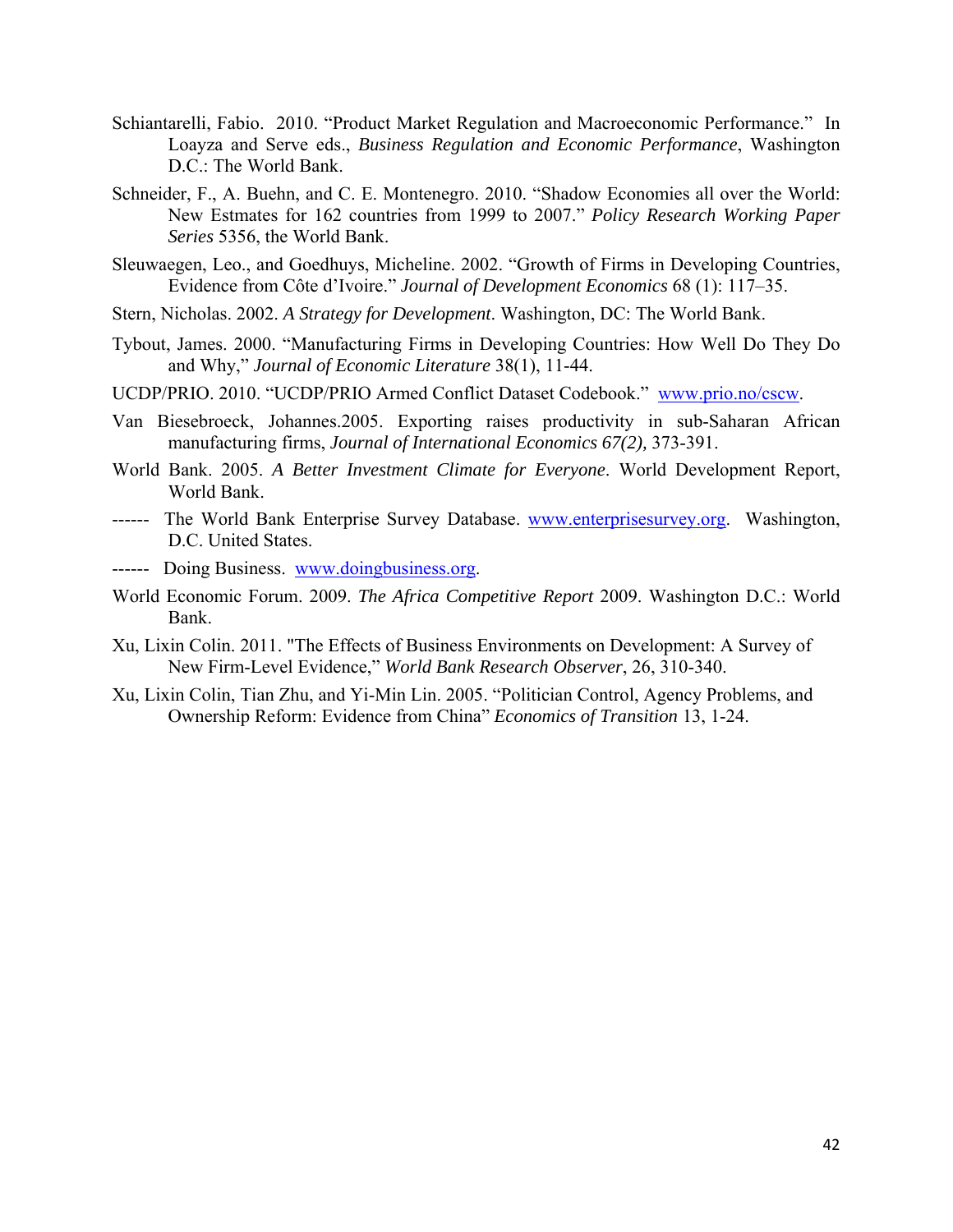| <b>Variable</b>                  | rabic r. Denmuon or variabies<br><b>Definitions</b>                                                                                                                                                                                                                                                                                                                                                                                                                                                                                                          |
|----------------------------------|--------------------------------------------------------------------------------------------------------------------------------------------------------------------------------------------------------------------------------------------------------------------------------------------------------------------------------------------------------------------------------------------------------------------------------------------------------------------------------------------------------------------------------------------------------------|
| <b>TFP</b>                       | Total factor productivity.                                                                                                                                                                                                                                                                                                                                                                                                                                                                                                                                   |
| ln(LP)                           | Log(sales per worker). From the Enterprise Survey of the World Bank.                                                                                                                                                                                                                                                                                                                                                                                                                                                                                         |
| $LP$ growth                      | (Three-year) labor productivity growth rate at the firm level, computed as (labor productivity this<br>year – labor productivity three years ago)/average. All monetary values are in this paper is in<br>constant U.S. dollars in 2005.                                                                                                                                                                                                                                                                                                                     |
| <b>Sales Growth</b>              | (Three-year) sales growth rate at the firm level, computed as (sales this year – sales three years ago)/<br>average.                                                                                                                                                                                                                                                                                                                                                                                                                                         |
| Export share                     | Export value over sales.                                                                                                                                                                                                                                                                                                                                                                                                                                                                                                                                     |
| Inv/VA                           | The value of investment over total value added for a firm. Investment is the sum of new purchases in<br>equipment and land. Trimed of tail one percent.                                                                                                                                                                                                                                                                                                                                                                                                      |
| lnL                              | The logarithm of the number of employees.                                                                                                                                                                                                                                                                                                                                                                                                                                                                                                                    |
| Firm age                         | Firm age.                                                                                                                                                                                                                                                                                                                                                                                                                                                                                                                                                    |
| Foreign                          | The share of foreign ownership.                                                                                                                                                                                                                                                                                                                                                                                                                                                                                                                              |
| Ind avg Foreign                  | Country-industry (employment-weighted) average of foreign ownership.                                                                                                                                                                                                                                                                                                                                                                                                                                                                                         |
| Ownership largest                | The ownership share of the largest owner of the firm.                                                                                                                                                                                                                                                                                                                                                                                                                                                                                                        |
| GDP per capita                   | GDP per capita in constant U.S. dollars. From WDI.                                                                                                                                                                                                                                                                                                                                                                                                                                                                                                           |
| Ln(population)                   | Log of the population of the country. From WDI.                                                                                                                                                                                                                                                                                                                                                                                                                                                                                                              |
| <b>Trade</b>                     | The ratio of the sum of the values of imports and exports over GDP. From WDI.                                                                                                                                                                                                                                                                                                                                                                                                                                                                                |
| govConsumption/GDP               | The ratio of total government consumption over GDP. From WDI.                                                                                                                                                                                                                                                                                                                                                                                                                                                                                                |
| Landlock                         | The dummy variable indicating that a country is landlocked.                                                                                                                                                                                                                                                                                                                                                                                                                                                                                                  |
| Share of land in tropics         | The share of land areas in Koeppen-Geiger tropics, from http://www.cid.ha.                                                                                                                                                                                                                                                                                                                                                                                                                                                                                   |
| Voice and<br>accountability      | The index of voice and accountability, measuring perceptions of the extent to which a country's<br>citizens are able to participate in selecting their government, as well as freedom of expression,<br>freedom of association, and a free media. From ICRG.                                                                                                                                                                                                                                                                                                 |
| Ln(party Years)                  | Logarithm of the number of years that the ruling party has been in power, from DPI (Beck et al.<br>2001; Keefer 2007).                                                                                                                                                                                                                                                                                                                                                                                                                                       |
| Any Conflict                     | The dummy variable of any domestic armed conflicts in the previous 10 years, from Gleditsch et al.<br>(2002) and UCDP/PRIO (2010).                                                                                                                                                                                                                                                                                                                                                                                                                           |
| <b>EthnicFrac</b>                | Ethnic fractionalization, a larger value implies more ethnic diversity, from WDI.                                                                                                                                                                                                                                                                                                                                                                                                                                                                            |
| Firing difficulty                | An index measuring the cost of firing 20 percent of the firm's workers (10% are fired for redundancy<br>and 10% without cause). The cost of firing a worker is calculated as the sum of the notice period,<br>severance pay, and any mandatory penalties established by law or mandatory collective agreements<br>for a worker with three years of tenure with the firm. Based on Doing Business (Botero et al. 2004).                                                                                                                                       |
| Executive competition            | An index measuring the competition for the executive branch of the government, from DPI (Beck et<br>al. 2001; Keefer 2007).                                                                                                                                                                                                                                                                                                                                                                                                                                  |
| Min capital to start<br>business | A proxy for entry barriers, the minimum capital required (% of income per capita) for starting a<br>business, from Doing Business of World Bank.                                                                                                                                                                                                                                                                                                                                                                                                             |
| Telecom                          | The principal factor for two telecom-related variables: (i) log of the number of mainline phones per<br>10000 inhabitants in a country (from WDI); (ii) the city-industry-size share of firms using website for<br>business (from the Enterprise Survey). Size is defined as large and small based on whether the firm<br>is above or below the median of the cell. When the cell size falls below 5 firms, we use the city-<br>industry mean instead. All proxies for business environment based on firm answers are dealt with in<br>the same way as here. |

## **Table 1. Definition of variables**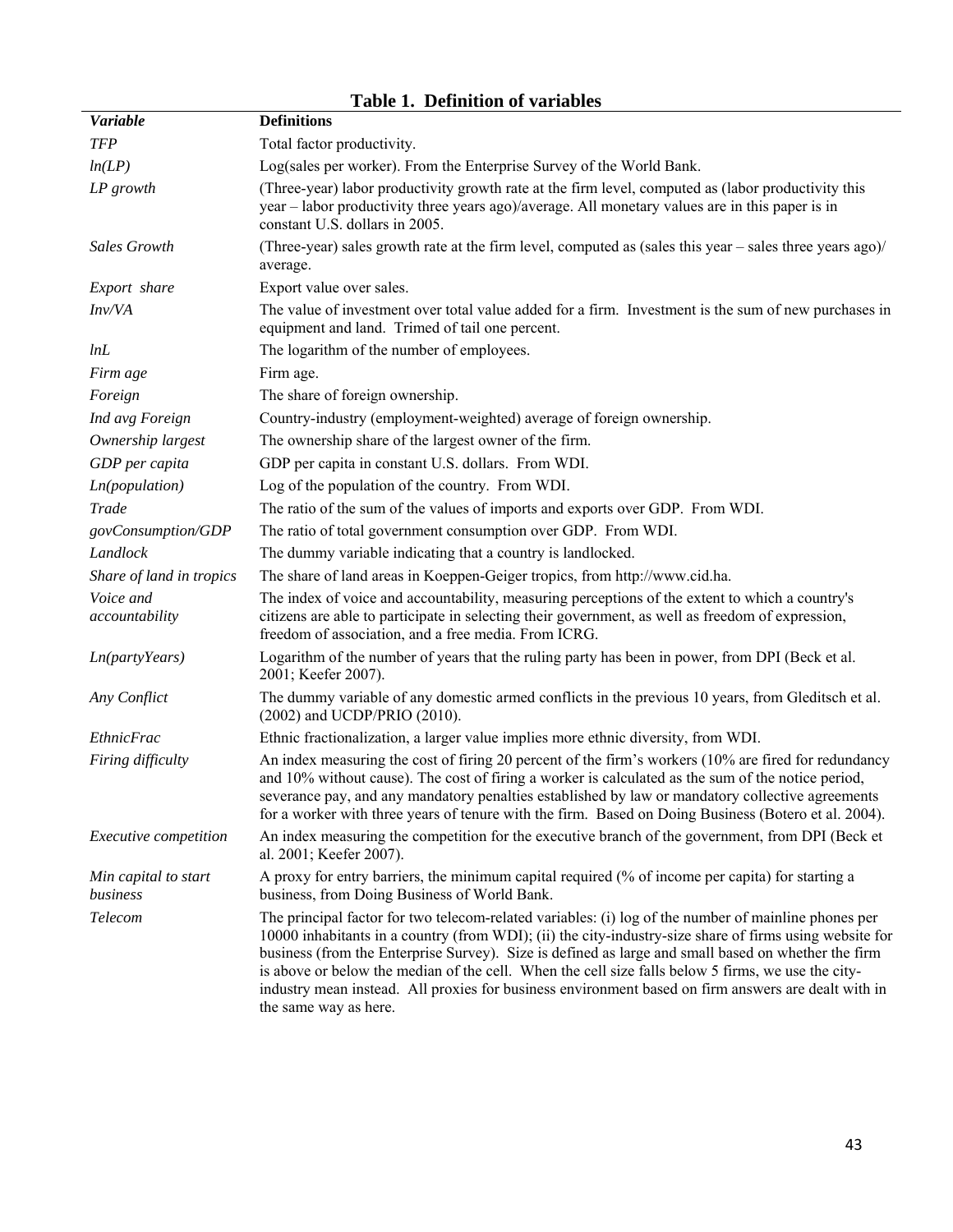| <b>Variable</b>                        | <b>Definitions</b>                                                                                                                                                                                                                                                                        |
|----------------------------------------|-------------------------------------------------------------------------------------------------------------------------------------------------------------------------------------------------------------------------------------------------------------------------------------------|
| <b>Bribe</b>                           | The city-industry-size average of the share of bribes to government divided by sales.                                                                                                                                                                                                     |
| Bank                                   | The city-industry-size share of firms having access to overdraft facility, as a proxy of<br>access to formal finance.                                                                                                                                                                     |
| Trade Credit                           | The city-industry-size average of the share of output sold in the form of supplier credit, as a<br>proxy for local access to informal finance.                                                                                                                                            |
| Competition_ind                        | The Lerner index of competition, constructed as $(1 - \text{markupp}_{\text{CI}})$ , and markup <sub>CI</sub> is the<br>country-industry average of firm-level markup. Firm-level markup is computed as (value<br>added – labor costs)/sales. A larger value implies greater competition. |
| Tariff                                 | Country-industry-year level of import tariffs.                                                                                                                                                                                                                                            |
| Obstacle_crime                         | The city-industry-size share of firms that view crime as a moderate or severe constraint.                                                                                                                                                                                                 |
| Obstacle_InformalCompete               | The city-industry-size share of firms viewing "practices of competitors in the informal<br>sector" as a serious obstacle.                                                                                                                                                                 |
| Obstacle_landAccess                    | The city-industry-size share of local firms that view access to land as a moderate or severe<br>constraint.                                                                                                                                                                               |
| Obstacle_electricity                   | The city-industry-size share of firms that view electricity access as a moderate or severe<br>constraint.                                                                                                                                                                                 |
| Obstacle_transport                     | The city-industry-size share of firms that view transport as a moderate or severe constraint.                                                                                                                                                                                             |
| Obstacle_tax                           | The city-industry-size share of firms that view tax burdens as a moderate or severe<br>constraint.                                                                                                                                                                                        |
| Obstacle_finance                       | The city-industry-size share of firms that view finance access and costs as a moderate or<br>severe constraint.                                                                                                                                                                           |
| Obstacle_laborRegulation               | The city-industry-size share of firms that view labor regulation as a moderate or severe<br>constraint.                                                                                                                                                                                   |
| Petroleum export/GDP <sub>t-1</sub>    | The ratio of petroleum exports to GDP, lagged by one year, from WDI.                                                                                                                                                                                                                      |
| Raw material export/GDP <sub>t-1</sub> | The ratio of raw material exports to GDP, lagged by one year, from WDI.                                                                                                                                                                                                                   |

# **Table 1. Definition of variables (Cont'd)**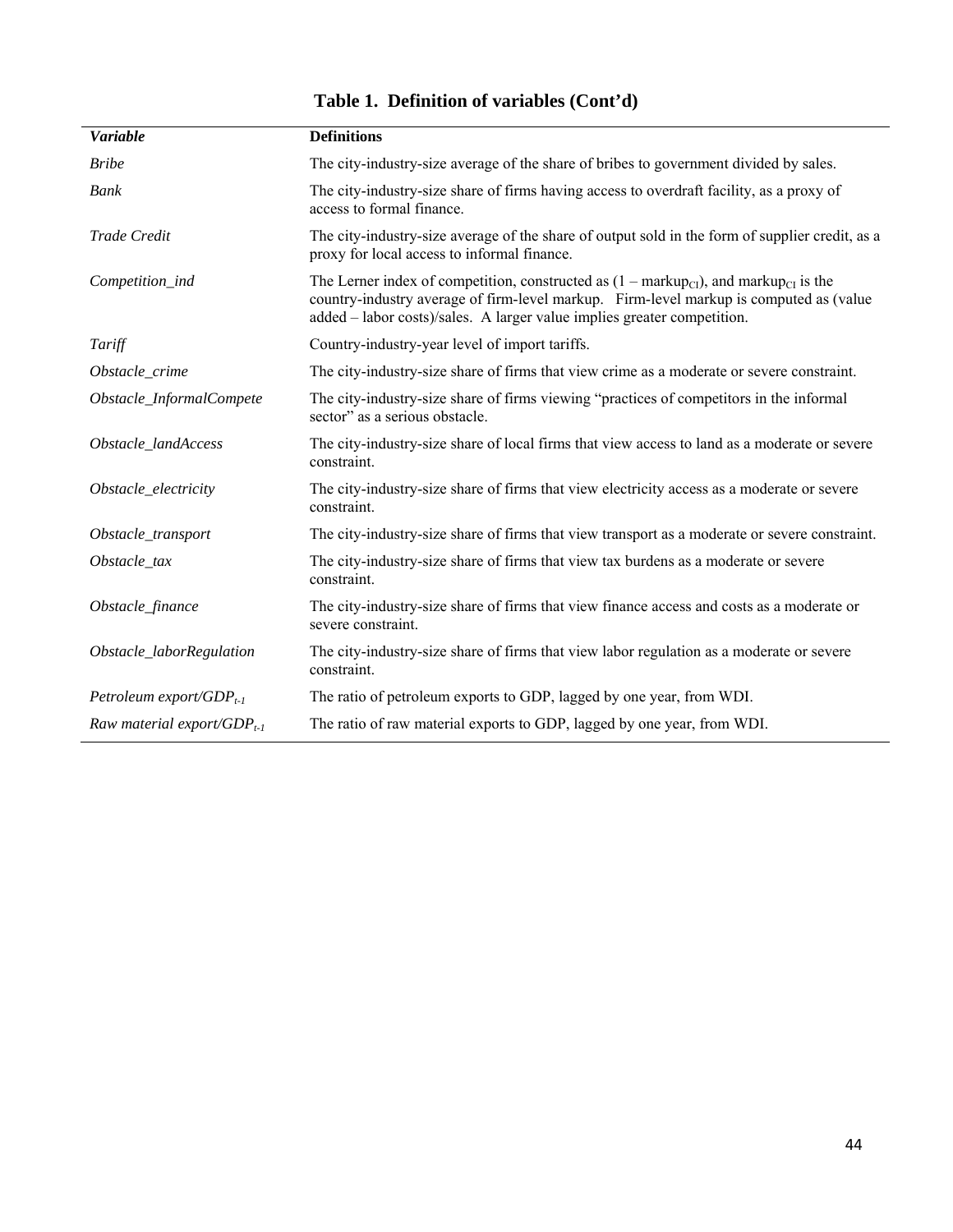| Variable                                    | T-test for <i>median</i> difference |                                          |                                         |  |  |  |  |  |  |
|---------------------------------------------|-------------------------------------|------------------------------------------|-----------------------------------------|--|--|--|--|--|--|
|                                             | Africa                              | Africa – the average comparison<br>group | Africa – the better<br>comparison group |  |  |  |  |  |  |
| <b>Performance measures</b>                 |                                     |                                          |                                         |  |  |  |  |  |  |
| <b>TFP</b>                                  | $-0.585$                            | $-0.329**$ (0.043)                       | $-0.525***(0.052)$                      |  |  |  |  |  |  |
| ln(LP)                                      | 8.792                               | $-0.483***(0.030)$                       | $-0.769***$ (0.035)                     |  |  |  |  |  |  |
| LP growth                                   | $-0.115$                            | $-0.086***(0.015)$                       | $-0.099***$ (0.017)                     |  |  |  |  |  |  |
| Sales Growth                                | 0.066                               | $-0.009(0.015)$                          | $-0.010(0.017)$                         |  |  |  |  |  |  |
| <b>Export Share</b>                         | 0.073                               | $-0.088***(0.006)$                       | $-0.133***(0.007)$                      |  |  |  |  |  |  |
| Investment/Value-added                      | 0.140                               | $-0.036***$ (0.009)                      | $-0.093***(0.011)$                      |  |  |  |  |  |  |
| Firm characteristics                        |                                     |                                          |                                         |  |  |  |  |  |  |
| lnL                                         | 2.937                               | $-0.720***$ (0.026)                      | $-1.043***(0.030)$                      |  |  |  |  |  |  |
| Firm age                                    | 12.667                              | $-5.344***(0.313)$                       | $-3.795***$ (0.348)                     |  |  |  |  |  |  |
| State ownership                             | 0.007                               | $-0.004***(0.001)$                       | $-0.007***$ (0.002)                     |  |  |  |  |  |  |
| Ownership largest                           | 0.820                               | $0.080***(0.006)$                        | $0.112***(0.007)$                       |  |  |  |  |  |  |
| Basic country characteristics and geography |                                     |                                          |                                         |  |  |  |  |  |  |
| GDP per capita                              | 497.408                             | $-1051.850***$ (14.546)                  | $-1047.308***$ (15.626)                 |  |  |  |  |  |  |
| Ln(pop)                                     | 16.067                              | $-0.669***(0.025)$                       | $-1.461***(0.026)$                      |  |  |  |  |  |  |
| Landlock                                    | 0.278                               | $0.034**$ (0.009)                        | $0.197***$ (0.008)                      |  |  |  |  |  |  |
| Infrastructure                              |                                     |                                          |                                         |  |  |  |  |  |  |
| Telecom                                     | $-1.278$                            | $-1.333***(0.011)$                       | $-1.563***(0.012)$                      |  |  |  |  |  |  |
| <b>Political and institutional factors</b>  |                                     |                                          |                                         |  |  |  |  |  |  |
| Ln(partyYears)                              | 2.571                               | $0.507***(0.024)$                        | $0.252***(0.026)$                       |  |  |  |  |  |  |
| Any Conflict                                | 0.561                               | $0.152***(0.009)$                        | 0.013(0.011)                            |  |  |  |  |  |  |
| EthnicFrac                                  | 0.715                               | $0.315***(0.004)$                        | $0.373***(0.004)$                       |  |  |  |  |  |  |
| <b>Business environment</b>                 |                                     |                                          |                                         |  |  |  |  |  |  |
| Foreign                                     | 0.163                               | $0.064***(0.006)$                        | $0.044***(0.007)$                       |  |  |  |  |  |  |
| <b>Bribe</b>                                | 0.029                               | $0.014***$ (0.0006)                      | $0.018***(0.0005)$                      |  |  |  |  |  |  |
| Obstacle_crime                              | 0.397                               | $0.091***(0.004)$                        | $0.093***(0.005)$                       |  |  |  |  |  |  |
| FireCosts                                   | 0.389                               | $0.082***(0.004)$                        | $0.016***(0.004)$                       |  |  |  |  |  |  |
| Competition_ind                             | 0.588                               | $-0.028***$ (0.003)                      | $-0.034***$ (0.003)                     |  |  |  |  |  |  |
| Tariff                                      | 0.144                               | $0.052***(0.002)$                        | $0.051***$ (0.002)                      |  |  |  |  |  |  |
| <b>Finance</b>                              |                                     |                                          |                                         |  |  |  |  |  |  |
| <b>Bank</b>                                 | 0.232                               | $-0.222***$ (0.005)                      | $-0.129***$ (0.005)                     |  |  |  |  |  |  |
| Trade credit                                | 0.270                               | $-0.270***$ (0.004)                      | $-0.299***$ (0.005)                     |  |  |  |  |  |  |

# **Table 2. Differences between Africa and the Two Comparison Groups**

Notes: One-sided test. The asterisks \*, \*\* and \*\*\* indicate significance at the 10, 5 and 1 percent levels.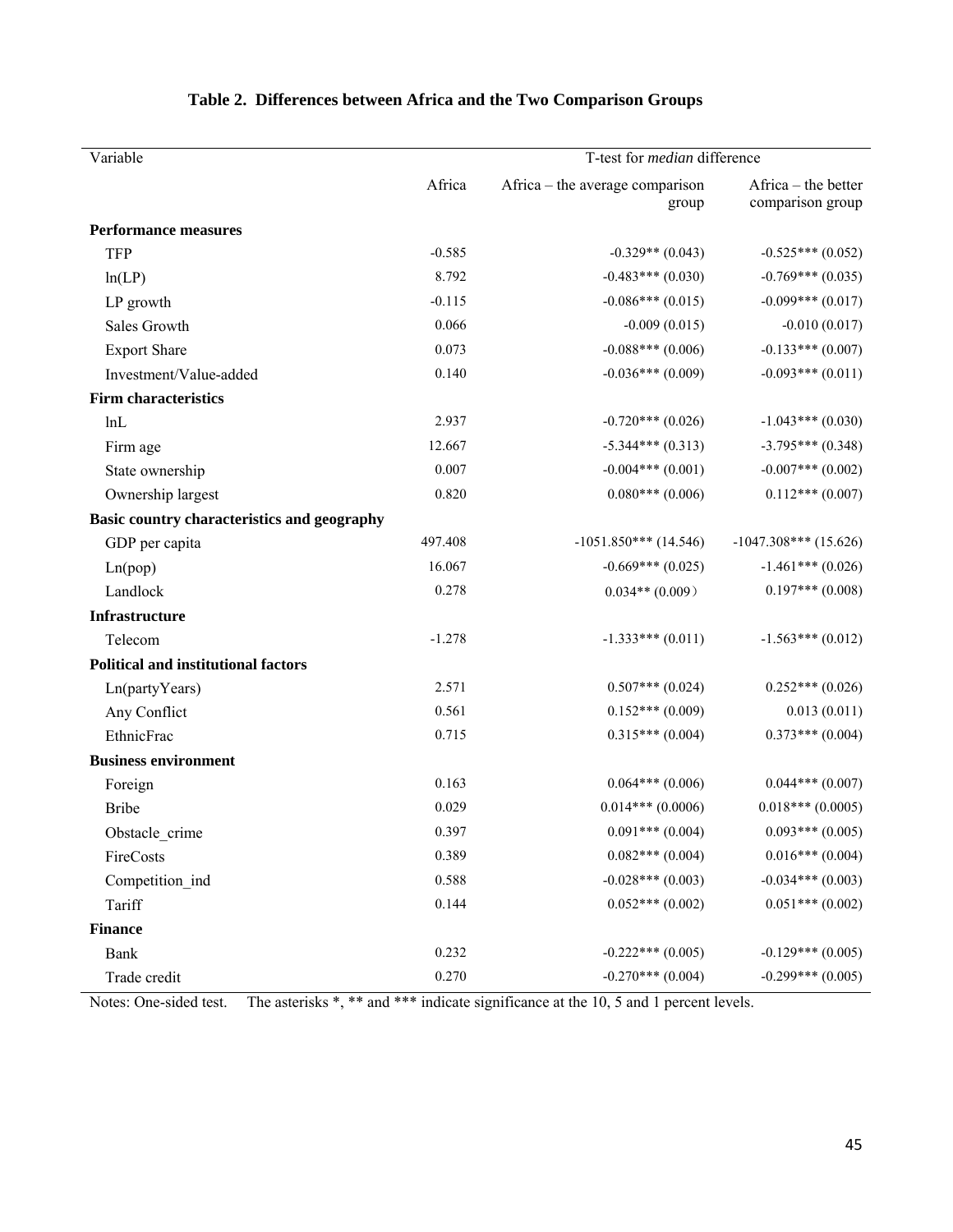|                          | Poor Africa<br>(without the four rich<br>countries) | Average Comparison<br>Group | Better Comparison<br>Group |
|--------------------------|-----------------------------------------------------|-----------------------------|----------------------------|
| <b>Textiles</b>          | 0.020                                               | 0.066                       | 0.050                      |
| Garments                 | 0.120                                               | 0.164                       | 0.174                      |
| Metal & Machinery        | 0.065                                               | 0.105                       | 0.170                      |
| Electronics              | 0.007                                               | 0.027                       | 0.045                      |
| Chemical, pharmaceutical | 0.040                                               | 0.104                       | 0.086                      |
| Wood and furniture       | 0.021                                               | 0.023                       | 0.023                      |
| Non-metal and plastic    | 0.041                                               | 0.103                       | 0.132                      |
| Automobiles and parts    | 0.000                                               | 0.002                       | 0.003                      |
| Other manufacturing      | 0.451                                               | 0.174                       | 0.111                      |

**Table 3. Industry distribution for Africa, the Average Comparison Group, and the Better Comparison Group** 

Notes: Manufacturing sample only.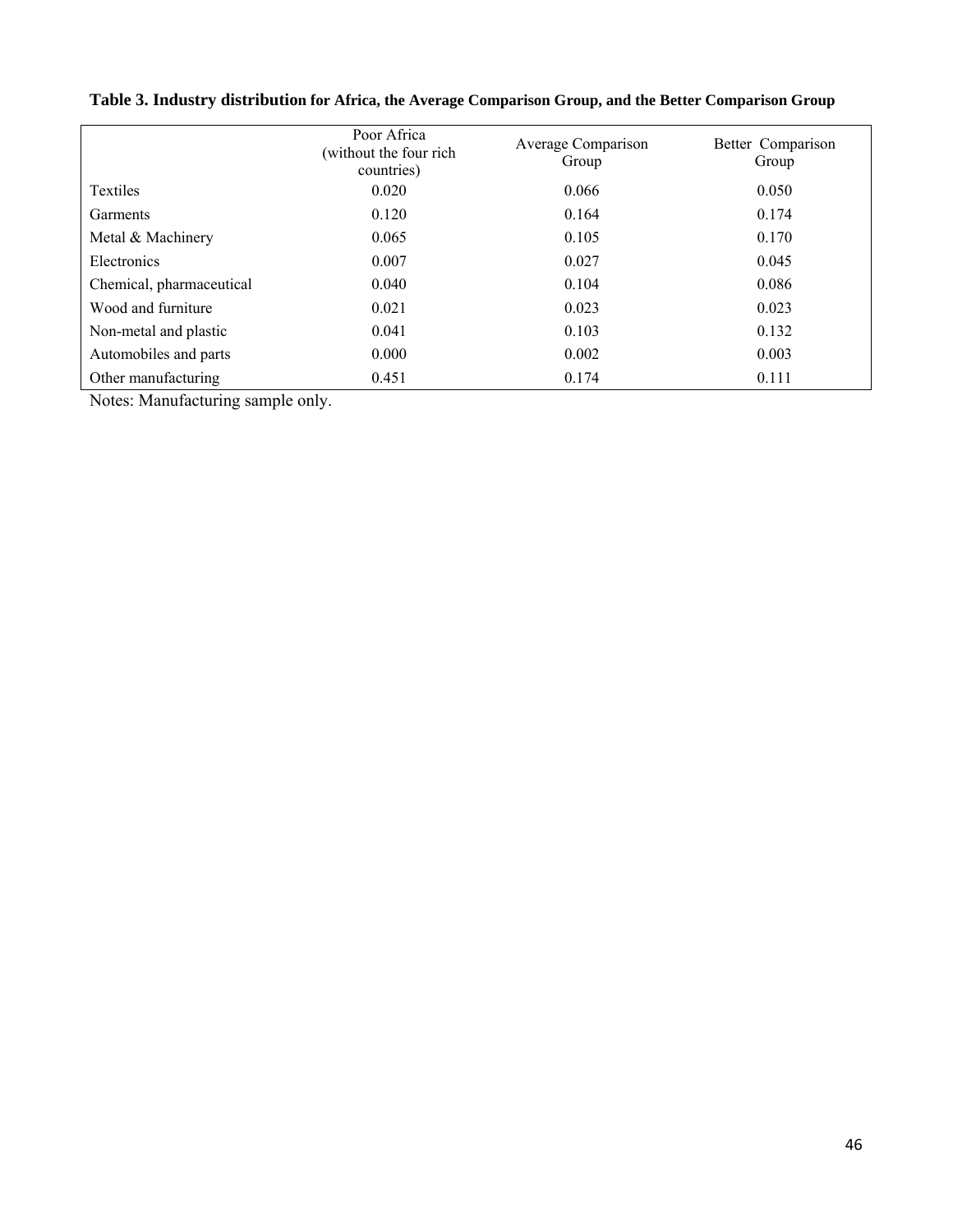#### **Table 4. Explaining Firm Performance, OLS results**

|                                            | <b>TFP</b>  |       | <b>Ln(Labor Productivity)</b> |       |             | <b>Labor Productivity</b><br>Growth |             | <b>Sales Growth</b> | <b>Export Share</b> |       | Investment/VA |       |
|--------------------------------------------|-------------|-------|-------------------------------|-------|-------------|-------------------------------------|-------------|---------------------|---------------------|-------|---------------|-------|
|                                            | coef        | se    | coef                          | se    | coef        | se                                  | coef        | se                  | coef                | se    | coef          | se    |
| Poor Africa                                | $0.377**$   | 0.189 | $0.762***$                    | 0.279 | $0.122*$    | 0.066                               | $0.121*$    | 0.069               | $-0.019$            | 0.039 | 0.015         | 0.040 |
| <b>Firm characteristics</b>                |             |       |                               |       |             |                                     |             |                     |                     |       |               |       |
| Ln(firm age)                               | $-0.059***$ | 0.023 | $0.119***$                    | 0.023 | $0.044***$  | 0.009                               | $-0.019$    | 0.012               | 0.001               | 0.004 | $-0.025***$   | 0.005 |
| State Ownership                            | 0.548       | 0.349 | $0.706***$                    | 0.199 | $0.241**$   | 0.094                               | $0.296***$  | 0.096               | $0.174***$          | 0.054 | 0.139         | 0.085 |
| Ownership largest                          | $-0.019$    | 0.087 | $-0.279**$                    | 0.126 | $-0.088***$ | 0.032                               | $-0.123***$ | 0.030               | $-0.047**$          | 0.018 | 0.001         | 0.014 |
| Ln(labor productivity 3 years ago)         |             |       |                               |       | $-0.191***$ | 0.020                               |             |                     |                     |       |               |       |
| Ln(sales 3 years ago)                      |             |       |                               |       |             |                                     | $-0.093***$ | 0.007               |                     |       |               |       |
| Geography                                  |             |       |                               |       |             |                                     |             |                     |                     |       |               |       |
| Ln(population)                             | 0.073       | 0.094 | 0.152                         | 0.137 | 0.020       | 0.031                               | 0.013       | 0.027               | $-0.031***$         | 0.007 | $-0.001$      | 0.009 |
| Landlock                                   | $-0.145$    | 0.197 | 0.071                         | 0.271 | $-0.041$    | 0.073                               | $-0.061$    | 0.077               | $-0.014$            | 0.016 | $0.039**$     | 0.019 |
| <b>Infrastructure</b>                      |             |       |                               |       |             |                                     |             |                     |                     |       |               |       |
| Telecom                                    | $0.485***$  | 0.086 | $0.777***$                    | 0.105 | $0.131***$  | 0.039                               | $0.117***$  | 0.041               | $0.034**$           | 0.016 | 0.013         | 0.018 |
| <b>Political and institutional factors</b> |             |       |                               |       |             |                                     |             |                     |                     |       |               |       |
| Ln(party years)                            | $-0.148$    | 0.094 | $-0.154$                      | 0.138 | $-0.090**$  | 0.039                               | $-0.074*$   | 0.042               | $-0.005$            | 0.011 | 0.002         | 0.012 |
| Any conflict in past 10 years              | $-0.130$    | 0.159 | $-0.311$                      | 0.257 | $-0.089$    | 0.066                               | $-0.050$    | 0.070               | 0.032               | 0.021 | $-0.031$      | 0.023 |
| Ethnic fractionalization                   | $0.350*$    | 0.204 | $0.838***$                    | 0.301 | $0.189**$   | 0.085                               | 0.155       | 0.103               | $-0.047$            | 0.039 | $-0.041$      | 0.041 |
| <b>Business environment</b>                |             |       |                               |       |             |                                     |             |                     |                     |       |               |       |
| Foreign                                    | $0.336***$  | 0.082 | $0.719***$                    | 0.074 | $0.184***$  | 0.027                               | $0.173***$  | 0.030               | $0.204***$          | 0.030 | $-0.004$      | 0.010 |
| <b>Bribe</b>                               | $-1.796$    | 1.481 | $-1.445$                      | 1.879 | $-0.759$    | 0.607                               | $-1.233**$  | 0.624               | $-0.117$            | 0.266 | $-0.091$      | 0.305 |
| Obstacle crime                             | 0.231       | 0.265 | $-0.011$                      | 0.478 | $-0.112$    | 0.094                               | $-0.093$    | 0.088               | $-0.101***$         | 0.036 | $-0.063$      | 0.048 |
| Firing difficulty                          | $0.814***$  | 0.277 | $0.877**$                     | 0.389 | $-0.093$    | 0.096                               | $-0.269***$ | 0.103               | $-0.014$            | 0.035 | $-0.005$      | 0.042 |
| Competition_ind                            | $-2.431***$ | 0.371 | $-0.876**$                    | 0.354 | $-0.255***$ | 0.090                               | $-0.106$    | 0.090               | 0.036               | 0.044 | $0.159***$    | 0.055 |
| Tariff                                     | 0.336       | 0.415 | 0.314                         | 0.584 | 0.192       | 0.175                               | 0.308       | 0.192               | 0.133               | 0.168 | 0.028         | 0.112 |
| Country-industry Average of<br>foreign     | $-0.013$    | 0.241 | $-0.524$                      | 0.363 | $-0.009$    | 0.081                               | 0.088       | 0.082               | $0.185***$          | 0.042 | $-0.094***$   | 0.035 |
| <b>Finance</b>                             |             |       |                               |       |             |                                     |             |                     |                     |       |               |       |
| Bank                                       | 0.557***    | 0.173 | 0.587***                      | 0.218 | 0.110       | 0.070                               | 0.083       | 0.084               | $-0.072**$          | 0.032 | $-0.032$      | 0.044 |
| Trade credit                               | 0.158       | 0.261 | 0.898**                       | 0.390 | $0.260***$  | 0.094                               | $0.188*$    | 0.102               | $0.163***$          | 0.039 | 0.076         | 0.048 |
| N observations                             | 9,770       |       | 12,764                        |       | 10,482      |                                     | 10,729      |                     | 13,818              |       | 10,002        |       |
| R square adjusted                          | 0.127       |       | 0.338                         |       | 0.243       |                                     | 0.135       |                     | 0.162               |       | 0.024         |       |

Notes: \*, \*\*, and \*\*\* represent statistical significance at the 10, 5 and 1 percent levels. White standard errors, clustered at the country level. Coefficients for industry dummies not reported.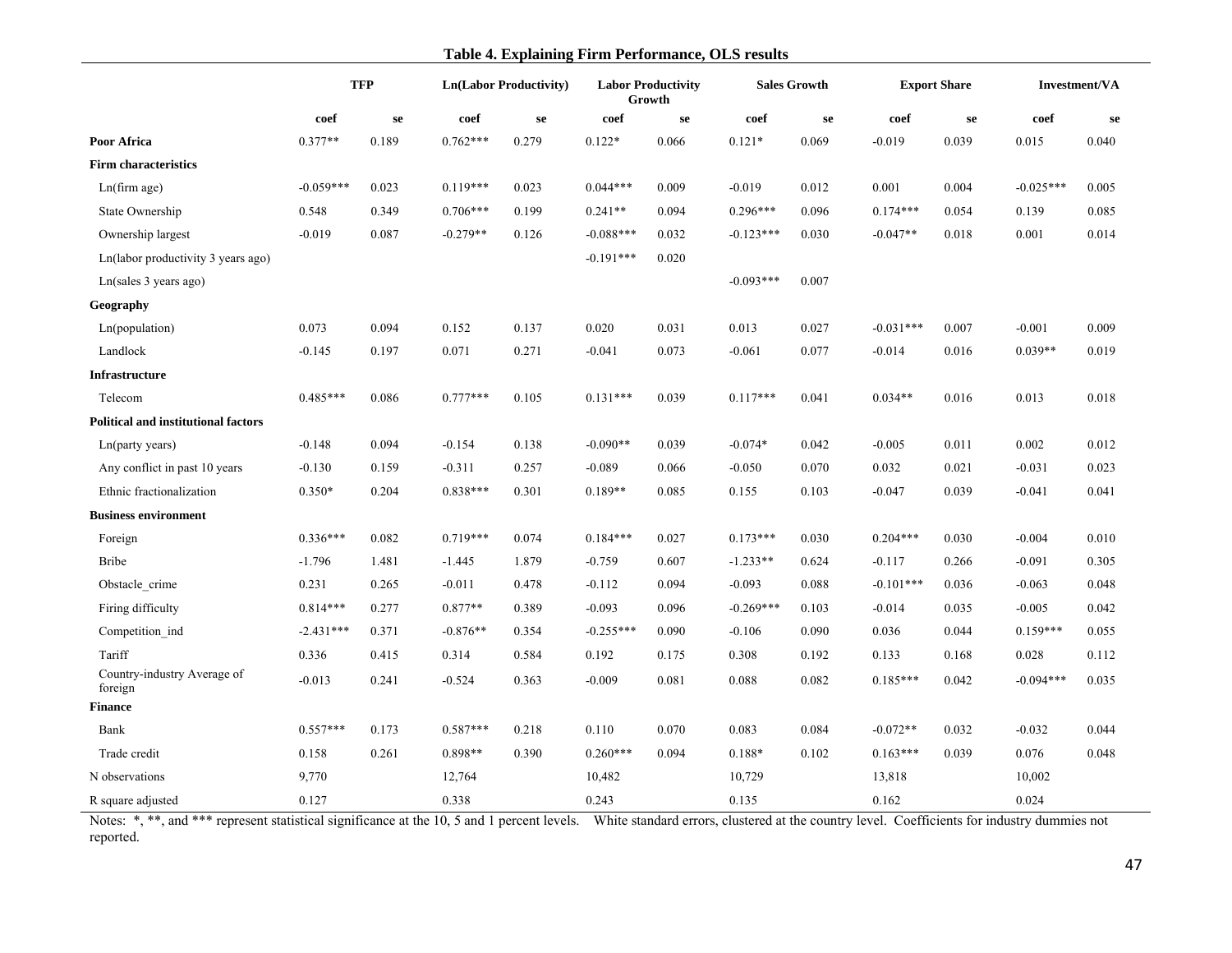|                                            |             | <b>Industry technology</b><br>(Basic Specification from Table 4) |             | Income-category-ind tech |
|--------------------------------------------|-------------|------------------------------------------------------------------|-------------|--------------------------|
|                                            | Coefficient | <b>Standard Error</b>                                            | Coefficient | <b>Standard Error</b>    |
| Poor Africa                                | $0.377**$   | 0.189                                                            | 0.405       | 0.266                    |
| <b>Firm Characteristics</b>                |             |                                                                  |             |                          |
| Ln(firm age)                               | $-0.059***$ | 0.023                                                            | $-0.046$    | 0.029                    |
| State ownership                            | 0.548       | 0.349                                                            | $0.854*$    | 0.442                    |
| Ownership largest                          | $-0.019$    | 0.087                                                            | $-0.097$    | 0.093                    |
| Geography                                  |             |                                                                  |             |                          |
| Ln(population)                             | 0.073       | 0.094                                                            | 0.137       | 0.116                    |
| Landlock                                   | $-0.145$    | 0.197                                                            | 0.161       | 0.273                    |
| Infrastructure                             |             |                                                                  |             |                          |
| Telecom                                    | $0.485***$  | 0.086                                                            | 0.131       | 0.111                    |
| <b>Political and institutional factors</b> |             |                                                                  |             |                          |
| Ln(party years)                            | $-0.148$    | 0.094                                                            | $-0.277*$   | 0.144                    |
| Any conflicts in 10 years                  | $-0.130$    | 0.159                                                            | $-0.426*$   | 0.249                    |
| Ethnic fractionalization                   | $0.350*$    | 0.204                                                            | $-0.015$    | 0.361                    |
| <b>Business environment</b>                |             |                                                                  |             |                          |
| <b>Bribe</b>                               | $-1.796$    | 1.481                                                            | 4.913***    | 1.758                    |
| Obstacle_crime                             | 0.231       | 0.265                                                            | $-0.280$    | 0.392                    |
| Firing difficulty                          | $0.814***$  | 0.277                                                            | 0.498       | 0.475                    |
| Comeptition ind                            | $-2.431***$ | 0.371                                                            | $-2.301***$ | 0.613                    |
| Tariff                                     | 0.336       | 0.415                                                            | 0.745       | 0.547                    |
| Foreign                                    | $0.336***$  | 0.082                                                            | $0.431***$  | 0.095                    |
| Country-industry avg of foreign            | $-0.013$    | 0.241                                                            | 0.093       | 0.386                    |
| finance                                    |             |                                                                  |             |                          |
| Bank                                       | $0.557***$  | 0.173                                                            | 0.256       | 0.298                    |
| Trade credit                               | 0.158       | 0.261                                                            | 0.040       | 0.437                    |
|                                            |             |                                                                  |             |                          |
| N                                          | 9,770       |                                                                  | 9,770       |                          |
| R-Square Adjusted                          | 0.127       |                                                                  | 0.054       |                          |

# **Table 5: Sensitivity checks with respect to Total Factor Productivity (TFP) measure**

Notes: \*, \*\*, and \*\*\* represent statistical significance at the 10, 5 and 1 percent levels. White standard errors, clustered at the country level. Coefficients for industry dummies not reported.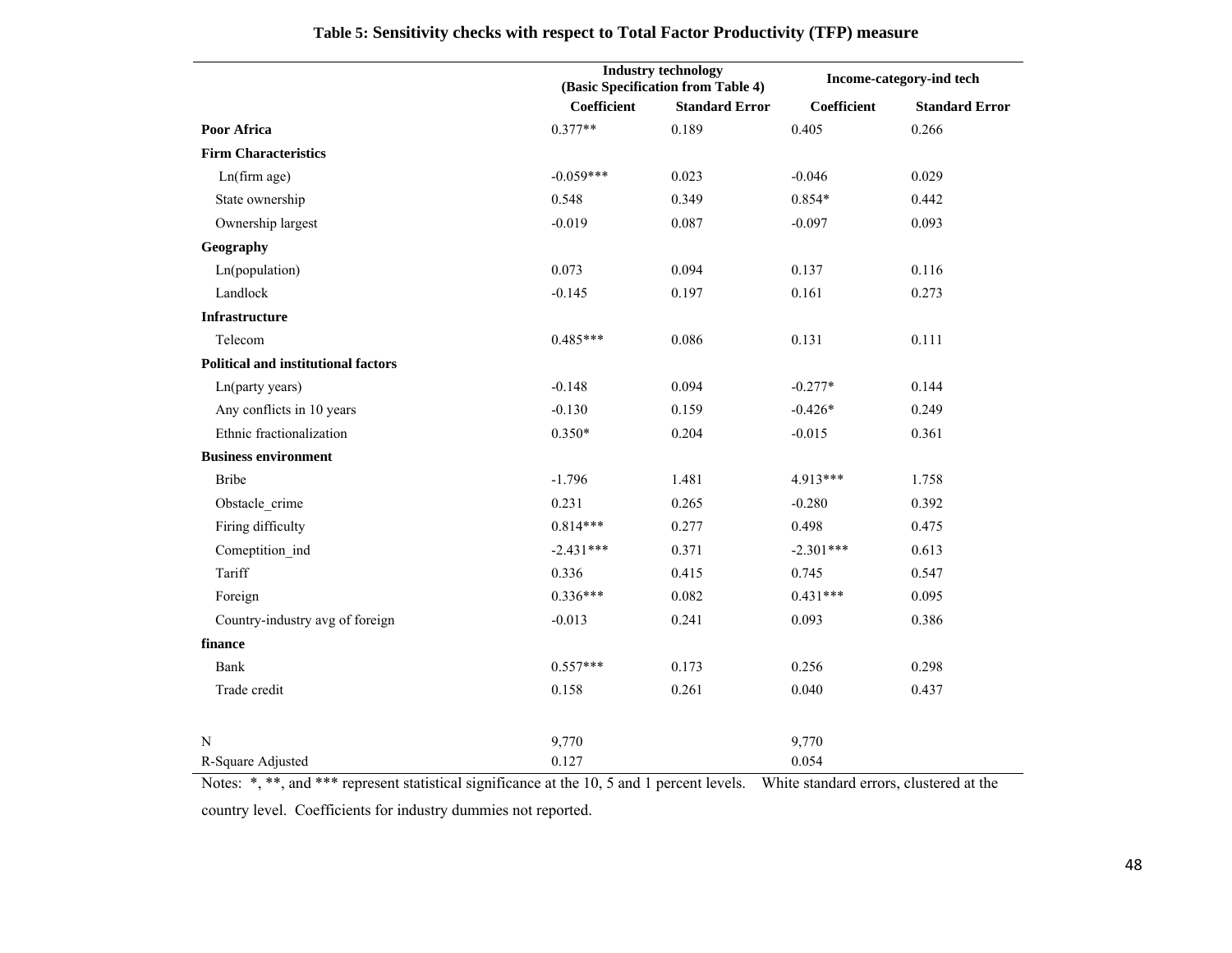|                            |           | <b>TFP</b> | Ln(labor<br>productivity) |       |           | Labor<br>productivity<br>growth |           | <b>Sales</b><br>Growth |          | <b>Export</b><br><b>Share</b> |       | Investment/<br><b>Value added</b> |
|----------------------------|-----------|------------|---------------------------|-------|-----------|---------------------------------|-----------|------------------------|----------|-------------------------------|-------|-----------------------------------|
| Base (no dropping)         | $0.377**$ | 0.189      | $0.762***$                | 0.279 | $0.122*$  | 0.066                           | $0.121*$  | 0.069                  | $-0.019$ | 0.039                         | 0.015 | 0.040                             |
| When dropping:             |           |            |                           |       |           |                                 |           |                        |          |                               |       |                                   |
| Ln(firm age)               | $0.376*$  | 0.192      | $0.733***$                | 0.276 | $0.114*$  | 0.065                           | $0.119*$  | 0.068                  | $-0.017$ | 0.039                         | 0.022 | 0.040                             |
| <b>State</b>               | $0.374**$ | 0.190      | $0.760***$                | 0.279 | $0.121*$  | 0.066                           | $0.120*$  | 0.069                  | $-0.018$ | 0.039                         | 0.015 | 0.040                             |
| Ln(population)             | $0.317*$  | 0.167      | $0.648***$                | 0.237 | 0.107     | 0.067                           | 0.111     | 0.071                  | 0.002    | 0.038                         | 0.013 | 0.041                             |
| Ln(party years)            | 0.241     | 0.155      | $0.622***$                | 0.211 | 0.040     | 0.064                           | 0.054     | 0.076                  | $-0.023$ | 0.036                         | 0.017 | 0.036                             |
| Any conflicts in 10 years  | $0.336**$ | 0.170      | $0.667***$                | 0.251 | 0.096     | 0.068                           | 0.107     | 0.071                  | $-0.008$ | 0.040                         | 0.007 | 0.040                             |
| Ethnic fractionalization   | $0.457**$ | 0.206      | $0.959***$                | 0.318 | $0.167**$ | 0.072                           | $0.158**$ | 0.073                  | $-0.030$ | 0.037                         | 0.006 | 0.038                             |
| telecom                    | 0.178     | 0.205      | 0.429                     | 0.307 | 0.064     | 0.065                           | 0.071     | 0.064                  | $-0.033$ | 0.036                         | 0.010 | 0.037                             |
| Foreign                    | $0.402**$ | 0.193      | $0.807***$                | 0.286 | $0.130*$  | 0.067                           | $0.126*$  | 0.069                  | $-0.005$ | 0.039                         | 0.015 | 0.040                             |
| Country-ind avg of foreign | $0.376**$ | 0.183      | $0.735***$                | 0.273 | $0.122*$  | 0.065                           | $0.126*$  | 0.070                  | $-0.009$ | 0.040                         | 0.011 | 0.040                             |
| Firing difficulties        | 0.296     | 0.204      | $0.680**$                 | 0.278 | $0.129**$ | 0.065                           | $0.146**$ | 0.072                  | $-0.016$ | 0.041                         | 0.017 | 0.041                             |
| <b>Bribe</b>               | $0.362*$  | 0.191      | $0.754***$                | 0.284 | $0.117*$  | 0.067                           | 0.112     | 0.070                  | $-0.019$ | 0.039                         | 0.015 | 0.040                             |
| Crime                      | $0.336*$  | 0.198      | $0.762***$                | 0.288 | $0.132*$  | 0.069                           | $0.129*$  | 0.069                  | $-0.007$ | 0.043                         | 0.020 | 0.042                             |
| Bank                       | $0.389**$ | 0.196      | $0.756***$                | 0.277 | $0.125*$  | 0.066                           | $0.124*$  | 0.069                  | $-0.018$ | 0.040                         | 0.015 | 0.040                             |
| Trade credit               | $0.364**$ | 0.178      | $0.690***$                | 0.267 | 0.100     | 0.065                           | 0.105     | 0.071                  | $-0.032$ | 0.040                         | 0.010 | 0.041                             |

# **Table 6. The coefficient for Africa When Dropping One Explanatory Variable at a Time**

Notes: Each row reports the coefficient or standard error of the (poor) Africa dummy for all the outcome equations. For the "base" row, no variables are dropped. For row "x", only "x" is dropped from the list of explanatory variables. \*, \*\*, and \*\*\* represent statistical significance at the 10, 5 and 1 percent levels. White standard errors are clustered at the country level.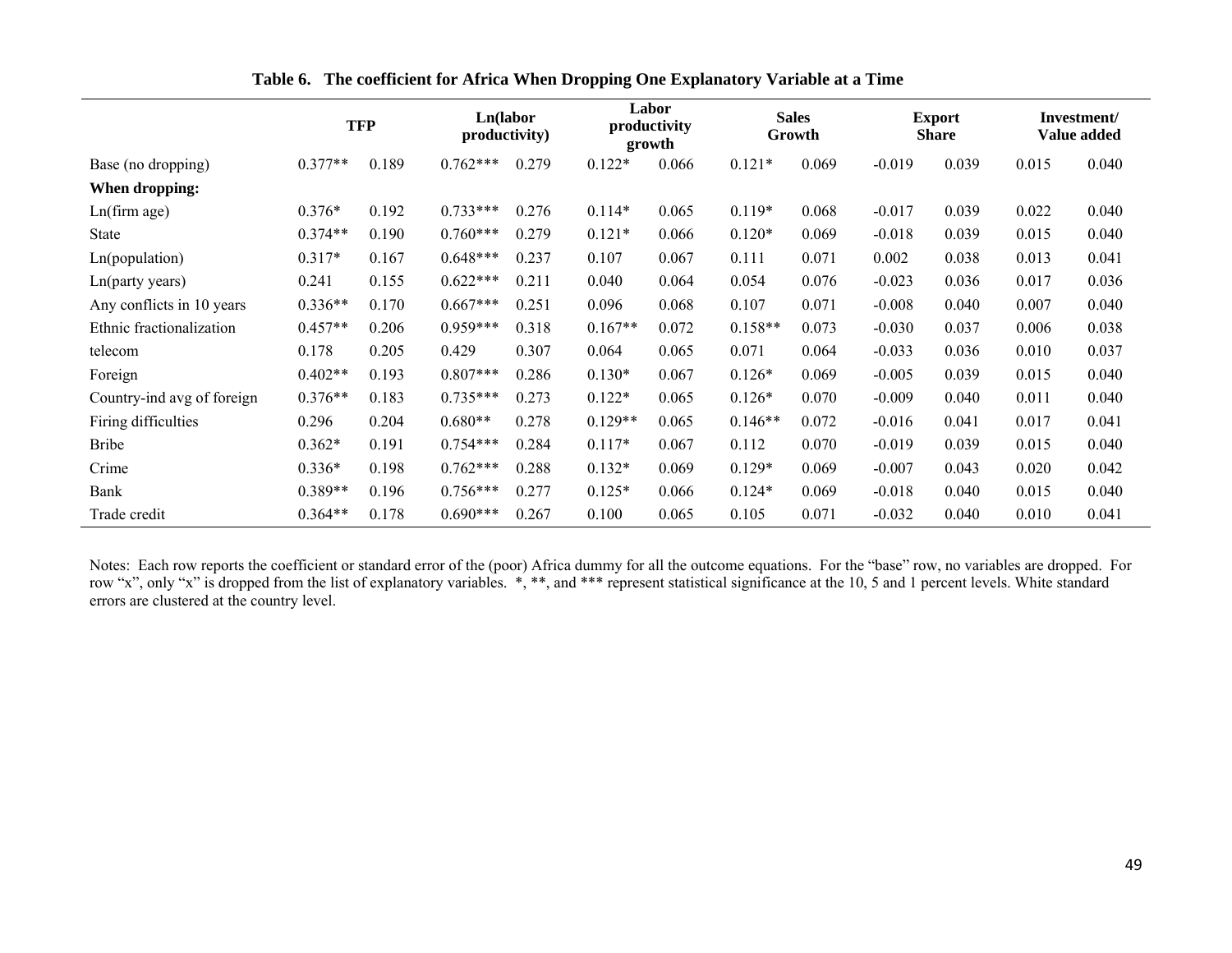# **Table 7: Sensitivity checks with Additional Controls**

|                         |                                          | <b>TFP</b>  |       |             | Ln(labor prod.) |             | <b>Labor Productivity</b><br>Growth |            | <b>Sales Growth</b> |             | <b>Export Share</b> |             | <b>Investment/Value Added</b> |
|-------------------------|------------------------------------------|-------------|-------|-------------|-----------------|-------------|-------------------------------------|------------|---------------------|-------------|---------------------|-------------|-------------------------------|
| <b>Poor Africa</b>      |                                          | $0.301*$    | 0.174 | $0.716***$  | 0.215           | $0.146**$   | 0.069                               | 0.110      | 0.070               | $-0.050*$   | 0.030               | $-0.035$    | 0.029                         |
|                         | <b>Geography:</b> ln(population)         | $0.164***$  | 0.050 | $0.202**$   | 0.086           | 0.016       | 0.019                               | $-0.012$   | 0.020               | $-0.030***$ | 0.008               | $-0.008$    | 0.009                         |
|                         | landlock                                 | $-0.327**$  | 0.155 | $-0.219$    | 0.172           | $-0.135**$  | 0.054                               | $-0.152**$ | 0.075               | 0.005       | 0.019               | 0.033       | 0.021                         |
|                         | Infrastructure: Telecom                  | $0.188**$   | 0.090 | $0.522***$  | 0.145           | $0.112**$   | 0.048                               | $0.117**$  | 0.046               | $0.044**$   | 0.017               | $0.035*$    | 0.018                         |
|                         | <b>Poli. and inst.:</b> ln(party years)  | $-0.103$    | 0.072 | $-0.137$    | 0.103           | $-0.063**$  | 0.027                               | $-0.046$   | 0.029               | $-0.002$    | 0.009               | 0.003       | 0.009                         |
|                         | Any conflicts in 10 years                | 0.118       | 0.113 | 0.019       | 0.177           | $-0.002$    | 0.045                               | $-0.003$   | 0.055               | 0.001       | 0.020               | $-0.065***$ | 0.022                         |
|                         | Ethnic fractionalization                 | 0.158       | 0.209 | $0.743**$   | 0.340           | $0.248**$   | 0.108                               | $0.234*$   | 0.127               | 0.007       | 0.026               | 0.058       | 0.038                         |
|                         | <b>Business environment: Bribe</b>       | $-0.517$    | 1.308 | 0.391       | 1.548           | $-0.370$    | 0.360                               | $-0.998*$  | 0.516               | $-0.308$    | 0.192               | $-0.537**$  | 0.230                         |
|                         | Obstacle crime                           | $-0.489***$ | 0.184 | $-0.709***$ | 0.267           | $-0.264***$ | 0.063                               | $-0.168**$ | 0.071               | $-0.091***$ | 0.032               | $-0.048$    | 0.037                         |
|                         | Firing difficulty                        | 0.004       | 0.230 | 0.056       | 0.288           | $-0.179**$  | 0.091                               | $-0.285**$ | 0.116               | 0.012       | 0.040               | 0.030       | 0.040                         |
|                         | Competition Ind                          | $-2.635***$ | 0.368 | $-1.115***$ | 0.237           | $-0.368***$ | 0.076                               | $-0.169**$ | 0.082               | $0.109***$  | 0.039               | $0.179***$  | 0.046                         |
|                         | Tariff                                   | $0.575*$    | 0.333 | 0.317       | 0.360           | 0.129       | 0.162                               | 0.218      | 0.168               | 0.057       | 0.138               | $-0.098$    | 0.079                         |
|                         | Foreign                                  | $0.395***$  | 0.076 | $0.715***$  | 0.072           | $0.194***$  | 0.028                               | $0.182***$ | 0.030               | $0.214***$  | 0.031               | $-0.008$    | 0.010                         |
|                         | Country-ind avg foreign                  | 0.132       | 0.194 | $-0.480**$  | 0.245           | $-0.026$    | 0.065                               | 0.078      | 0.066               | $0.196***$  | 0.040               | $-0.065$    | 0.041                         |
| Finance:                | Bank                                     | $0.453***$  | 0.158 | 0.323       | 0.270           | 0.049       | 0.079                               | 0.007      | 0.081               | $-0.067***$ | 0.024               | $-0.052$    | 0.037                         |
|                         | Trade credit                             | 0.088       | 0.180 | $0.733***$  | 0.216           | $0.152**$   | 0.067                               | 0.110      | 0.068               | $0.178***$  | 0.043               | $0.103**$   | 0.041                         |
| <b>Openness</b> : Trade |                                          | $0.006***$  | 0.002 | $0.006**$   | 0.003           | 0.001       | 0.001                               | $-0.001$   | 0.001               | $-0.000$    | 0.000               | $-0.000$    | 0.000                         |
|                         | More poli./inst.: voice & accountability | $0.455***$  | 0.123 | $0.487***$  | 0.160           | $0.139***$  | 0.052                               | 0.020      | 0.059               | $-0.092***$ | 0.019               | $-0.089***$ | 0.022                         |
|                         | Executive competition                    | $-0.041$    | 0.057 | $-0.116*$   | 0.064           | $-0.044$    | 0.027                               | $-0.028$   | 0.033               | $0.014*$    | 0.007               | $-0.007$    | 0.010                         |
|                         | Government size                          | $0.036***$  | 0.009 | $0.040***$  | 0.015           | $0.006*$    | 0.003                               | 0.002      | 0.004               | $-0.002$    | 0.002               | $-0.002$    | 0.002                         |
|                         | Natural resource: petro. exp/GDP lagged  | 2.063       | 1.336 | 2.290       | 1.888           | $1.180*$    | 0.614                               | 0.834      | 0.685               | $-0.358*$   | 0.202               | $-0.447$    | 0.384                         |
|                         | Raw material exp/GDP lagged              | $-1.604**$  | 0.674 | $-1.357$    | 1.031           | $-0.024$    | 0.440                               | $-0.153$   | 0.533               | $-0.139$    | 0.091               | 0.262       | 0.226                         |
|                         | Share of land in tropics                 | $-0.322*$   | 0.185 | $-0.382$    | 0.309           | $-0.009$    | 0.070                               | $-0.038$   | 0.062               | 0.010       | 0.018               | 0.015       | 0.020                         |
|                         | More business environment:               |             |       |             |                 |             |                                     |            |                     |             |                     |             |                               |
|                         | Ln(min capital to start busi.)           | $-0.048*$   | 0.029 | $-0.105**$  | 0.043           | $-0.019*$   | 0.010                               | $-0.008$   | 0.011               | $0.014***$  | 0.004               | 0.003       | 0.004                         |
|                         | More subjective bus env controls         | yes         |       | yes         |                 | yes         |                                     | yes        |                     | yes         |                     | yes         |                               |
|                         | Firm controls, industry dummies          | yes         |       | yes         |                 | yes         |                                     | yes        |                     | yes         |                     | yes         |                               |
| N                       |                                          | 8,700       |       | 11,236      |                 | 9,325       |                                     | 9,545      |                     | 12,165      |                     | 8,828       |                               |
| R-Square Adjusted       |                                          | 0.163       |       | 0.411       |                 | 0.246       |                                     | 0.132      |                     | 0.182       |                     | 0.043       |                               |

Notes: \*, \*\*, and \*\*\* represent statistical significance at the 10, 5 and 1 percent levels. Intercept not reported. White standard errors are clustered at the country level. For all equations we also control for all firm characteristics, and subjective indicators of the business environment (including average local obstacle scores in electricity, transportation, informal competition, tax rate, land administration, financial access, and labor regulation) . For simplicity, we do not report them here.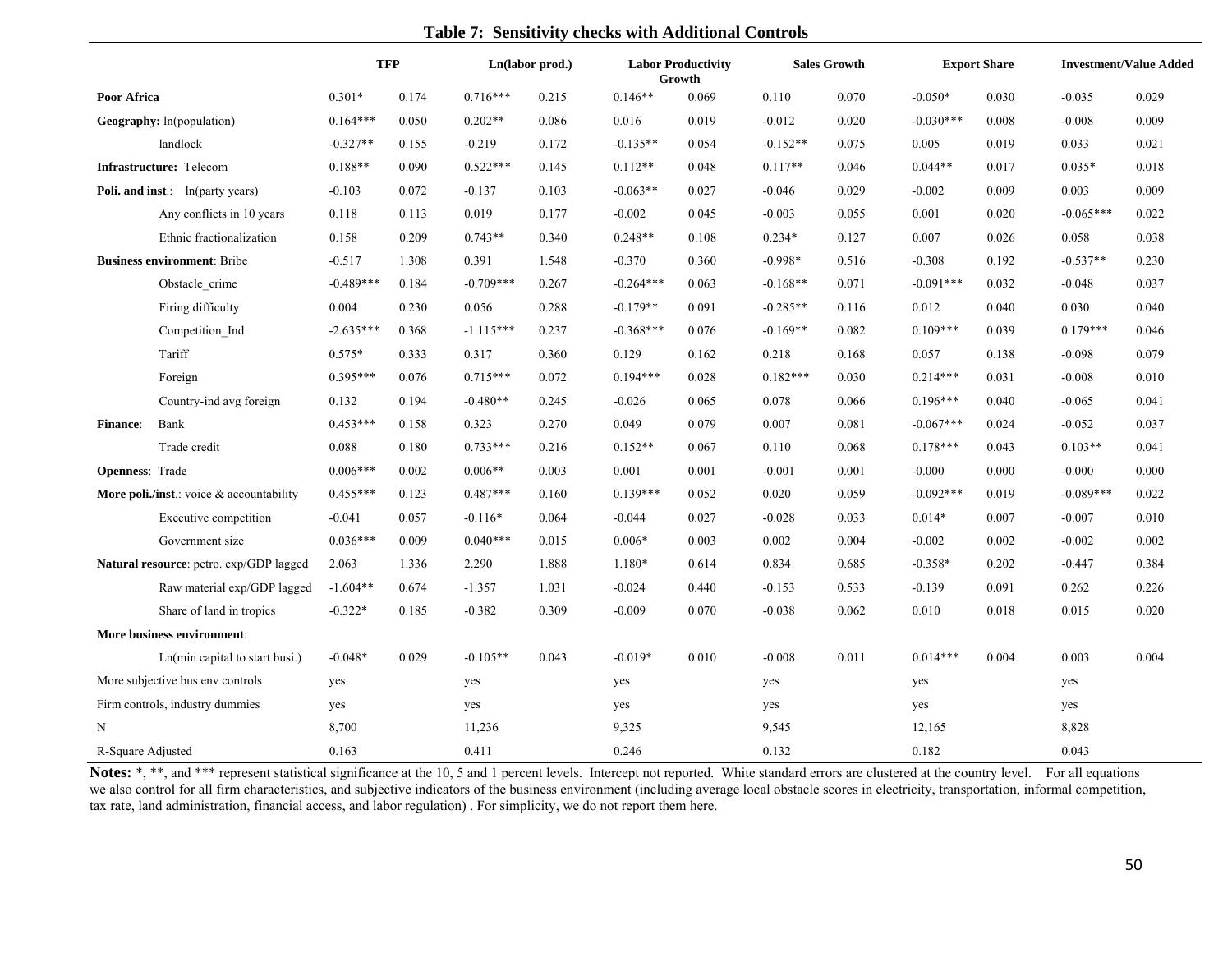|                                            |            |                           |             |                                     | <b>Table 8. Services only</b> |                        |             |                               |             |                            |
|--------------------------------------------|------------|---------------------------|-------------|-------------------------------------|-------------------------------|------------------------|-------------|-------------------------------|-------------|----------------------------|
|                                            |            | Ln(labor<br>productivity) |             | <b>Labor productivity</b><br>Growth |                               | <b>Sales</b><br>Growth |             | <b>Export</b><br><b>Share</b> |             | Investment/<br>Value added |
| Poor Africa                                | 0.219      | 0.209                     | 0.019       | 0.063                               | 0.042                         | 0.063                  | $-0.003$    | 0.011                         | $-0.010$    | 0.017                      |
| <b>Firm characteristics</b>                |            |                           |             |                                     |                               |                        |             |                               |             |                            |
| Ln(firm age)                               | $0.098***$ | 0.027                     | $0.032**$   | 0.014                               | $-0.020$                      | 0.015                  | $0.008***$  | 0.002                         | $-0.018***$ | 0.006                      |
| State                                      | $-0.165$   | 0.182                     | 0.172       | 0.112                               | $0.231**$                     | 0.108                  | 0.030       | 0.025                         | 0.058       | 0.088                      |
| Ownership largest                          | $-0.054$   | 0.115                     | 0.023       | 0.035                               | $-0.006$                      | 0.035                  | $-0.003$    | 0.007                         | $-0.001$    | 0.018                      |
| Ln(sales 3 years ago)                      |            |                           |             |                                     | $-0.104***$                   | 0.008                  |             |                               |             |                            |
| Ln(LP 3 years ago)                         |            |                           | $-0.192***$ | 0.013                               |                               |                        |             |                               |             |                            |
| Geography                                  |            |                           |             |                                     |                               |                        |             |                               |             |                            |
| Ln(population)                             | 0.048      | 0.075                     | 0.005       | 0.018                               | 0.004                         | 0.017                  | $-0.010***$ | 0.003                         | $-0.000$    | 0.005                      |
| Landlock                                   | 0.178      | 0.203                     | 0.028       | 0.055                               | $-0.016$                      | 0.056                  | $-0.013*$   | 0.007                         | $0.028**$   | 0.014                      |
| Infrastructure                             |            |                           |             |                                     |                               |                        |             |                               |             |                            |
| Telecom                                    | $0.683***$ | 0.122                     | $0.154***$  | 0.037                               | $0.119***$                    | 0.038                  | 0.008       | 0.006                         | $-0.032***$ | 0.012                      |
| <b>Political and institutional factors</b> |            |                           |             |                                     |                               |                        |             |                               |             |                            |
| Ln(party years)                            | $-0.054$   | 0.100                     | $-0.035$    | 0.030                               | $-0.017$                      | 0.032                  | $-0.002$    | 0.004                         | $-0.007$    | 0.007                      |
| Any conflict in past 10 years              | $-0.121$   | 0.176                     | $-0.026$    | 0.046                               | 0.011                         | 0.050                  | 0.010       | 0.009                         | $-0.015$    | 0.013                      |
| Ethnic fractionalization                   | $0.508*$   | 0.261                     | 0.035       | 0.078                               | 0.048                         | 0.078                  | 0.019       | 0.014                         | $-0.053*$   | 0.030                      |
| <b>Business environment</b>                |            |                           |             |                                     |                               |                        |             |                               |             |                            |
| <b>Bribe</b>                               | $-3.794*$  | 1.936                     | $-1.961***$ | 0.670                               | $-2.029***$                   | 0.743                  | 0.142       | 0.130                         | $-0.245$    | 0.188                      |
| Obstacle crime                             | 0.065      | 0.312                     | 0.024       | 0.070                               | $-0.037$                      | 0.065                  | $-0.006$    | 0.016                         | $-0.024$    | 0.025                      |
| Firing difficulty                          | $0.818**$  | 0.393                     | 0.106       | 0.113                               | $-0.065$                      | 0.108                  | $-0.003$    | 0.016                         | $-0.003$    | 0.028                      |
| Competition ind                            | $-0.254$   | 0.407                     | 0.048       | 0.120                               | 0.142                         | 0.111                  | 0.023       | 0.017                         | 0.093       | 0.060                      |
| Tariff                                     | 0.742      | 1.704                     | 0.226       | 0.546                               | $-0.654$                      | 0.618                  | 0.022       | 0.116                         | $-0.662*$   | 0.400                      |
| Foreign                                    | $0.725***$ | 0.087                     | $0.171***$  | 0.029                               | $0.183***$                    | 0.031                  | $0.057***$  | 0.011                         | 0.013       | 0.013                      |
| Country-industry avg of foreign            | 0.000      | 0.328                     | $-0.025$    | 0.087                               | 0.070                         | 0.090                  | $-0.000$    | 0.019                         | 0.029       | 0.031                      |
| <b>Finance</b>                             |            |                           |             |                                     |                               |                        |             |                               |             |                            |
| Bank                                       | $0.661***$ | 0.228                     | $0.167**$   | 0.076                               | $0.228***$                    | 0.082                  | 0.004       | 0.020                         | 0.002       | 0.029                      |
| Trade credit                               | $0.969***$ | 0.347                     | $0.193**$   | 0.097                               | 0.105                         | 0.104                  | $0.072***$  | 0.024                         | $-0.002$    | 0.035                      |
| N                                          | 8,930      |                           | 7,177       |                                     | 7,352                         |                        | 9,901       |                               | 6,004       |                            |
| R-Square Adjusted                          | 0.293      |                           | 0.220       |                                     | 0.120                         |                        | 0.043       |                               | 0.021       |                            |

Notes: \*, \*\*, and \*\*\*: statistical significance at the 10, 5 and 1 percent levels. White standard errors are clustered at the country level. Industry dummies also controlled for.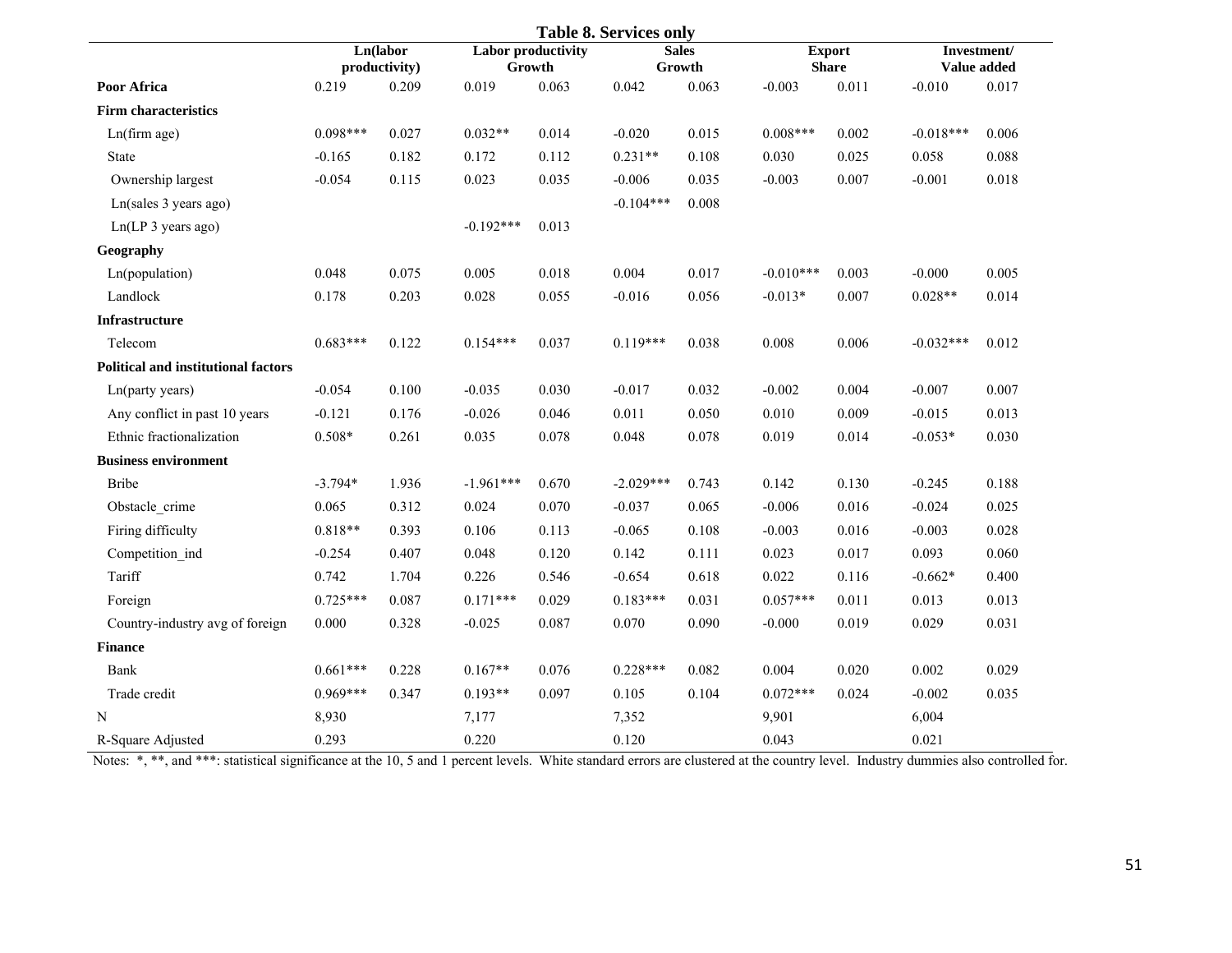|                          |             |            | Table 9: Determinants of Firm Performance by Industry Sophistication |            |             |            |             |            |             |                                 |             |             |
|--------------------------|-------------|------------|----------------------------------------------------------------------|------------|-------------|------------|-------------|------------|-------------|---------------------------------|-------------|-------------|
|                          |             |            | <b>Low-Tech Manufacturing</b>                                        |            |             |            |             |            |             | <b>High Ttech Manufacturing</b> |             |             |
|                          | <b>TFP</b>  | Ln(LP)     | LP gr.                                                               | Sale gr.   | Exp. Sh.    | Inv/VA     | <b>TFP</b>  | Ln(LP)     | LP gr.      | Sale gr.                        | Exp. Sh.    | Inv/VA      |
| Poor Africa              | 0.211       | $0.879***$ | $0.141*$                                                             | $0.150*$   | $-0.071$    | 0.005      | 0.465       | $0.719**$  | 0.062       | 0.059                           | 0.053       | $0.099**$   |
|                          | (0.207)     | (0.277)    | (0.072)                                                              | (0.083)    | (0.049)     | (0.049)    | (0.310)     | (0.363)    | (0.086)     | (0.075)                         | (0.047)     | (0.049)     |
| Geography                |             |            |                                                                      |            |             |            |             |            |             |                                 |             |             |
| Ln(population)           | 0.074       | 0.159      | 0.010                                                                | $-0.005$   | $-0.036***$ | $-0.002$   | $0.207*$    | $0.272**$  | 0.031       | 0.021                           | $-0.024***$ | 0.006       |
|                          | (0.087)     | (0.145)    | (0.032)                                                              | (0.027)    | (0.009)     | (0.011)    | (0.125)     | (0.137)    | (0.030)     | (0.024)                         | (0.009)     | (0.009)     |
| Landlock                 | $-0.412**$  | $-0.091$   | $-0.071$                                                             | $-0.058$   | 0.006       | $0.080***$ | 0.144       | 0.290      | $-0.069$    | $-0.131$                        | 0.006       | 0.022       |
|                          | (0.200)     | (0.280)    | (0.074)                                                              | (0.076)    | (0.023)     | (0.025)    | (0.267)     | (0.276)    | (0.075)     | (0.085)                         | (0.023)     | (0.026)     |
| Infrastructure           |             |            |                                                                      |            |             |            |             |            |             |                                 |             |             |
| Telecom                  | $0.343***$  | $0.757***$ | $0.165***$                                                           | $0.146***$ | 0.022       | 0.022      | $0.368**$   | $0.701***$ | $0.124**$   | $0.142***$                      | $0.057***$  | 0.027       |
|                          | (0.099)     | (0.136)    | (0.044)                                                              | (0.041)    | (0.029)     | (0.028)    | (0.149)     | (0.157)    | (0.053)     | (0.054)                         | (0.021)     | (0.018)     |
| Poli & inst.             |             |            |                                                                      |            |             |            |             |            |             |                                 |             |             |
| Ln(party years)          | $-0.144*$   | $-0.243*$  | $-0.085**$                                                           | $-0.060$   | 0.012       | 0.007      | $-0.335**$  | $-0.172$   | $-0.074*$   | $-0.049$                        | $-0.011$    | 0.013       |
|                          | (0.084)     | (0.146)    | (0.039)                                                              | (0.040)    | (0.015)     | (0.015)    | (0.137)     | (0.122)    | (0.040)     | (0.044)                         | (0.013)     | (0.015)     |
| Any conflicts in 10      | $-0.092$    | $-0.331$   | $-0.055$                                                             | 0.010      | $0.049*$    | $-0.023$   | $-0.351$    | $-0.378$   | $-0.037$    | $-0.009$                        | 0.025       | $-0.031$    |
| yrs                      | (0.145)     | (0.271)    | (0.064)                                                              | (0.065)    | (0.027)     | (0.025)    | (0.228)     | (0.241)    | (0.058)     | (0.064)                         | (0.028)     | (0.027)     |
| Ethnic frac.             | 0.366       | $0.680*$   | $0.257**$                                                            | $0.203*$   | 0.003       | 0.009      | $-0.403$    | $0.615**$  | $0.178**$   | $0.266**$                       | $-0.101**$  | $-0.120**$  |
|                          | (0.224)     | (0.347)    | (0.105)                                                              | (0.115)    | (0.060)     | (0.047)    | (0.346)     | (0.304)    | (0.086)     | (0.111)                         | (0.042)     | (0.051)     |
| <b>Business environ.</b> |             |            |                                                                      |            |             |            |             |            |             |                                 |             |             |
| <b>Bribe</b>             | $-1.613$    | 0.767      | 0.345                                                                | $-0.821$   | $-0.638$    | $-0.780**$ | $-2.200$    | $-2.818*$  | $-1.463**$  | $-1.465$                        | 0.236       | 0.072       |
|                          | (2.235)     | (2.738)    | (0.923)                                                              | (0.938)    | (0.443)     | (0.374)    | (2.173)     | (1.697)    | (0.744)     | (0.893)                         | (0.395)     | (0.311)     |
| Obstacle crime           | 0.303       | 0.002      | $-0.054$                                                             | 0.025      | $-0.134**$  | $-0.035$   | 0.130       | $-0.179$   | $-0.277***$ | $-0.311***$                     | $-0.052$    | $-0.133***$ |
|                          | (0.241)     | (0.509)    | (0.096)                                                              | (0.091)    | (0.054)     | (0.066)    | (0.399)     | (0.341)    | (0.097)     | (0.093)                         | (0.039)     | (0.051)     |
| Firing difficulty        | $0.622**$   | $0.833**$  | $-0.054$                                                             | $-0.246**$ | $-0.004$    | 0.016      | $0.713**$   | 0.239      | $-0.269**$  | $-0.364***$                     | $-0.003$    | $-0.005$    |
|                          | (0.300)     | (0.392)    | (0.104)                                                              | (0.110)    | (0.050)     | (0.058)    | (0.353)     | (0.365)    | (0.106)     | (0.120)                         | (0.023)     | (0.037)     |
| Competition ind          | $-2.415***$ | $-0.807$   | $-0.441***$                                                          | $-0.263$   | 0.078       | $-0.032$   | $-2.299***$ | $-1.026$   | $-0.397**$  | $-0.204$                        | 0.084       | $0.179**$   |
|                          | (0.548)     | (0.652)    | (0.144)                                                              | (0.187)    | (0.119)     | (0.194)    | (0.566)     | (0.641)    | (0.184)     | (0.188)                         | (0.073)     | (0.081)     |
| Tariff                   | $-0.209$    | 0.380      | 0.206                                                                | 0.296      | 0.046       | 0.119      | $3.046**$   | 1.321      | $1.300***$  | $1.476***$                      | $-0.255$    | 0.372       |
|                          | (0.449)     | (0.665)    | (0.193)                                                              | (0.219)    | (0.146)     | (0.108)    | (1.438)     | (1.320)    | (0.320)     | (0.389)                         | (0.263)     | (0.259)     |
| Foreign                  | $0.247**$   | $0.632***$ | $0.193***$                                                           | $0.223***$ | $0.235***$  | 0.003      | $0.419***$  | $0.649***$ | $0.136***$  | $0.141***$                      | $0.224***$  | 0.011       |
|                          | (0.104)     | (0.096)    | (0.037)                                                              | (0.038)    | (0.034)     | (0.018)    | (0.145)     | (0.105)    | (0.048)     | (0.054)                         | (0.051)     | (0.020)     |
| Country-ind avg of       | $-0.046$    | $-0.683*$  | $-0.013$                                                             | 0.076      | $0.317***$  | $-0.031$   | $-0.266$    | $-0.621*$  | $-0.013$    | 0.068                           | 0.069       | $-0.197***$ |
| foreign                  | (0.320)     | (0.382)    | (0.100)                                                              | (0.102)    | (0.075)     | (0.063)    | (0.363)     | (0.366)    | (0.091)     | (0.093)                         | (0.049)     | (0.051)     |
| Finance                  |             |            |                                                                      |            |             |            |             |            |             |                                 |             |             |
| Bank                     | $0.348*$    | $0.519**$  | 0.082                                                                | 0.022      | $-0.037$    | $-0.031$   | $0.765**$   | 0.398      | 0.116       | 0.117                           | $-0.069$    | $-0.008$    |
|                          | (0.184)     | (0.248)    | (0.079)                                                              | (0.085)    | (0.037)     | (0.052)    | (0.309)     | (0.275)    | (0.104)     | (0.113)                         | (0.049)     | (0.043)     |
| Trade credit             | 0.175       | 0.593      | $0.192*$                                                             | $0.232**$  | $0.204***$  | 0.076      | $0.579**$   | $1.433***$ | $0.181**$   | $-0.007$                        | $0.155**$   | 0.082       |
|                          | (0.302)     | (0.460)    | (0.108)                                                              | (0.108)    | (0.070)     | (0.069)    | (0.279)     | (0.344)    | (0.078)     | (0.103)                         | (0.070)     | (0.053)     |
| Firm controls            | Yes         | Yes        | Yes                                                                  | Yes        | Yes         | Yes        | Yes         | Yes        | Yes         | Yes                             | Yes         | Yes         |
| N                        | 4,872       | 5,950      | 4,860                                                                | 4,964      | 6,489       | 4,596      | 2,855       | 3,621      | 3,047       | 3,136                           | 3,944       | 2,739       |
| $r2_a$                   | 0.097       | 0.294      | 0.235                                                                | 0.126      | 0.180       | 0.019      | 0.158       | 0.324      | 0.238       | 0.146                           | 0.183       | 0.064       |
|                          |             |            |                                                                      |            |             |            |             |            |             |                                 |             |             |

Note. \*, \*\*, and \*\*\* represent statistical significance at the 10, 5 and 1 percent levels. Intercept not reported. Standard errors are clustered at the country level. Industry dummies also controlled for.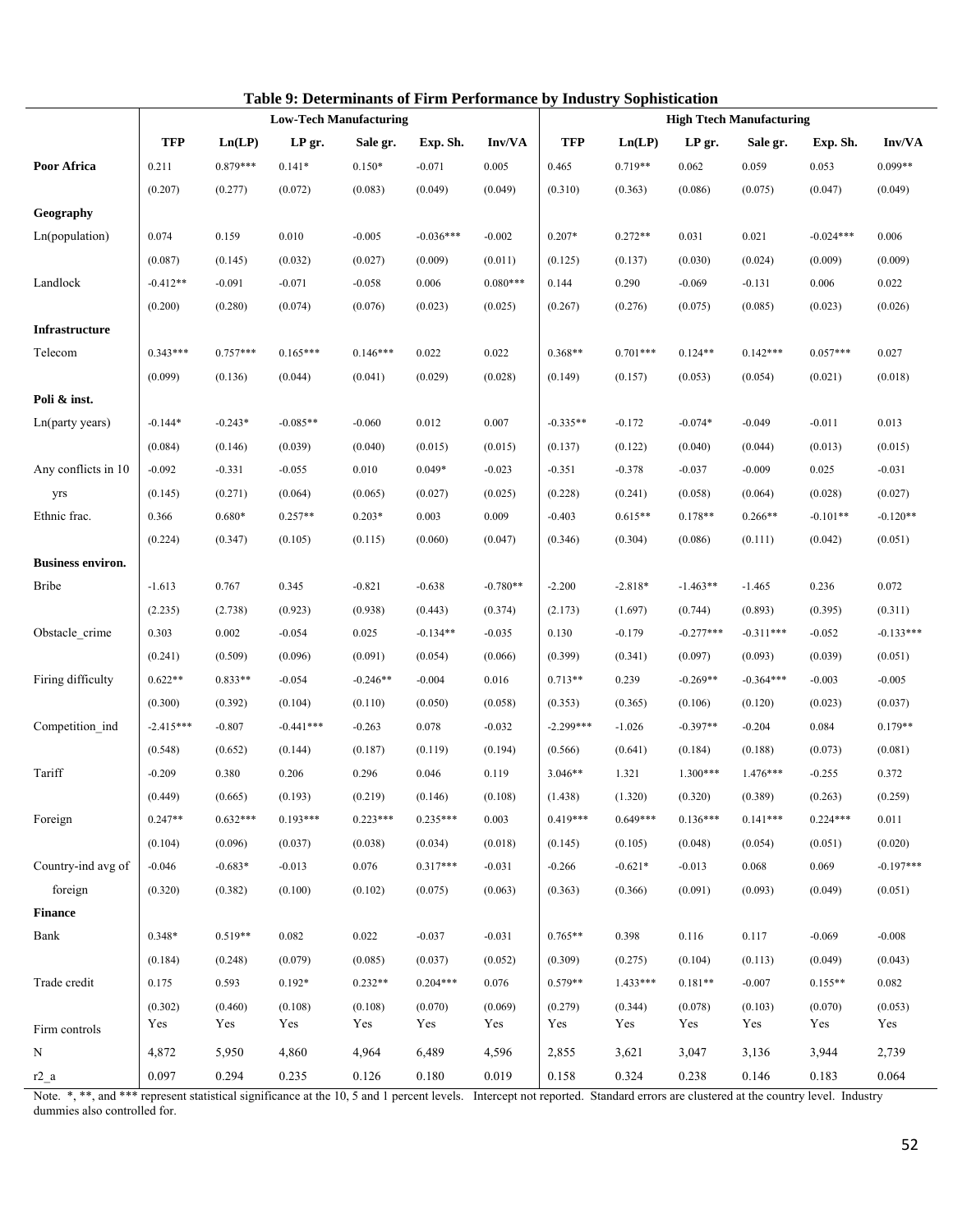|                            |             |              |               | pooled      |            |            | similar informal index |              |               |             |            |            |
|----------------------------|-------------|--------------|---------------|-------------|------------|------------|------------------------|--------------|---------------|-------------|------------|------------|
|                            | tfp         | <b>lnLPs</b> | <b>LPgrow</b> | saleG       | exportSh   | inv_VA     | tfp                    | <b>InLPs</b> | <b>LPgrow</b> | saleG       | exportSh   | inv_VA     |
| Poor Africa                | $0.377**$   | $0.762***$   | $0.122*$      | $0.121*$    | $-0.019$   | 0.015      | 0.180                  | $0.830**$    | $0.193**$     | $0.247***$  | 0.011      | 0.047      |
|                            | (0.189)     | (0.279)      | (0.066)       | (0.069)     | (0.039)    | (0.040)    | (0.248)                | (0.345)      | (0.092)       | (0.092)     | (0.043)    | (0.038)    |
| <b>Infrastructure</b>      |             |              |               |             |            |            |                        |              |               |             |            |            |
| Telecom                    | $0.485***$  | $0.777***$   | $0.131***$    | $0.117***$  | $0.034**$  | 0.013      | $0.555***$             | $0.842***$   | $0.162***$    | $0.155***$  | $0.047***$ | $0.043**$  |
|                            | (0.086)     | (0.105)      | (0.039)       | (0.041)     | (0.016)    | (0.018)    | (0.087)                | (0.122)      | (0.043)       | (0.045)     | (0.016)    | (0.018)    |
| Poli/inst. factors         |             |              |               |             |            |            |                        |              |               |             |            |            |
| Ln(party years)            | $-0.148$    | $-0.154$     | $-0.090**$    | $-0.074*$   | $-0.005$   | 0.002      | $-0.105$               | $-0.288$     | $-0.110**$    | $-0.106*$   | $-0.006$   | $-0.016$   |
|                            | (0.094)     | (0.138)      | (0.039)       | (0.042)     | (0.011)    | (0.012)    | (0.139)                | (0.202)      | (0.053)       | (0.054)     | (0.012)    | (0.010)    |
| Ethnic frac.               | $0.350*$    | $0.838***$   | $0.189**$     | 0.155       | $-0.047$   | $-0.041$   | $0.734*$               | $1.205**$    | 0.174         | 0.049       | $-0.016$   | 0.057      |
|                            | (0.204)     | (0.301)      | (0.085)       | (0.103)     | (0.039)    | (0.041)    | (0.421)                | (0.580)      | (0.140)       | (0.146)     | (0.052)    | (0.047)    |
| <b>Busi. Environ.</b>      |             |              |               |             |            |            |                        |              |               |             |            |            |
| <b>Bribe</b>               | $-1.796$    | $-1.445$     | $-0.759$      | $-1.233**$  | $-0.117$   | $-0.091$   | $-1.884$               | $-1.531$     | $-0.730$      | $-0.876$    | $-0.026$   | $-0.266$   |
|                            | (1.481)     | (1.879)      | (0.607)       | (0.624)     | (0.266)    | (0.305)    | (1.525)                | (1.900)      | (0.665)       | (0.721)     | (0.219)    | (0.286)    |
| Firing diff.               | $0.814***$  | $0.877**$    | $-0.093$      | $-0.269***$ | $-0.014$   | $-0.005$   | $0.902**$              | 1.082*       | $-0.189$      | $-0.427***$ | $-0.019$   | 0.039      |
|                            | (0.277)     | (0.389)      | (0.096)       | (0.103)     | (0.035)    | (0.042)    | (0.455)                | (0.594)      | (0.154)       | (0.153)     | (0.033)    | (0.030)    |
| Competition ind            | $-2.431***$ | $-0.876**$   | $-0.255***$   | $-0.106$    | 0.036      | $0.159***$ | $-2.481***$            | $-0.921**$   | $-0.165$      | $-0.028$    | 0.035      | $0.117**$  |
|                            | (0.371)     | (0.354)      | (0.090)       | (0.090)     | (0.044)    | (0.055)    | (0.468)                | (0.369)      | (0.114)       | (0.128)     | (0.038)    | (0.056)    |
| Foreign                    | $0.336***$  | $0.719***$   | $0.184***$    | $0.173***$  | $0.204***$ | $-0.004$   | $0.421***$             | $0.765***$   | $0.215***$    | $0.209***$  | $0.203***$ | $-0.024**$ |
|                            | (0.082)     | (0.074)      | (0.027)       | (0.030)     | (0.030)    | (0.010)    | (0.104)                | (0.104)      | (0.033)       | (0.035)     | (0.042)    | (0.011)    |
| <b>Finance</b>             |             |              |               |             |            |            |                        |              |               |             |            |            |
| Bank                       | $0.557***$  | $0.587***$   | 0.110         | 0.083       | $-0.072**$ | $-0.032$   | 0.265                  | 0.431        | 0.137         | $0.196**$   | $-0.031$   | $-0.004$   |
|                            | (0.173)     | (0.218)      | (0.070)       | (0.084)     | (0.032)    | (0.044)    | (0.232)                | (0.300)      | (0.085)       | (0.095)     | (0.030)    | (0.042)    |
| Trade credit               | 0.158       | 0.898**      | $0.260***$    | 0.188*      | $0.163***$ | 0.076      | 0.062                  | 0.876*       | $0.271**$     | 0.158       | $0.140***$ | 0.032      |
|                            | (0.261)     | (0.390)      | (0.094)       | (0.102)     | (0.039)    | (0.048)    | (0.340)                | (0.512)      | (0.112)       | (0.114)     | (0.037)    | (0.047)    |
| Firm and other<br>controls | Yes         | Yes          | Yes           | Yes         | Yes        | Yes        | Yes                    | Yes          | Yes           | Yes         | Yes        | Yes        |
| others controls            | Yes         | Yes          | Yes           | Yes         | Yes        | Yes        | Yes                    | Yes          | Yes           | Yes         | Yes        | Yes        |
| N                          | 9,770       | 12,764       | 10,482        | 10,729      | 13,818     | 10,002     | 5,784                  | 7,846        | 6,390         | 6,552       | 8,584      | 5,854      |
| $r2$ a                     | 0.127       | 0.338        | 0.243         | 0.135       | 0.162      | 0.024      | 0.135                  | 0.367        | 0.258         | 0.158       | 0.201      | 0.025      |

#### **Table 10. Using the sample with the same informality index as Africa**

Notes: \*, \*\*, and \*\*\* represent statistical significance at the 10, 5 and 1 percent levels. Intercept not reported. White standard errors are clustered at the country level. Only countries within the same range of informality index as Africa are included in the regressions. Industry dummies also controlled for. Omitted firm controls include those for ln(firm age), state ownership, ownership largest, and lagged levels for the growth equations. Other controls include: ln(population), landlock, any conflicts in 10 years, obstacle\_crime, tariff, country-industry average of foreign. The coefficients for omitted other controls tend to have similar results with or without restricting the sample.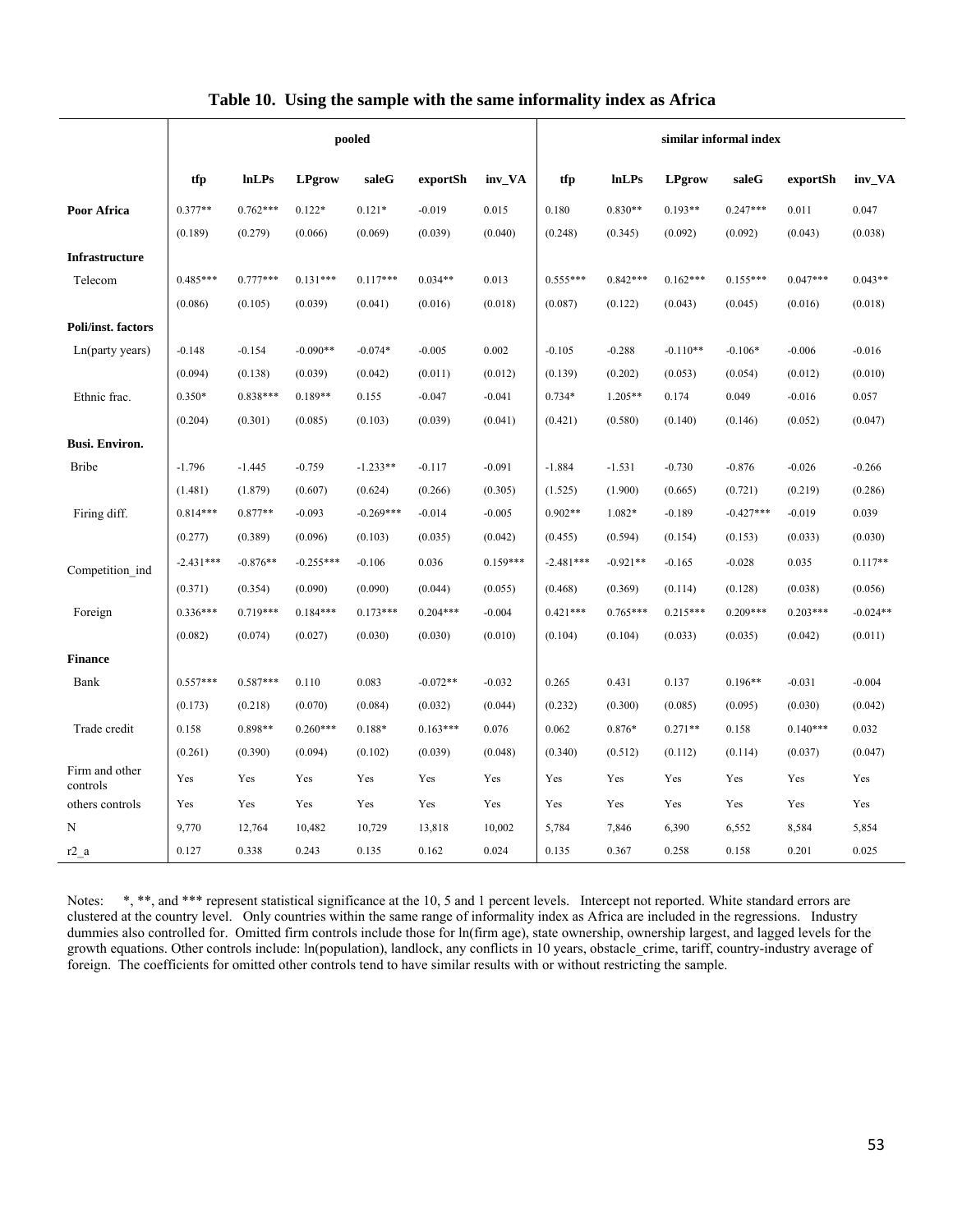|                                                                                              | <b>TFP</b> | <b>Ln Labor</b><br>Productivity | Labor<br>Productivity<br>Growth | <b>Sales Growth</b> | <b>Export Growth</b> | Investment /<br><b>Value Added</b> |
|----------------------------------------------------------------------------------------------|------------|---------------------------------|---------------------------------|---------------------|----------------------|------------------------------------|
| Difference between Africa<br>and the top half<br>performers of the similar-<br>income sample | $-0.662$   | $-0.855$                        | $-0.119$                        | $-0.034$            | $-0.135$             | $-0.096$                           |
| <b>Infrastructure</b>                                                                        | 114.4%     | 141.9%                          | 171.5%                          | 535.2%              | 39.8%                |                                    |
| Telecom                                                                                      | 114.4      | 141.9                           | 171.5                           | 535.2               | 39.8                 |                                    |
| <b>Finance</b>                                                                               | 10.9%      | 50.5%                           | 59.2%                           | 116.0%              | 26.2                 |                                    |
| Bank                                                                                         | 10.9       | 8.9                             |                                 |                     | $-6.9$               |                                    |
| Trade credit                                                                                 |            | 41.6                            | 59.2                            | 116.0               | 33.1                 |                                    |
| <b>Political and inst. factors</b>                                                           |            |                                 |                                 |                     |                      |                                    |
| Of which:                                                                                    | $-19.7%$   | $-36.6%$                        | $-12.8%$                        | 134.3%              |                      |                                    |
| Ln(party years)                                                                              |            |                                 | 46.2                            | 134.3               |                      |                                    |
| Any conflicts in 10 years                                                                    |            |                                 |                                 |                     |                      |                                    |
| Ethnic Fractionalization                                                                     | $-19.7$    | $-36.6$                         | $-59.0$                         |                     |                      |                                    |
| Geography                                                                                    |            |                                 |                                 |                     |                      |                                    |
| Of which                                                                                     |            |                                 |                                 |                     | $-33.0%$             | $-8.0\%$                           |
| Ln(population)                                                                               |            |                                 |                                 |                     | $-33.0$              |                                    |
| Landlock dummy                                                                               |            |                                 |                                 |                     |                      | $-8.0$                             |
| <b>Business environment</b>                                                                  |            |                                 |                                 |                     |                      |                                    |
| Of which:                                                                                    | $-12.4%$   |                                 | $-2.6%$                         | 55.2%               | $-6.9%$              | 10.8%                              |
| foreign                                                                                      |            |                                 | $-6.7$                          | $-22.2$             | $-6.6$               |                                    |
| Country-ind average of<br>foreign                                                            |            |                                 |                                 |                     | $-7.3$               | 5.2                                |
| Firing difficulty                                                                            |            |                                 |                                 | 12.9                |                      |                                    |
| <b>Bribe</b>                                                                                 |            |                                 |                                 | 64.5                |                      |                                    |
| Tariff                                                                                       |            |                                 |                                 |                     |                      |                                    |
| Competition_Ind                                                                              | $-12.4$    |                                 | $-7.2$                          |                     |                      | 5.6                                |
| Obstacle_crime                                                                               |            |                                 |                                 |                     | $7.0\,$              |                                    |

## **Table 11. Accounting for performance differences between the Poor African countries and the top half performers of the similar-income sample**

Note. We do not report the effects for some variables (e.g., industry dummies, Africa, and firm characteristics). When a cell is empty, it means that the coefficient is statistically insignificant from zero or the magnitude is too small (less than 4 percent).

 The number of the first row is the absolute difference between the Africa sample (excluding the four richest countries) and the better comparison group sample. The rest of the numbers represent the percentage of contribution that a specific variable or category contributes in explaining the African disadvantage.